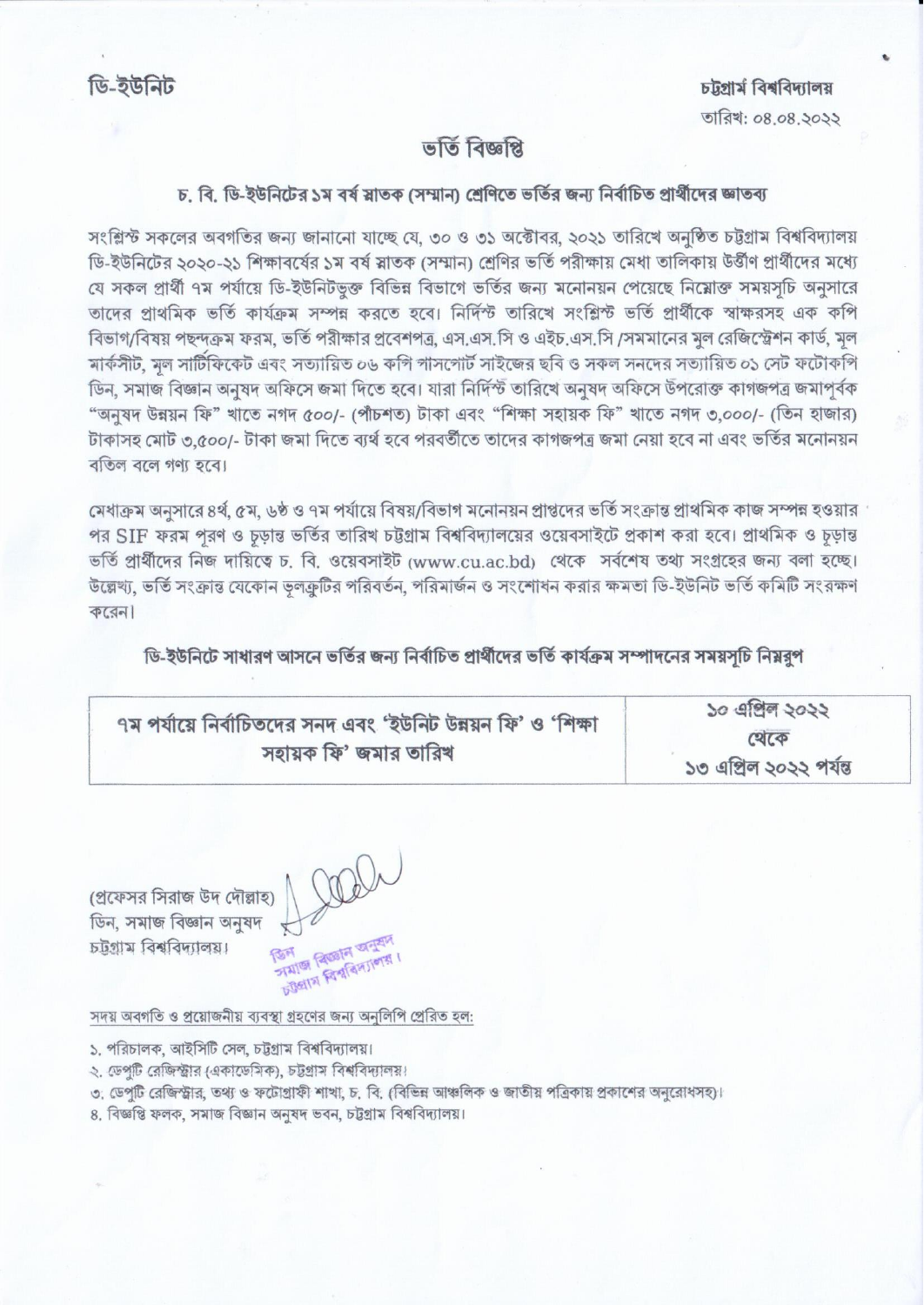| <b>Exam Roll</b> | Name                         | Merit          | <b>Department</b>                     | <b>Status</b>  |
|------------------|------------------------------|----------------|---------------------------------------|----------------|
| 441756           | <b>FAHIM SHAKIL</b>          | $\overline{3}$ | Dept. of Law                          | Admitted (1)   |
| 408641           | <b>AKIB MAHMUD RAHI</b>      | $\overline{4}$ | Dept. of Law                          | Admitted (1)   |
| 411739           | <b>LOVELY JAHAN REKA</b>     | 11             | Dept. of Law                          | Admitted (1)   |
| 423897           | <b>IBTIHAZ TAHSIN MAHI</b>   | 14             | Dept. of Law                          | Admitted (1)   |
| 451753           | M. M. E. MAHDI               | 15             | Dept. of Criminology & Police Science | Admitted (1)   |
| 400890           | MD. BORHAN UDDIN             | 19             | Dept. of Economics                    | Admitted (1)   |
| 447572           | MD. J. AMIN SARKER           | 20             | Dept. of Law                          | Admitted $(1)$ |
| 443332           | MOHAMMAD INTEHARUL AMIN IMTY | 28             | Dept. of Law                          | Admitted (1)   |
| 450728           | <b>JANNATUL ANAN</b>         | 29             | Dept. of Law                          | Admitted (1)   |
| 453077           | <b>UMME SALMA MONIKA</b>     | 30             | Dept. of Economics                    | Admitted (1)   |
| 413469           | <b>SOYKAT ISLAM</b>          | 31             | Dept. of Public Administration        | Admitted (1)   |
| 453826           | <b>SAYED AL RASHID SOHEL</b> | 32             | Dept. of Law                          | Admitted (1)   |
| 416769           | <b>UPAMA SARMA</b>           | 33             | Dept. of Law                          | Admitted (1)   |
| 412046           | <b>REZAWAINUL ADIB</b>       | 36             | Dept. of Law                          | Admitted (1)   |
| 446244           | RAFIYA SULTANA               | 38             | Dept. of Law                          | Admitted $(1)$ |
| 451835           | <b>SAIMA JAHAN EKRA</b>      | 49             | Dept. of Law                          | Admitted (1)   |
| 447689           | MEHERU MASHTURA RAHMAN       | 50             | Dept. of Law                          | Admitted (1)   |
| 422377           | <b>TOWHIDUL ISLAM</b>        | 52             | Dept. of Law                          | Admitted (1)   |
| 408769           | <b>SOUROV ROY</b>            | 54             | Dept. of Law                          | Admitted $(1)$ |
| 401788           | MD. KHAIRUL ISLAM            | 56             | Dept. of Law                          | Admitted (1)   |
| 411393           | MD. MAHDI HASAN              | 59             | Dept. of Law                          | Admitted $(1)$ |
| 436826           | <b>ABUL HASNAT SABBIR</b>    | 60             | Dept. of Law                          | Admitted $(1)$ |
| 405276           | <b>ALI HOSSAIN</b>           | 63             | Dept. of Law                          | Admitted (1)   |
| 450611           | MOHAMMOD ULLAH NIHAL         | 65             | Dept. of Economics                    | Admitted (1)   |
| 419518           | <b>ROBAYET FERDOUS TULI</b>  | 66             | Dept. of Law                          | Admitted (1)   |
| 441264           | <b>ATIQUR RAHMAN</b>         | 69             | Dept. of Communication & Journalism   | Admitted (1)   |
| 436386           | <b>SHOAIBUL ISLAM</b>        | 70             | Dept. of Economics                    | Admitted (1)   |
| 420988           | <b>GIASH UDDIN</b>           | 76             | Dept. of Law                          | Admitted (1)   |
| 401004           | <b>IKRA BINTE ELIAS</b>      | 80             | Dept. of Law                          | Admitted (1)   |
| 447590           | MIFTAHUL JANNAT              | 82             | Dept. of Law                          | Admitted (1)   |
| 433265           | <b>ISPITA ALAM</b>           | 84             | Dept. of Law                          | Admitted (1)   |
| 431669           | <b>ABIDA SULTANA</b>         | 87             | Dept. of Law                          | Admitted (1)   |
| 438606           | <b>MUSTAKIM FAISAL</b>       | 91             | Dept. of Law                          | Admitted (1)   |
| 434843           | NAYEMUL NAZIM NAYEM          | 92             | Dept. of Law                          | Admitted (1)   |
| 443281           | <b>SUMI AKHTER</b>           | 94             | Dept. of Law                          | Admitted (1)   |
| 451351           | MD. MOHOSHIN HASSAN          | 95             | Dept. of Law                          | Admitted (1)   |
| 412180           | <b>NAHID HASAN</b>           | 97             | Dept. of Law                          | Admitted (1)   |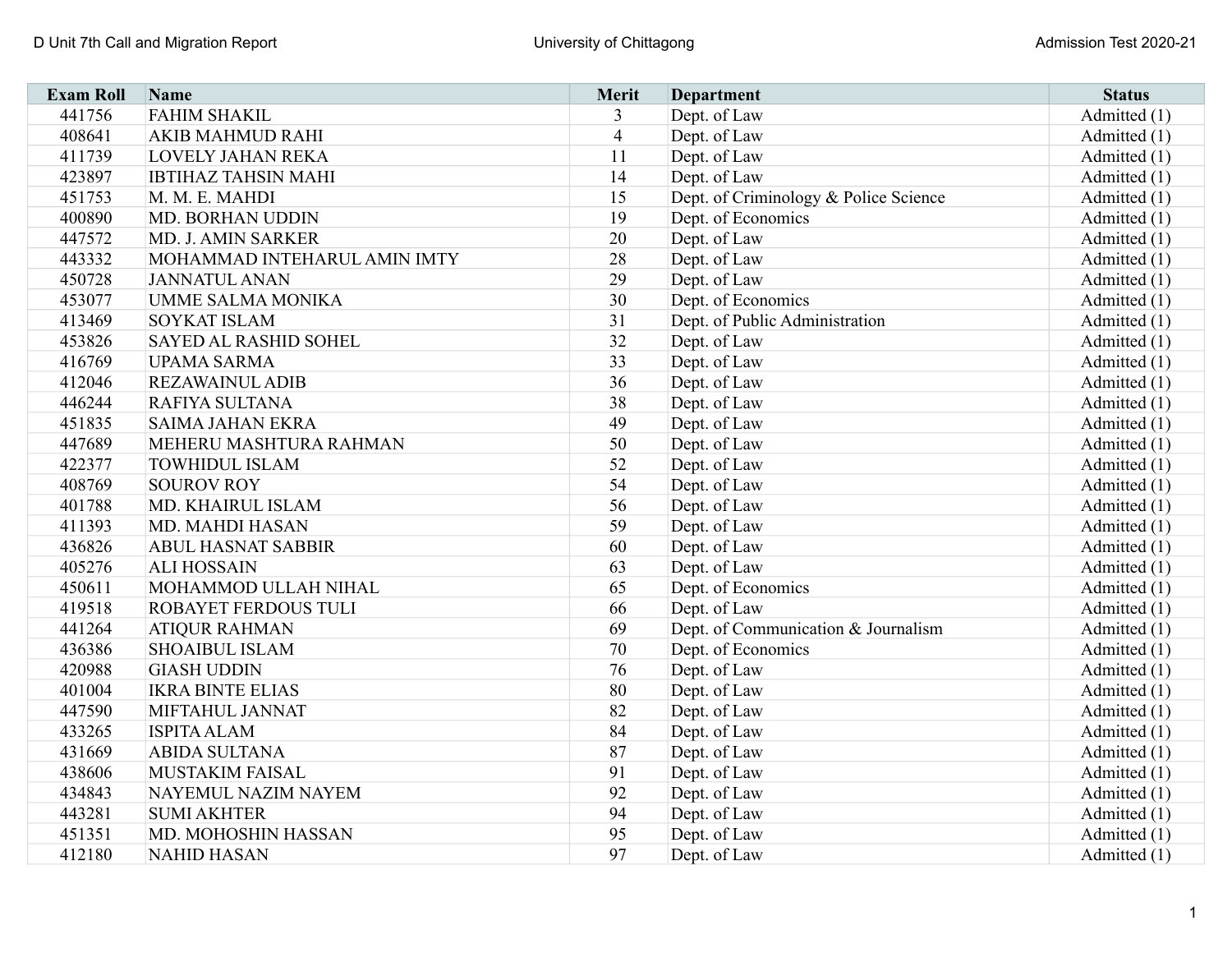| <b>Exam Roll</b> | Name                          | <b>Merit</b> | <b>Department</b>  | <b>Status</b>  |
|------------------|-------------------------------|--------------|--------------------|----------------|
| 413470           | MOSAMMET NUSRAT WAHED FAMI    | 98           | Dept. of Law       | Admitted (1)   |
| 439964           | NOUSHAD ALAM                  | 99           | Dept. of Law       | Admitted (1)   |
| 445571           | SANZIDA MAHRIN HEMA           | 100          | Dept. of Law       | Admitted (1)   |
| 410321           | <b>SAIDUL ISLAM</b>           | 102          | Dept. of Law       | Admitted (1)   |
| 439266           | <b>ABDUL HALIM TIPU</b>       | 105          | Dept. of Law       | Admitted (1)   |
| 411742           | <b>FUAD HASAN GALIB</b>       | 107          | Dept. of Law       | Admitted (1)   |
| 421103           | MD. FAZLE RABBI TAWHID        | 110          | Dept. of Law       | Admitted (1)   |
| 439172           | MD.INSAFUL RAHMAN TUSAR       | 112          | Dept. of Law       | Admitted (1)   |
| 401093           | MD. ABU SAYEM                 | 113          | Dept. of Law       | Admitted (1)   |
| 428735           | MD. SAYHAM KABIR              | 114          | Dept. of Law       | Admitted (1)   |
| 451387           | SHAMSUN NAHAR LIZA.           | 118          | Dept. of Law       | Admitted (1)   |
| 441571           | MD. AZIBUR RAHMAN             | 124          | Dept. of Law       | Admitted (1)   |
| 427509           | <b>SABBIR HOSSAIN RIAD</b>    | 126          | Dept. of Law       | Admitted (1)   |
| 448372           | <b>BAYEJID HOSSAIN</b>        | 132          | Dept. of Law       | Admitted (1)   |
| 440925           | MD. SHAHRIAR POLIN            | 143          | Dept. of Law       | Admitted (1)   |
| 437938           | <b>JANNATUL AYOMON LAKI</b>   | 150          | Dept. of Law       | Admitted (1)   |
| 437508           | <b>MD. JAYED FUAD</b>         | 151          | Dept. of Law       | Admitted (1)   |
| 435807           | <b>SALMAN MIA</b>             | 152          | Dept. of Economics | Admitted (1)   |
| 435779           | MOHAMMAD SALAH UDDIN          | 155          | Dept. of Law       | Admitted (1)   |
| 428123           | <b>S.M. NAEMUL AMIN</b>       | 161          | Dept. of Law       | Admitted (1)   |
| 410055           | <b>SAILA ALAHI</b>            | 162          | Dept. of Law       | Admitted $(1)$ |
| 443001           | <b>SAIHUM RAHMAN</b>          | 163          | Dept. of Law       | Admitted (1)   |
| 424347           | <b>ALIF RAHMAN</b>            | 166          | Dept. of Law       | Admitted (1)   |
| 437587           | <b>ABU HASNAT FOZLE RABBI</b> | 167          | Dept. of Economics | Admitted (1)   |
| 419535           | MD.MUSA KALIMULLAH SOWKHIN    | 168          | Dept. of Law       | Admitted $(1)$ |
| 435036           | <b>MEHEDI HASAN</b>           | 172          | Dept. of Economics | Admitted (1)   |
| 452020           | MRITTIKA CHOWDHURY            | 174          | Dept. of Law       | Admitted (1)   |
| 406428           | <b>NAFISA KADIJA</b>          | 175          | Dept. of Law       | Admitted (1)   |
| 451006           | <b>UMME HABIBA NISHE</b>      | 178          | Dept. of Law       | Admitted (1)   |
| 445565           | MD. EMTIAZ HUSSAIN            | 180          | Dept. of Law       | Admitted (1)   |
| 442652           | <b>TAREK MONOWAR</b>          | 181          | Dept. of Law       | Migrated $(1)$ |
| 407514           | MD.AMAN ULLAH FAHIM           | 185          | Dept. of Law       | Migrated $(1)$ |
| 449516           | MD. HASIBUL ISLAM HASIB       | 186          | Dept. of Law       | Migrated $(1)$ |
| 424143           | <b>SADIA AKTER</b>            | 192          | Dept. of Law       | Migrated $(1)$ |
| 445501           | <b>NAZMA AKTER</b>            | 196          | Dept. of Law       | Migrated $(1)$ |
| 442466           | MD. TANJIR AHAMMED            | 198          | Dept. of Law       | Migrated $(1)$ |
| 444893           | MD. YEASIN ARAFAT SARIF       | 200          | Dept. of Law       | Migrated $(1)$ |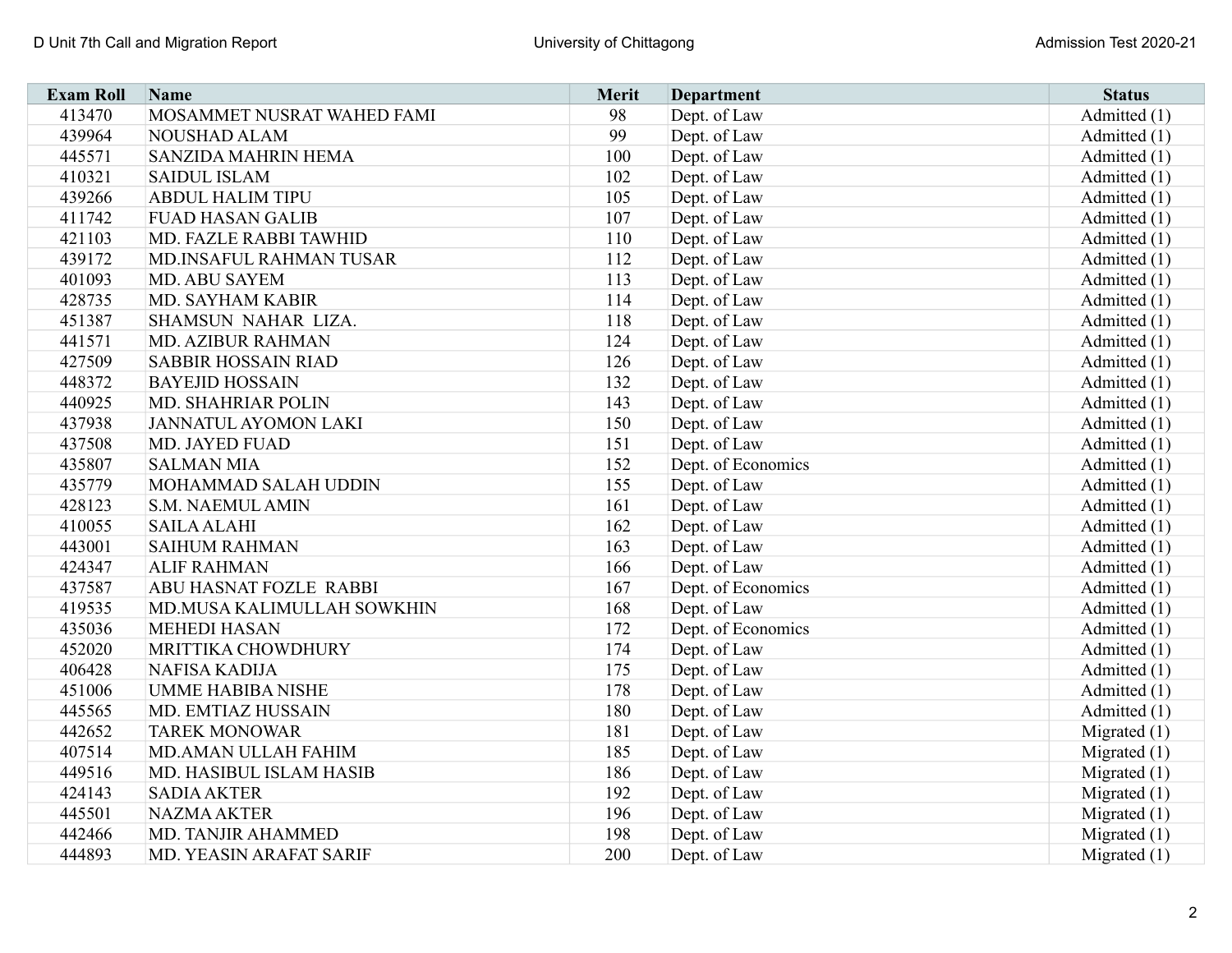| <b>Exam Roll</b> | Name                            | <b>Merit</b> | <b>Department</b>               | <b>Status</b>  |
|------------------|---------------------------------|--------------|---------------------------------|----------------|
| 428216           | <b>SAMIHA TAHSIN</b>            | 207          | Dept. of Economics              | Admitted (1)   |
| 450425           | S. R. AL-AMIN SHADHEEN          | 213          | Dept. of Law                    | Migrated $(1)$ |
| 403639           | MD. AL-AMIN                     | 214          | Dept. of Law                    | Migrated $(1)$ |
| 444280           | <b>SAMIHA HAQUE SHAHI</b>       | 219          | Dept. of Law                    | Migrated $(1)$ |
| 411096           | <b>JAHID HASAN</b>              | 220          | Dept. of Law                    | Migrated $(1)$ |
| 403488           | <b>GAZI MOHAMMAD ISTIAK</b>     | 222          | Dept. of Economics              | Admitted (1)   |
| 442963           | MST. ZANNATUL FERDOUS BUSHRA    | 225          | Dept. of Law                    | Migrated $(1)$ |
| 425908           | <b>SANDIPAN SARKER</b>          | 228          | Dept. of Finance                | Admitted (1)   |
| 441093           | <b>ANAMIKA DEY</b>              | 230          | Dept. of Law                    | Migrated $(1)$ |
| 438235           | <b>TRISHITA DEVI</b>            | 232          | Dept. of Law                    | Migrated $(1)$ |
| 450905           | MOHAMMAD ERFAN UDDIN            | 233          | Dept. of Law                    | Migrated $(1)$ |
| 401477           | MD. ARMAN BEPARY                | 234          | Dept. of Law                    | Migrated $(1)$ |
| 444356           | <b>BIBI UMMA HANI</b>           | 235          | Dept. of Public Administration  | Admitted (1)   |
| 450082           | <b>JUTAN PAUL BADHON</b>        | 237          | Dept. of Economics              | Admitted (1)   |
| 447330           | <b>ABDULLAH MOHAMMAD YEASER</b> | 239          | Dept. of Law                    | Migrated $(1)$ |
| 400338           | MD. NAYEM HOSSAIN               | 240          | Dept. of International Relation | Admitted (1)   |
| 427726           | HIJBULLA MOHAMMAD TUFAIL        | 243          | Dept. of Economics              | Admitted (1)   |
| 401595           | <b>SHIHAB UDDIN</b>             | 245          | Dept. of Law                    | Migrated $(1)$ |
| 408134           | <b>PARVES MOSARROF</b>          | 247          | Dept. of Law                    | Migrated $(1)$ |
| 434704           | MOHAMMAD JOYNAL ABEDIN          | 248          | Dept. of Law                    | Migrated $(1)$ |
| 446991           | <b>SANJIDA YEASMIN SWEETY</b>   | 262          | Dept. of Law                    | Migrated (1)   |
| 400532           | <b>ABIDA SULTANA</b>            | 263          | Dept. of Law                    | Migrated (1)   |
| 428015           | MUHAMMAD PARVEZ                 | 265          | Dept. of International Relation | Admitted (1)   |
| 437182           | MIR MOHAMMAD MUZAHID            | 266          | Dept. of Law                    | Migrated $(1)$ |
| 451785           | <b>MST. FARZANA AKTER</b>       | 270          | Dept. of Law                    | Migrated (1)   |
| 432536           | MD. RAKIBUL ISLAM               | 272          | Dept. of Law                    | Migrated (1)   |
| 454048           | SAYED MOHAMMAD MAYNUL ISLAM     | 274          | Dept. of Political Science      | Admitted (1)   |
| 434133           | MOHAMMAD HASNAT                 | 276          | Dept. of Political Science      | Admitted (1)   |
| 437353           | MD. ZIAUDDIN MUBIN              | 278          | Dept. of Law                    | Migrated $(1)$ |
| 453986           | MD. ELIAS PARVEZ                | 280          | Dept. of Law                    | Migrated $(1)$ |
| 429940           | <b>ABDUR RAHAMAN</b>            | 282          | Dept. of Public Administration  | Admitted (1)   |
| 420451           | <b>TILAK BARUA</b>              | 283          | Dept. of Law                    | Migrated $(1)$ |
| 444799           | AHAD AL NOMAN SUVO              | 284          | Dept. of Law                    | Migrated $(1)$ |
| 402823           | SHANJIDA YESMIN DIPTY           | 285          | Dept. of Law                    | Migrated $(1)$ |
| 454034           | <b>SHAIMUN HAQUE</b>            | 288          | Dept. of Law                    | Migrated $(1)$ |
| 447458           | MUMTAHINA TAYABA MUMU           | 289          | Dept. of Law                    | Migrated $(1)$ |
| 448229           | SAYEDA JANNATUL MAOA            | 290          | Dept. of Law                    | Migrated $(1)$ |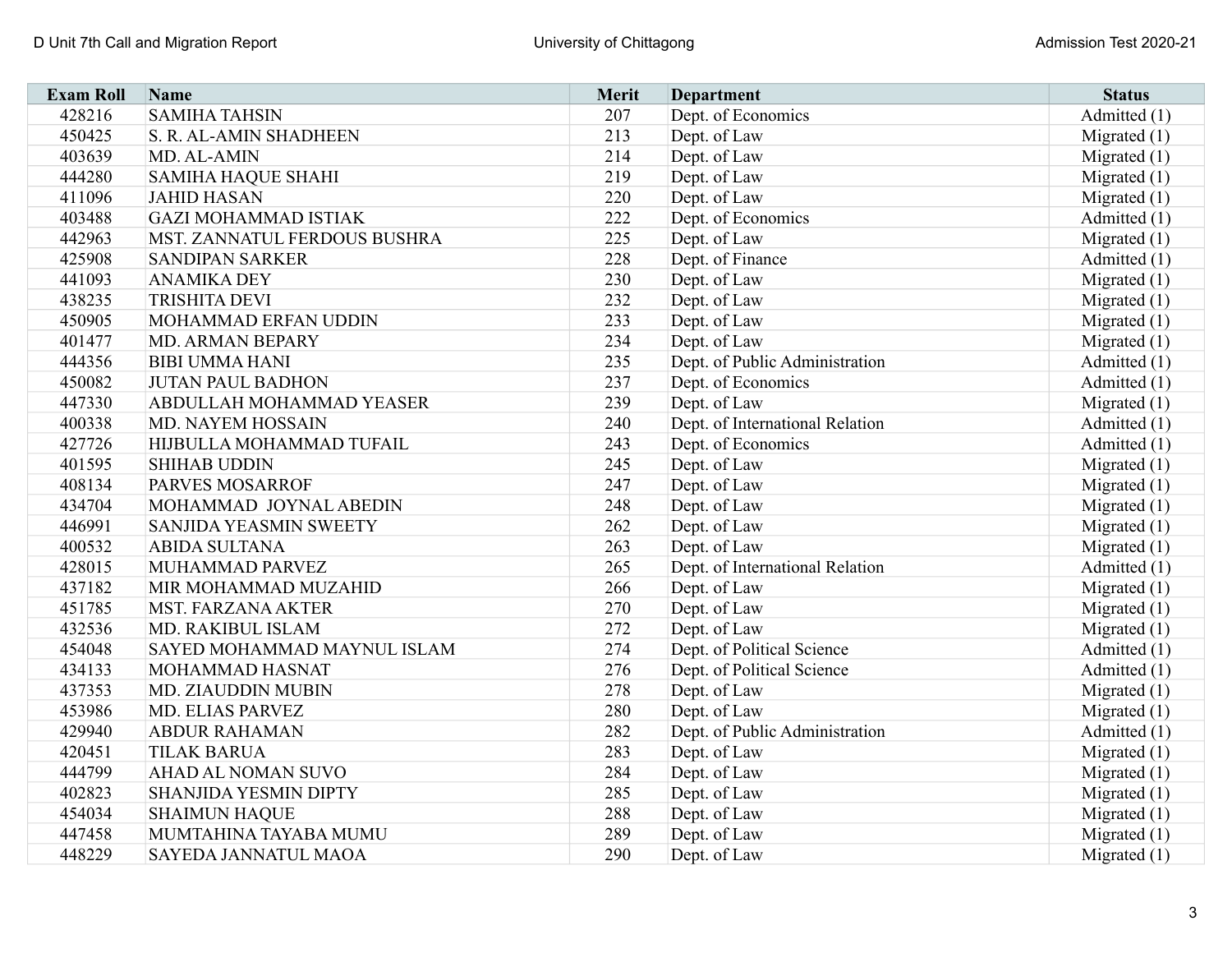| <b>Exam Roll</b> | Name                           | Merit | <b>Department</b>               | <b>Status</b>  |
|------------------|--------------------------------|-------|---------------------------------|----------------|
| 441549           | MD. MAHAFUZUL ISLAM            | 291   | Dept. of Political Science      | Admitted (1)   |
| 436997           | <b>JOHIRUL ISLAM</b>           | 294   | Dept. of Economics              | Admitted (1)   |
| 433357           | MOHAMMAD NURUL GONI            | 296   | Dept. of Economics              | Admitted (1)   |
| 448795           | <b>NILUFER YEASMIN</b>         | 297   | Dept. of Economics              | Admitted (1)   |
| 407555           | MD. TAIJUL ISLAM               | 298   | Dept. of Law                    | Migrated $(1)$ |
| 417827           | <b>SUJANA AFRIN</b>            | 304   | Dept. of Law                    | Migrated $(1)$ |
| 442664           | <b>IBRAHIM KHALIL NAFEL</b>    | 308   | Dept. of Law                    | Migrated $(1)$ |
| 401328           | <b>MD.SAIDUL ISLAM</b>         | 311   | Dept. of International Relation | Admitted (1)   |
| 439102           | <b>BURHAN UDDIN</b>            | 313   | Dept. of Political Science      | Admitted (1)   |
| 434832           | MST. SURAIYA AKTER DRISTY      | 314   | Dept. of Law                    | Migrated $(1)$ |
| 428807           | <b>SHAMIMA YASMIN</b>          | 315   | Dept. of Law                    | Migrated $(1)$ |
| 419232           | MD. ASHIQUR RAHMAN             | 317   | Dept. of Law                    | Migrated $(1)$ |
| 428228           | MUHAMMAD SHAFAQ SHAHADAT       | 318   | Dept. of Finance                | Admitted (1)   |
| 439068           | H. M.SHAFI ULLAH               | 322   | Dept. of Law                    | Migrated $(1)$ |
| 404721           | MD. RAKIBUL HOQUE              | 323   | Dept. of Law                    | Migrated $(1)$ |
| 436831           | <b>SAIFUL ISLAM</b>            | 326   | Dept. of Law                    | Migrated $(1)$ |
| 428994           | <b>BADRUDDOZA UDDAN</b>        | 332   | Dept. of Law                    | Migrated $(1)$ |
| 418396           | <b>KHAIRUL ISLAM</b>           | 333   | Dept. of Law                    | Migrated $(1)$ |
| 450097           | <b>SHARMIN AKTER</b>           | 334   | Dept. of International Relation | Admitted (1)   |
| 434376           | <b>ABDULLAH AL MAMUN</b>       | 335   | Dept. of Law                    | Migrated $(1)$ |
| 438640           | MD. RIAZ MAHMUD                | 336   | Dept. of Law                    | Migrated $(1)$ |
| 437096           | <b>ADRIKA CHAKRABORTY</b>      | 337   | Dept. of Law                    | Migrated $(1)$ |
| 444406           | <b>AYNDRI DAS</b>              | 338   | Dept. of Law                    | Migrated $(1)$ |
| 429901           | MOHAMMAD ABDULLAHIS SALEH      | 340   | Dept. of Law                    | Migrated $(1)$ |
| 410260           | <b>SHORIFUL ISLAM</b>          | 342   | Dept. of Public Administration  | Admitted (1)   |
| 441483           | <b>SHAHAB UDDIN</b>            | 343   | Dept. of Law                    | Migrated $(1)$ |
| 406703           | SAYEDA JANNATUN NAHAR          | 346   | Dept. of Economics              | Admitted (1)   |
| 430428           | MD. TARIQUL ISLAM              | 348   | Dept. of Law                    | Migrated $(1)$ |
| 452069           | ARJU ARA BEGOM                 | 349   | Dept. of Law                    | Migrated $(1)$ |
| 434249           | MUHAMMED ABU NAYEEM            | 353   | Dept. of Law                    | Migrated $(1)$ |
| 445535           | <b>JANNATUL NAYEM MIM</b>      | 356   | Dept. of Law                    | Migrated $(1)$ |
| 439946           | <b>ANANDA HAJONG</b>           | 358   | Dept. of Law                    | Migrated $(1)$ |
| 421034           | <b>FAWZIA JAHAN RAISHA</b>     | 360   | Dept. of Economics              | Migrated $(1)$ |
| 452133           | <b>ANTU SAHA</b>               | 365   | Dept. of Law                    | Migrated $(1)$ |
| 409475           | <b>CHOWDHURY MIHIDA SARWAR</b> | 369   | Dept. of International Relation | Admitted (1)   |
| 431845           | MD.ABDULLAH ANSARY             | 371   | Dept. of Law                    | Migrated $(1)$ |
| 413996           | <b>RIDOY HOSSAIN</b>           | 374   | Dept. of Economics              | Migrated $(1)$ |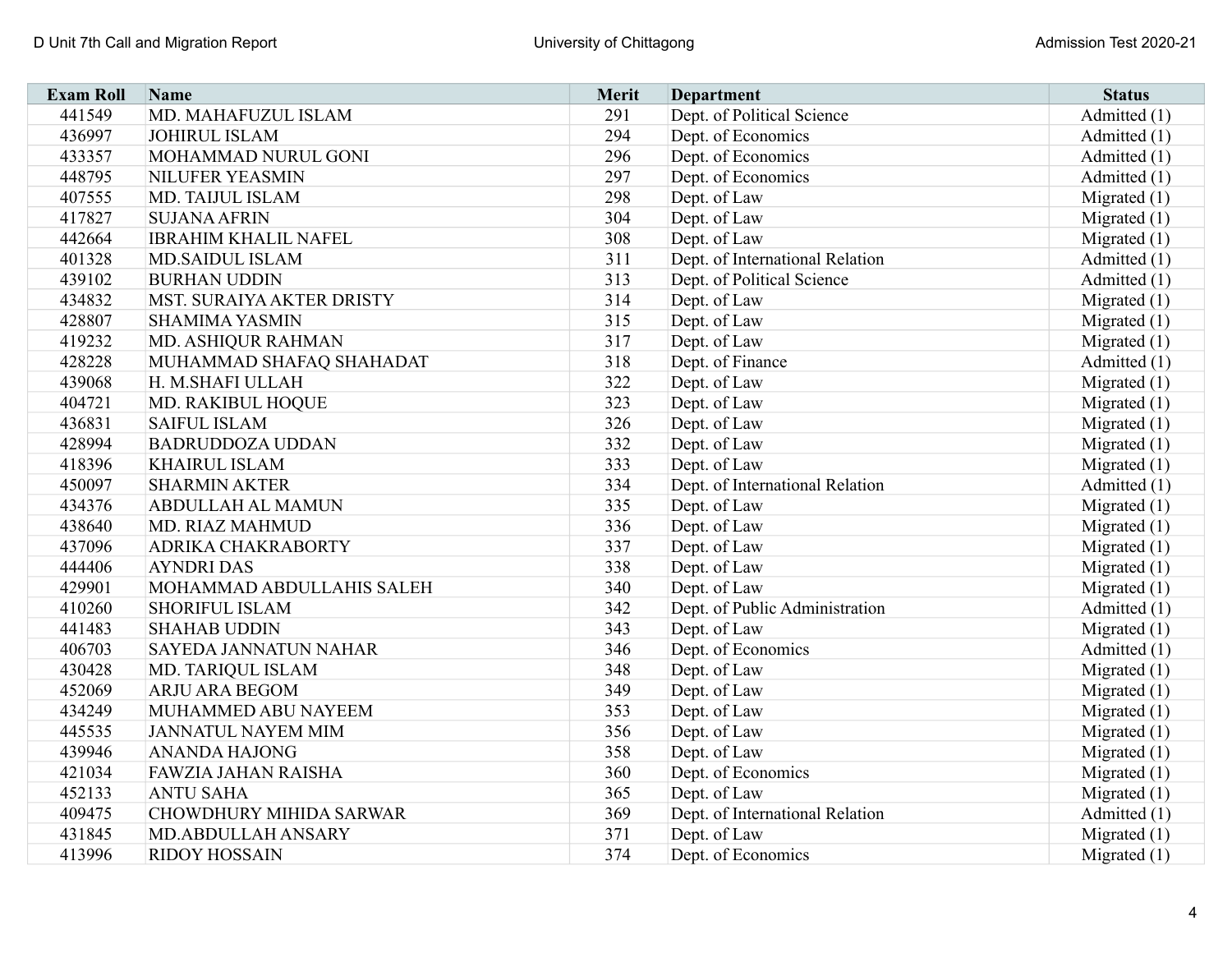| <b>Exam Roll</b> | Name                               | Merit | <b>Department</b>                     | <b>Status</b>  |
|------------------|------------------------------------|-------|---------------------------------------|----------------|
| 427630           | K. M. SAIHAM RAHMAN KHAN           | 376   | Dept. of Law                          | Migrated $(1)$ |
| 409688           | KAZI MOHAMMAD JAHEDUL ISLAM        | 377   | Dept. of Economics                    | Admitted (1)   |
| 401107           | RAHNOMA RAHMAN NIKEYTA             | 378   | Dept. of Economics                    | Admitted (1)   |
| 432238           | <b>ABDULLA</b>                     | 380   | Dept. of Political Science            | Admitted (1)   |
| 418298           | <b>SHAH MUSA AL KAZIM</b>          | 382   | Dept. of Economics                    | Admitted (1)   |
| 454131           | MD. MUDASSIR ALI                   | 388   | Dept. of Economics                    | Admitted (1)   |
| 444973           | <b>AKLIMA AFROJ</b>                | 390   | Dept. of Criminology & Police Science | Admitted (1)   |
| 406442           | MD. RAHMAT ULLAH                   | 391   | Dept. of Economics                    | Migrated $(1)$ |
| 443148           | <b>TUSTY DEY RITU</b>              | 392   | Dept. of Economics                    | Admitted (1)   |
| 431730           | MD. SAKHAWAT HOSSAIN               | 393   | Dept. of Economics                    | Migrated $(1)$ |
| 405385           | <b>MD. AL AMIN HOSSAIN</b>         | 394   | Dept. of Public Administration        | Admitted (1)   |
| 426484           | MOHAMMAD KAIKOBAD CHOWDHURY ISTUFA | 395   | Dept. of Economics                    | Migrated $(1)$ |
| 416317           | <b>MST. SUKITAN KHATUN</b>         | 396   | Dept. of Economics                    | Admitted (1)   |
| 446059           | <b>ALIF RAHAMAN IFTY</b>           | 397   | Dept. of Economics                    | Migrated $(1)$ |
| 429829           | MD. MASUD MONDAL                   | 398   | Dept. of Economics                    | Admitted (1)   |
| 435757           | <b>UTTOM SUTRADOR</b>              | 401   | Dept. of Economics                    | Migrated $(1)$ |
| 406322           | <b>JOBAEL ISLAM</b>                | 404   | Dept. of International Relation       | Admitted (1)   |
| 454182           | MUHAMMED SALMAN BHUIYAN TANIM      | 406   | Dept. of Economics                    | Admitted (1)   |
| 448200           | MD. SADIK RAHMAN                   | 407   | Dept. of Economics                    | Admitted (1)   |
| 410923           | <b>NAHIAN SHAHRIAR</b>             | 408   | Dept. of Economics                    | Admitted (1)   |
| 436205           | SAMIA MOSTAFA RIFA                 | 409   | Dept. of International Relation       | Admitted (1)   |
| 431592           | <b>MAHABUB ALAM SAIKAT</b>         | 417   | Dept. of Economics                    | Admitted (1)   |
| 435928           | MD. KAMRUL HASAN                   | 418   | Dept. of Economics                    | Migrated $(1)$ |
| 443062           | MD. NASIBUL HASAN TAHNIK           | 419   | Dept. of Economics                    | Migrated (1)   |
| 429689           | MOHAMMAD MAHATHIR CHOWDHURY        | 422   | Dept. of Economics                    | Migrated $(1)$ |
| 402072           | <b>MEHEDI HASAN DIPU</b>           | 423   | Dept. of Political Science            | Admitted (1)   |
| 450894           | <b>MD.FARUK HOSSAIN</b>            | 426   | Dept. of Communication & Journalism   | Admitted (1)   |
| 431828           | MUHAMMAD PARVEZ                    | 427   | Dept. of International Relation       | Admitted (1)   |
| 405710           | <b>SAZZAD AHMED NAHID</b>          | 437   | Dept. of Economics                    | Migrated $(1)$ |
| 415725           | AL-MAHMUD FAIRUZ ZAHIN             | 442   | Dept. of International Relation       | Admitted (1)   |
| 422706           | <b>DIPANNITA ROY</b>               | 443   | Dept. of International Relation       | Admitted (1)   |
| 423711           | <b>SADIA SIMRAN</b>                | 444   | Dept. of Economics                    | Migrated $(1)$ |
| 453990           | MD. SHAMSUZZAMAN SHADHIN           | 451   | Dept. of Economics                    | Migrated $(1)$ |
| 433923           | SINJON-UL-KARIM                    | 452   | Dept. of International Relation       | Admitted (1)   |
| 426574           | MD. TAWFIQ ELAHI                   | 454   | Dept. of International Relation       | Admitted (1)   |
| 444439           | FAHIMA AKTHER CHOWDHURY            | 456   | Dept. of Economics                    | Admitted (1)   |
| 423981           | <b>MD. ABRAR GALIB</b>             | 459   | Dept. of Economics                    | Migrated $(1)$ |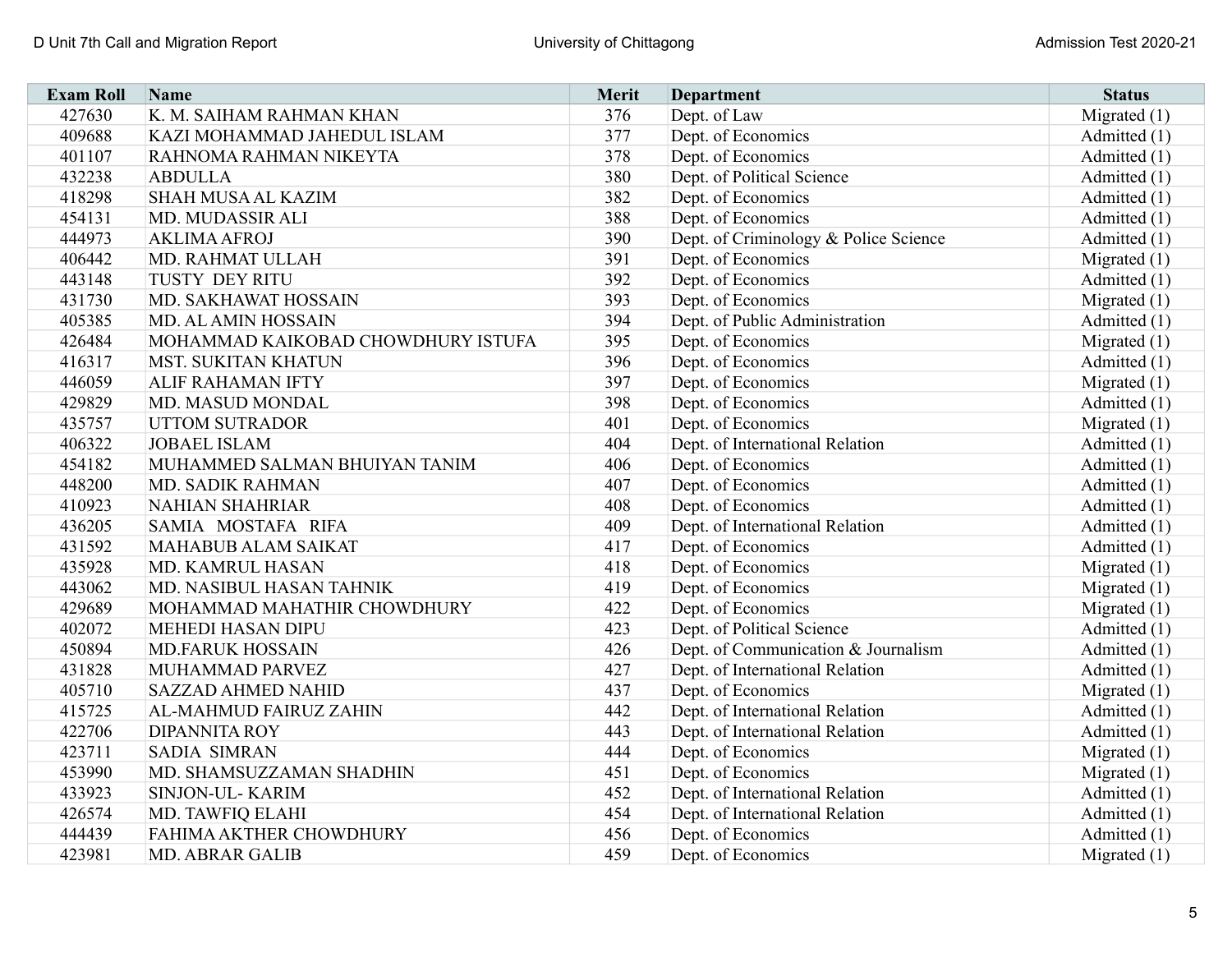| <b>Exam Roll</b> | Name                          | <b>Merit</b> | <b>Department</b>               | <b>Status</b>  |
|------------------|-------------------------------|--------------|---------------------------------|----------------|
| 443407           | <b>SAIFUL BAHAR</b>           | 464          | Dept. of International Relation | Admitted (1)   |
| 452009           | <b>SABEKUN NAHAR</b>          | 465          | Dept. of International Relation | Migrated $(1)$ |
| 405246           | <b>SUZIT CHANDRA BARMAN</b>   | 466          | Dept. of International Relation | Admitted (1)   |
| 446009           | MURSALIN SHEIKH               | 470          | Dept. of Economics              | Migrated $(1)$ |
| 407994           | HUMAIRATUL FERDOUS            | 472          | Dept. of Economics              | Migrated $(1)$ |
| 410761           | <b>ABIDA ALAMGIR MAHEE</b>    | 473          | Dept. of Economics              | Migrated $(1)$ |
| 408859           | MD. NAZMUL HASAN              | 477          | Dept. of International Relation | Migrated $(1)$ |
| 436239           | MD. KHORSHED ALAM             | 478          | Dept. of Public Administration  | Admitted (1)   |
| 400255           | <b>ZABIR SHAHAT</b>           | 480          | Dept. of Finance                | Admitted (1)   |
| 450525           | MAHBUBA SULTANA MUNNI         | 482          | Dept. of Economics              | Migrated $(1)$ |
| 437490           | <b>TAZRIN TAZZUMA TANHA</b>   | 483          | Dept. of International Relation | Migrated $(1)$ |
| 410577           | MD. AZMAIN ADEL ADETTO        | 485          | Dept. of International Relation | Migrated $(1)$ |
| 405798           | <b>FAZLUL KARIM MASUM</b>     | 488          | Dept. of Economics              | Migrated $(1)$ |
| 410150           | <b>NABILA SORWAR</b>          | 495          | Dept. of Public Administration  | Admitted (1)   |
| 414935           | MD. MAHAFUZUR RAHMAN          | 498          | Dept. of Political Science      | Admitted (1)   |
| 438119           | <b>BORHAN UDDIN</b>           | 499          | Dept. of Public Administration  | Admitted (1)   |
| 444419           | <b>JANNATUL NAIMA</b>         | 500          | Dept. of Economics              | Migrated $(1)$ |
| 436958           | <b>MD. ATAUL ISLAM</b>        | 502          | Dept. of International Relation | Migrated $(1)$ |
| 430336           | <b>AFRA TASNIM URMI</b>       | 503          | Dept. of International Relation | Migrated $(1)$ |
| 420235           | <b>FAIRUJ SADAF DIP</b>       | 506          | Dept. of Economics              | Migrated $(1)$ |
| 408173           | HUR-E-ZANNAT                  | 508          | Dept. of Economics              | Migrated $(1)$ |
| 413185           | <b>RUBAIYAT MAHBUB RUBAI</b>  | 509          | Dept. of International Relation | Migrated $(1)$ |
| 449534           | <b>SAHARIYA SULTANA SATHI</b> | 512          | Dept. of International Relation | Migrated $(1)$ |
| 443658           | TAHAMIDA REZWANA ANANYA       | 514          | Dept. of Political Science      | Admitted (1)   |
| 449181           | <b>OMAR BIN KASHEM</b>        | 516          | Dept. of International Relation | Migrated $(1)$ |
| 436266           | <b>SAKIBA IMAM TUSHI</b>      | 517          | Dept. of International Relation | Migrated (1)   |
| 409612           | <b>SAIFUL ISLAM</b>           | 518          | Dept. of Economics              | Migrated $(1)$ |
| 401763           | <b>ZIA UDDIN SAYEM</b>        | 519          | Dept. of Public Administration  | Admitted (1)   |
| 402096           | <b>ADHIRAJ DATTA</b>          | 521          | Dept. of International Relation | Migrated $(1)$ |
| 437583           | MEHERUN NESSA PRIYA           | 522          | Dept. of Finance                | Admitted (1)   |
| 417856           | <b>MD. IMRAN HOSSAIN</b>      | 528          | Dept. of Economics              | Migrated $(1)$ |
| 414681           | NAZMUNNAHAR LABONI            | 530          | Dept. of Political Science      | Admitted (1)   |
| 401911           | PUNAM PARIAL                  | 531          | Dept. of Economics              | Migrated $(1)$ |
| 438207           | MD. ABU TALHA                 | 534          | Dept. of Economics              | Migrated $(1)$ |
| 440424           | <b>TOUHID HOSSIN</b>          | 536          | Dept. of Economics              | Migrated $(1)$ |
| 412104           | TANJINUN NAHER TANJO          | 537          | Dept. of Economics              | Migrated $(1)$ |
| 434895           | <b>SHAHIN KHANDOKER</b>       | 538          | Dept. of Public Administration  | Admitted (1)   |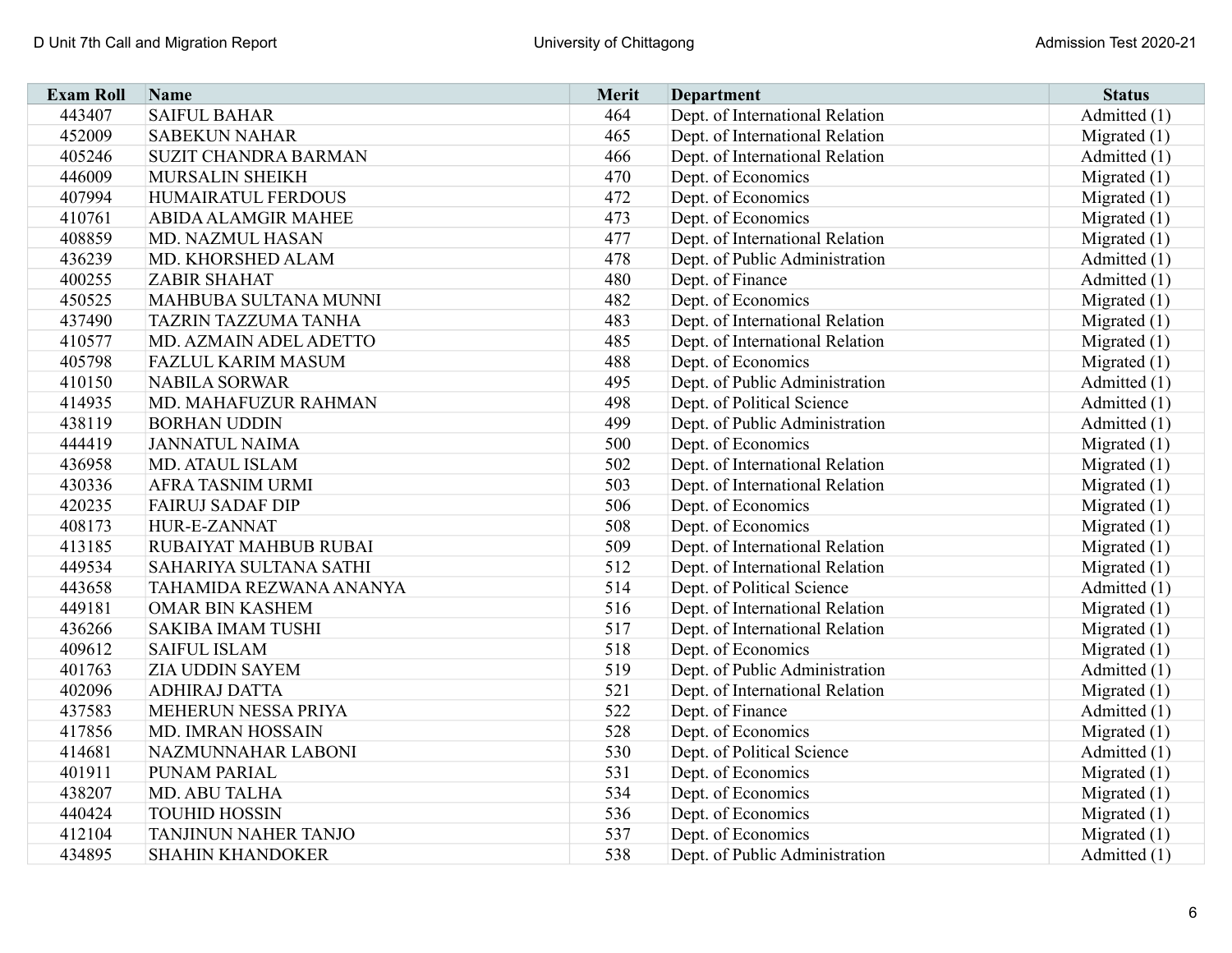| <b>Exam Roll</b> | Name                        | Merit | <b>Department</b>                     | <b>Status</b>  |
|------------------|-----------------------------|-------|---------------------------------------|----------------|
| 425283           | MD. SALMIN TALUKDAR         | 542   | Dept. of Political Science            | Admitted (1)   |
| 443303           | <b>ADRITA BARUA</b>         | 543   | Dept. of Criminology & Police Science | Admitted (1)   |
| 438202           | <b>FAIRUZ NAHIAN</b>        | 545   | Dept. of International Relation       | Migrated $(1)$ |
| 451477           | <b>SUMAIYA ALAM</b>         | 546   | Dept. of Economics                    | Migrated $(1)$ |
| 417008           | <b>DURJOY BHOWMICK</b>      | 547   | Dept. of Economics                    | Migrated $(1)$ |
| 416266           | MD. IMTIAJ KHAN             | 551   | Dept. of Political Science            | Admitted (1)   |
| 453526           | TAZKIA MASHIAT TUNAZ        | 552   | Dept. of Economics                    | Migrated $(1)$ |
| 419730           | <b>DIBYASREE DEY</b>        | 553   | Dept. of Public Administration        | Admitted (1)   |
| 431831           | <b>RUBEL HOSEN</b>          | 559   | Dept. of Economics                    | Migrated $(1)$ |
| 452740           | MD. TANBIR SHIHAB CHOWDHURY | 560   | Dept. of Economics                    | Migrated $(1)$ |
| 400007           | Tasnuva Niha                | 565   | Dept. of International Relation       | Migrated $(1)$ |
| 408911           | ZINNATUN NISA RIKTA         | 568   | Dept. of Economics                    | Migrated $(1)$ |
| 412578           | <b>TASKIN SADIA</b>         | 569   | Dept. of Economics                    | Migrated (1)   |
| 444665           | <b>EMAM HOSSEN</b>          | 572   | Dept. of Economics                    | Migrated $(1)$ |
| 402589           | TINNE GHOSHAL SARKAR        | 576   | Dept. of Public Administration        | Admitted (1)   |
| 417330           | MOST. FATEMA TUJ JAHORA     | 577   | Dept. of Economics                    | Migrated $(1)$ |
| 402556           | SYEDA NISHAT SIDDIQUA       | 578   | Dept. of Economics                    | Migrated $(1)$ |
| 448868           | <b>FARIA JAHAN OISHE</b>    | 579   | Dept. of International Relation       | Migrated $(1)$ |
| 449523           | <b>TAZNUR HAIDER TOFA</b>   | 580   | Dept. of Economics                    | Migrated $(1)$ |
| 453799           | MD. NOMAN SIDDIKY           | 581   | Dept. of Economics                    | Migrated $(1)$ |
| 441806           | <b>IFTESAM CHOWDHURY</b>    | 582   | Dept. of Economics                    | Migrated $(1)$ |
| 446752           | PRIOSHE DHAR PUJA           | 583   | Dept. of Public Administration        | Admitted (1)   |
| 403084           | MAHMUDA AKTER MOZUMDER      | 584   | Dept. of Economics                    | Migrated $(1)$ |
| 405572           | <b>SAIVA SUBRENA</b>        | 592   | Dept. of Economics                    | Migrated $(1)$ |
| 433507           | MUNNA AKTHER                | 593   | Dept. of Economics                    | Migrated $(1)$ |
| 449593           | MD. MOHAMMAD ALI            | 596   | Dept. of Public Administration        | Admitted (1)   |
| 430758           | <b>RANI AKTHER LIJU</b>     | 598   | Dept. of Economics                    | Migrated $(1)$ |
| 428361           | <b>HALIMA AZIM</b>          | 599   | Dept. of Economics                    | Admitted (1)   |
| 440715           | SHEIKHE ZONAEED KABIR       | 601   | Dept. of International Relation       | Migrated $(1)$ |
| 442152           | MD. NAFIZ IMTIAZ            | 604   | Dept. of Economics                    | Migrated $(1)$ |
| 450459           | <b>NAZMUL HOQUE</b>         | 605   | Dept. of Economics                    | Migrated $(1)$ |
| 447005           | PRANTA DEV ROY              | 606   | Dept. of Finance                      | Admitted (1)   |
| 448308           | <b>TAZINA WAIZ ORNE</b>     | 613   | Dept. of Economics                    | Migrated $(1)$ |
| 439354           | <b>TAHMID ANJUM SHAFIN</b>  | 614   | Dept. of Economics                    | Migrated $(1)$ |
| 440325           | <b>JEHADUL ISLAM</b>        | 619   | Dept. of Economics                    | Admitted (1)   |
| 428136           | MOHAMMAD SAIFUL ISLAM       | 620   | Dept. of Economics                    | Migrated (1)   |
| 427728           | MD. TOMIZ UDDIN             | 621   | Dept. of Political Science            | Admitted (1)   |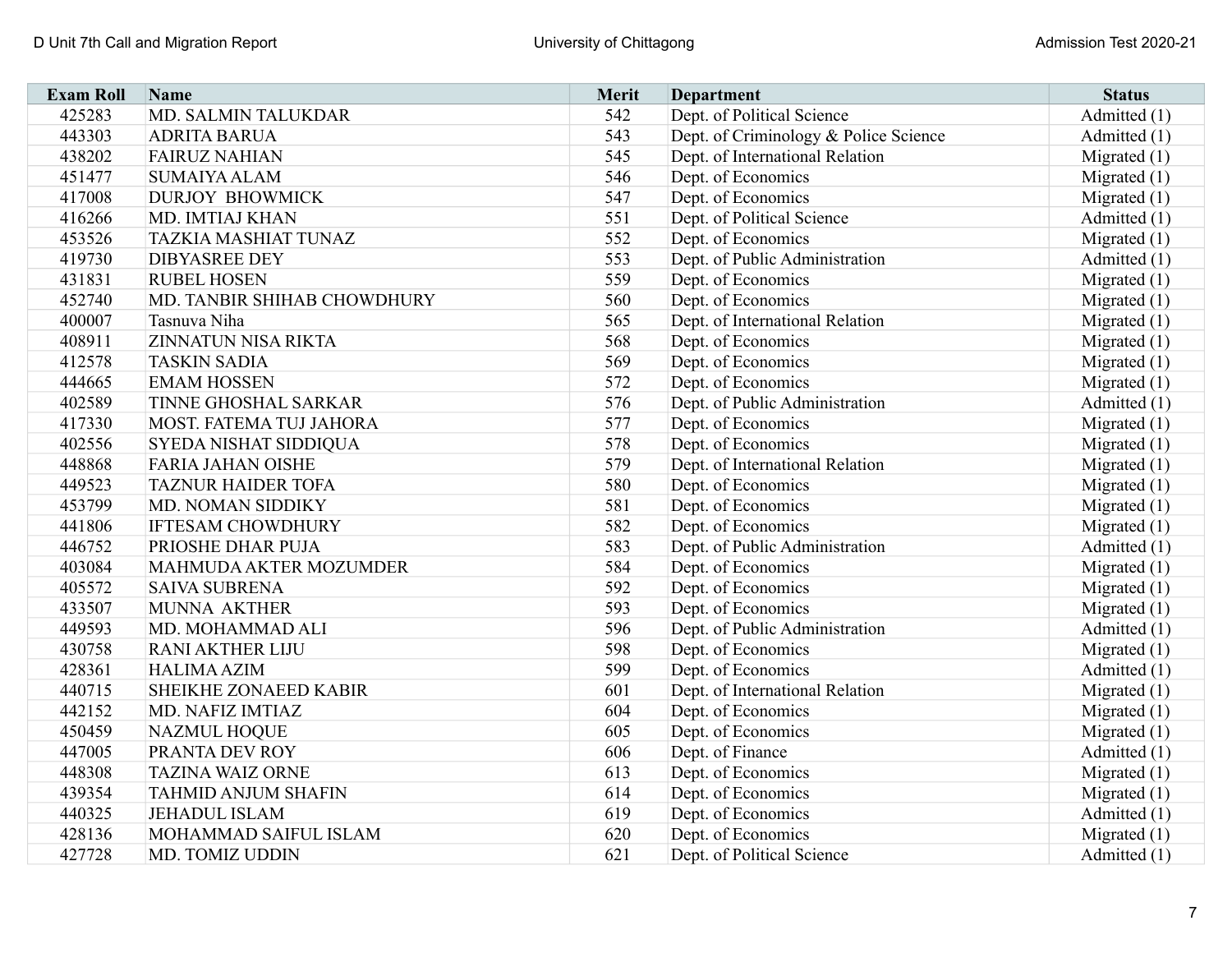| <b>Exam Roll</b> | Name                          | <b>Merit</b> | <b>Department</b>                   | <b>Status</b>  |
|------------------|-------------------------------|--------------|-------------------------------------|----------------|
| 417507           | <b>AURPITA DASH</b>           | 623          | Dept. of Communication & Journalism | Admitted (1)   |
| 443220           | <b>MUSKAN KABIR</b>           | 624          | Dept. of International Relation     | Admitted (1)   |
| 451103           | <b>SAFIKUL ISLAM</b>          | 626          | Dept. of International Relation     | Migrated $(1)$ |
| 422348           | <b>JANNATUL FERDOUS MEHER</b> | 627          | Dept. of International Relation     | Migrated $(1)$ |
| 408599           | <b>SUJANA AZIZ</b>            | 629          | Dept. of Economics                  | Migrated $(1)$ |
| 405052           | <b>SAJJAD HOSSAIN SAKIB</b>   | 630          | Dept. of Public Administration      | Admitted (1)   |
| 443764           | MD RASEL PERVAZ               | 631          | Dept. of Economics                  | Migrated $(1)$ |
| 430312           | <b>JANNATUL MARIA</b>         | 634          | Dept. of Economics                  | Migrated $(1)$ |
| 444102           | <b>SABIT SHAHRIAR</b>         | 635          | Dept. of Economics                  | Migrated $(1)$ |
| 440988           | <b>ISRAT JAHAN</b>            | 639          | Dept. of Economics                  | Migrated $(1)$ |
| 443203           | H. M. SABBIR HOSSAIN          | 641          | Dept. of International Relation     | Migrated $(1)$ |
| 451923           | <b>ISRAT JAHAN SADIKA</b>     | 642          | Dept. of Economics                  | Migrated $(1)$ |
| 444560           | MD. PARVAZ MOSARAF            | 643          | Dept. of Economics                  | Migrated $(1)$ |
| 425946           | <b>SADIA SULTANA</b>          | 645          | Dept. of Public Administration      | Admitted (1)   |
| 429487           | MD. THOUHID HASSAN TANNA      | 647          | Dept. of International Relation     | Migrated $(1)$ |
| 406662           | <b>ANJUMAN ARA</b>            | 650          | Dept. of Economics                  | Migrated $(1)$ |
| 438379           | <b>ANWARUL ISLAM</b>          | 652          | Dept. of Political Science          | Admitted $(1)$ |
| 424117           | <b>HOSNA ARA AKTER</b>        | 653          | Dept. of Economics                  | Migrated $(1)$ |
| 436282           | <b>MAHI MOSTAFA NAHIN</b>     | 659          | Dept. of Economics                  | Migrated $(1)$ |
| 407481           | MD JAYED MIA                  | 661          | Dept. of Political Science          | Admitted (1)   |
| 407559           | <b>HASIBUL HASAN</b>          | 664          | Dept. of Economics                  | Migrated $(1)$ |
| 453868           | <b>SHAHRIARE IBNE HASAN</b>   | 667          | Dept. of International Relation     | Migrated $(1)$ |
| 440459           | TAWFIQ AL HASIB TAMIM         | 668          | Dept. of Public Administration      | Admitted (1)   |
| 446535           | <b>HABIBA YESMIN</b>          | 669          | Dept. of Economics                  | Migrated $(1)$ |
| 445974           | <b>MD. MASUD RANA</b>         | 670          | Dept. of Economics                  | Migrated $(1)$ |
| 409339           | <b>SHORIF MIA</b>             | 671          | Dept. of Economics                  | Migrated $(1)$ |
| 447801           | <b>SARAH CHOWDHURY</b>        | 673          | Dept. of Economics                  | Migrated (1)   |
| 450540           | MD. IFTHIER MIA               | 675          | Dept. of Economics                  | Migrated $(1)$ |
| 410583           | MD. FARHAN HOSSAIN BHUIYAN    | 679          | Dept. of Public Administration      | Admitted (1)   |
| 444506           | RINADH SULTANA TOYSHE         | 681          | Dept. of International Relation     | Migrated $(1)$ |
| 451301           | <b>TANNY GHOSH</b>            | 683          | Dept. of Public Administration      | Migrated $(1)$ |
| 429221           | MD. MOZAHIDUL ISLAM           | 684          | Dept. of Political Science          | Admitted (1)   |
| 404395           | <b>MEDHA DUTTA</b>            | 685          | Dept. of Public Administration      | Migrated $(1)$ |
| 419790           | <b>IFFAT JAHAN SHARMIN</b>    | 686          | Dept. of International Relation     | Migrated $(1)$ |
| 417498           | <b>FALGUNEE DAS</b>           | 687          | Dept. of International Relation     | Admitted (1)   |
| 436260           | ASHEKUR RAHMAN ASHEK          | 688          | Dept. of Political Science          | Admitted (1)   |
| 447717           | <b>MAKSUDA AKTER SWEETY</b>   | 689          | Dept. of International Relation     | Migrated $(1)$ |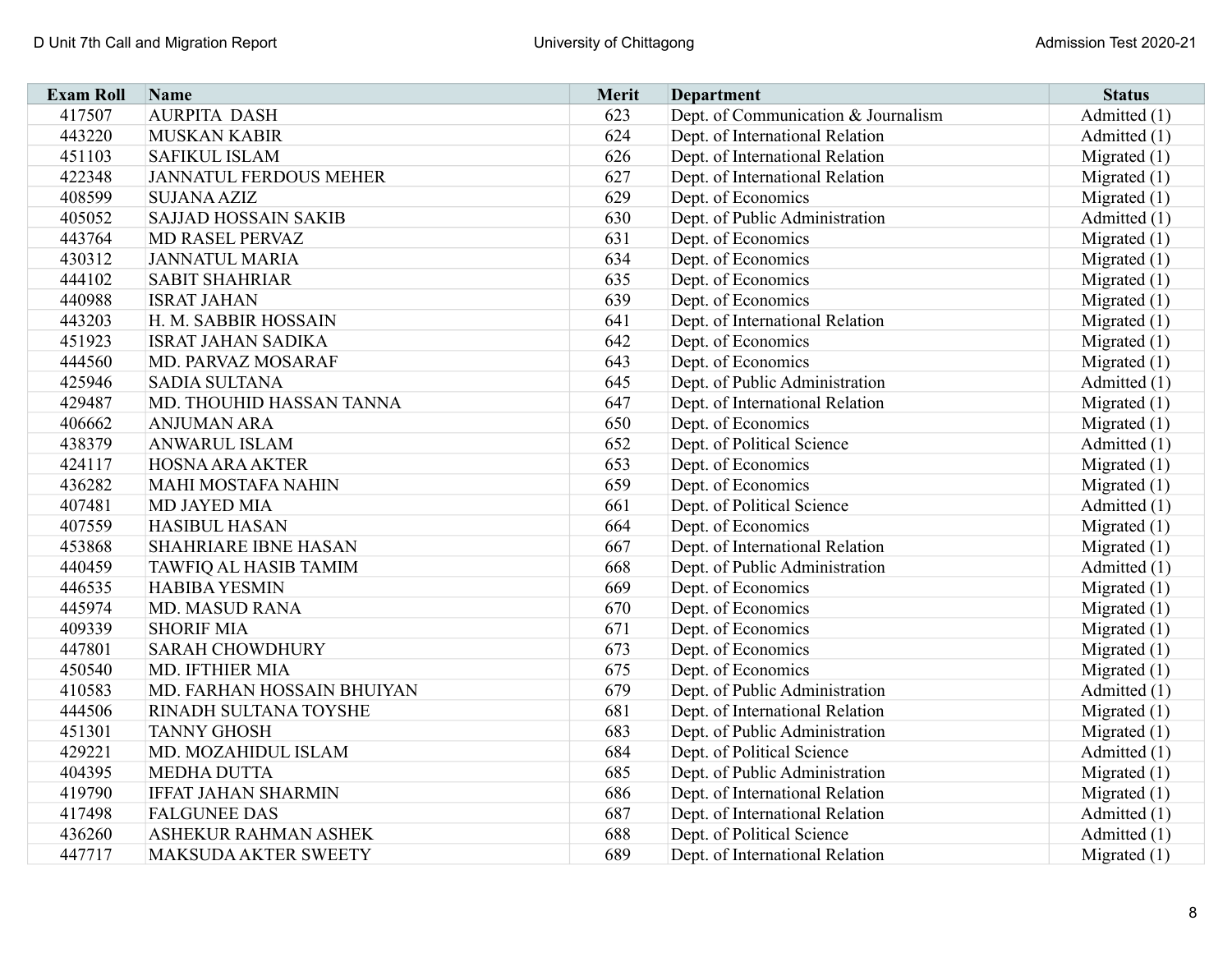| <b>Exam Roll</b> | Name                         | <b>Merit</b> | <b>Department</b>                     | <b>Status</b>  |
|------------------|------------------------------|--------------|---------------------------------------|----------------|
| 445567           | ABDULLAH AL MAHIM CHOWDHURY  | 691          | Dept. of Economics                    | Migrated $(1)$ |
| 415568           | MOHAMMAD ARIFUL ISLAM        | 692          | Dept. of Economics                    | Admitted (1)   |
| 419483           | <b>UMME HABIBA</b>           | 693          | Dept. of Economics                    | Migrated $(1)$ |
| 409148           | <b>BAPPY TALUKDER</b>        | 696          | Dept. of Economics                    | Migrated $(1)$ |
| 402538           | SUBROTO KUMAR MONDAL         | 699          | Dept. of Economics                    | Migrated $(1)$ |
| 413210           | <b>MD. EJADUR RAHMAN</b>     | 700          | Dept. of Political Science            | Admitted (1)   |
| 448956           | KHADIZA BINTE ZAHIR          | 705          | Dept. of International Relation       | Migrated $(1)$ |
| 410486           | RAMISA SHAMRIN CHOWDHURY     | 707          | Dept. of Economics                    | Migrated $(1)$ |
| 430863           | MAHMUDUL HASNAT MAHI         | 711          | Dept. of International Relation       | Migrated $(1)$ |
| 440751           | TASNIMA HOQUE CHOWDHURY      | 712          | Dept. of Economics                    | Migrated $(1)$ |
| 403952           | SAMIYA IRIN TASNIM           | 714          | Dept. of Economics                    | Migrated $(1)$ |
| 445996           | <b>FARHAD MIA</b>            | 718          | Dept. of Political Science            | Admitted (1)   |
| 427906           | <b>MD.SAZIB SHEKH</b>        | 720          | Dept. of Economics                    | Migrated $(2)$ |
| 438043           | MOYMUNA YESMIN               | 723          | Dept. of Economics                    | Migrated $(1)$ |
| 442883           | <b>TANJINA AKTER TASPIA</b>  | 724          | Dept. of Economics                    | Migrated $(1)$ |
| 431314           | <b>TOYMUR ISLAM</b>          | 727          | Dept. of International Relation       | Migrated $(1)$ |
| 429225           | <b>BRINTA BANIK</b>          | 728          | Dept. of Economics                    | Migrated (2)   |
| 434495           | HOSSAIN MAHAMUD CHISHTY      | 730          | Dept. of International Relation       | Migrated $(1)$ |
| 439292           | <b>SHANJIDA KHAIR</b>        | 732          | Dept. of Economics                    | Migrated $(2)$ |
| 417678           | DICO MONDAL                  | 733          | Dept. of Economics                    | Migrated $(2)$ |
| 403814           | MD. MAHFUJ KHAN              | 735          | Dept. of Economics                    | Migrated $(2)$ |
| 422233           | MD. SAIDUL ISLAM             | 736          | Dept. of Criminology & Police Science | Admitted (1)   |
| 419936           | <b>SADIA AMIN</b>            | 737          | Dept. of Economics                    | Migrated $(2)$ |
| 404530           | <b>JANNATUL MAWA MITHILA</b> | 739          | Dept. of Criminology & Police Science | Admitted (1)   |
| 453141           | SADIA TAHNIN SUZANA          | 748          | Dept. of International Relation       | Migrated $(1)$ |
| 444869           | <b>OMAR HOSEN</b>            | 751          | Dept. of Economics                    | Migrated $(1)$ |
| 417873           | <b>SHAHRIAR TANVIR</b>       | 753          | Dept. of International Relation       | Migrated (2)   |
| 445267           | <b>ANAYET ULLAH</b>          | 755          | Dept. of Economics                    | Migrated $(1)$ |
| 404052           | MD. KAMRUL ISLAM             | 758          | Dept. of Political Science            | Admitted (1)   |
| 421970           | <b>ASFAK MAHMUD</b>          | 762          | Dept. of Public Administration        | Migrated $(1)$ |
| 423006           | <b>RONY AKTER</b>            | 763          | Dept. of Economics                    | Migrated $(1)$ |
| 431718           | <b>KAMRUL ISLAM</b>          | 766          | Dept. of Political Science            | Migrated $(1)$ |
| 407106           | <b>SHAINA AKTER</b>          | 770          | Dept. of International Relation       | Migrated $(1)$ |
| 430473           | S. M. JUBAER                 | 774          | Dept. of Public Administration        | Migrated $(1)$ |
| 449058           | NELOY ACHARJEE               | 776          | Dept. of International Relation       | Migrated (2)   |
| 419414           | <b>SADMAN F HAQUE</b>        | 784          | Dept. of Development Studies          | Migrated $(1)$ |
| 430137           | MD. TAKI YEASIR              | 785          | Dept. of Public Administration        | Migrated $(1)$ |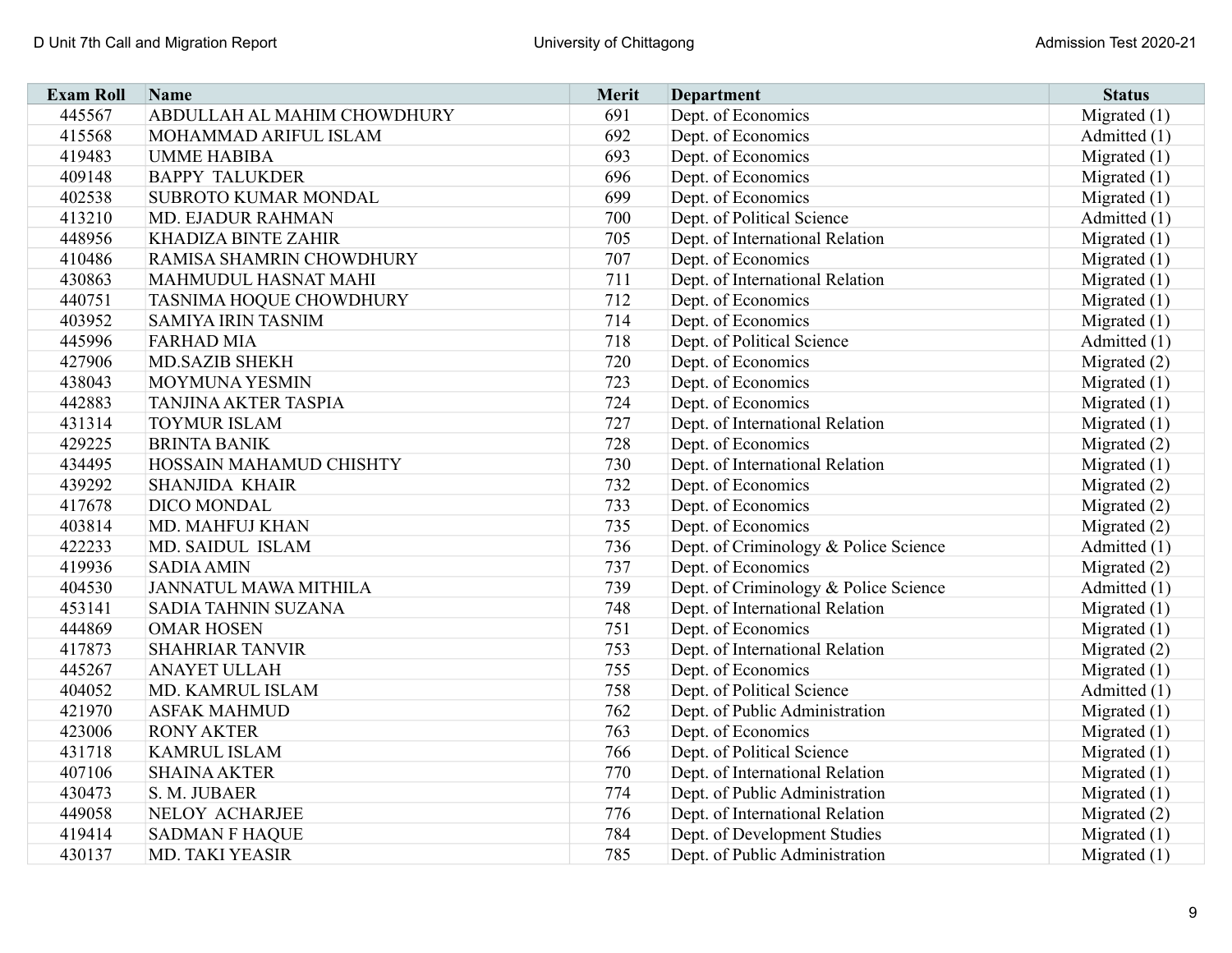| <b>Exam Roll</b> | Name                      | <b>Merit</b> | <b>Department</b>               | <b>Status</b>  |
|------------------|---------------------------|--------------|---------------------------------|----------------|
| 409463           | ASHRAFUL ALAM SHUDDHO     | 787          | Dept. of International Relation | Migrated $(2)$ |
| 432829           | MD. AL AMIN MAFI          | 788          | Dept. of Political Science      | Admitted (1)   |
| 434731           | MD. HUMAYUN KABIR         | 792          | Dept. of Development Studies    | Migrated $(1)$ |
| 432749           | MD. MEHADI HASAN SHOHAN   | 794          | Dept. of International Relation | Migrated $(1)$ |
| 407630           | <b>FAIROOZ AMIN</b>       | 797          | Dept. of International Relation | Migrated $(2)$ |
| 449113           | MD. TOHIDUL ISLAM         | 799          | Dept. of International Relation | Migrated $(1)$ |
| 451714           | <b>NAFIZ MAHMUD</b>       | 801          | Dept. of International Relation | Migrated (2)   |
| 447520           | HASNATUL AKMAM            | 803          | Dept. of Sociology              | Admitted (1)   |
| 442032           | <b>SADIA TASNIM</b>       | 806          | Dept. of International Relation | Migrated $(2)$ |
| 412593           | <b>GOURAB DAS</b>         | 807          | Dept. of International Relation | Migrated (2)   |
| 436660           | <b>TANVIR ABDULLAH</b>    | 808          | Dept. of International Relation | Migrated $(2)$ |
| 452790           | FABIHA BUSHRA ALI         | 811          | Dept. of International Relation | Migrated (2)   |
| 446308           | <b>NAZIFA MOSTAFIZ</b>    | 813          | Dept. of Public Administration  | Migrated $(1)$ |
| 439550           | <b>SANJANA HUDA RABIL</b> | 814          | Dept. of Development Studies    | Migrated $(1)$ |
| 434521           | TANGIL AL MAHAMUD SOWAD   | 815          | Dept. of Public Administration  | Migrated $(1)$ |
| 439390           | MD. SEAM KHAN             | 816          | Dept. of Development Studies    | Migrated $(1)$ |
| 428252           | <b>JIM AKTHER</b>         | 820          | Dept. of Political Science      | Migrated $(1)$ |
| 405477           | ARSHED UR RAHMAN          | 822          | Dept. of International Relation | Migrated $(1)$ |
| 414589           | MISHRAT JAHAN EMU         | 825          | Dept. of Public Administration  | Migrated $(1)$ |
| 404584           | SADMAN SAKIB SHUPTO       | 827          | Dept. of International Relation | Migrated $(1)$ |
| 431705           | <b>MAHIN AKTER</b>        | 829          | Dept. of Political Science      | Migrated $(1)$ |
| 445685           | MOHAMMAD FARHAD HOSSAIN   | 830          | Dept. of Public Administration  | Migrated $(1)$ |
| 439986           | TAWHEDUL ISLAM TANVIR     | 831          | Dept. of International Relation | Migrated (1)   |
| 445693           | <b>NAEEM HOSSAIN</b>      | 832          | Dept. of Political Science      | Migrated $(1)$ |
| 415649           | <b>FATEMA ZANNAT</b>      | 833          | Dept. of International Relation | Migrated $(1)$ |
| 419940           | FARIA MEHJABIN JIMAM      | 838          | Dept. of Public Administration  | Migrated $(1)$ |
| 402631           | <b>MILAN</b>              | 842          | Dept. of Public Administration  | Migrated $(1)$ |
| 414740           | MD ALIFUL ISLAM           | 843          | Dept. of Public Administration  | Migrated $(1)$ |
| 401953           | MD. REDWAN AHMED RIDOY    | 845          | Dept. of Public Administration  | Migrated $(1)$ |
| 415132           | RADETUM KHAN IBTESHAM     | 846          | Dept. of Public Administration  | Migrated $(1)$ |
| 410096           | <b>MAHARIN SULTANA</b>    | 847          | Dept. of Development Studies    | Migrated $(1)$ |
| 444566           | <b>MUNNY AKTHER</b>       | 849          | Dept. of Public Administration  | Migrated $(1)$ |
| 434826           | MOCHAMMAT KAUSER NECHA    | 858          | Dept. of Economics              | Migrated $(1)$ |
| 409981           | HOSSAIN AHMED TANVIR      | 861          | Dept. of Political Science      | Migrated $(1)$ |
| 429651           | <b>JOYITA DEY</b>         | 862          | Dept. of Public Administration  | Migrated $(1)$ |
| 426582           | <b>JAKARIA MASUD</b>      | 863          | Dept. of Political Science      | Migrated $(1)$ |
| 453353           | MD. ARAFAT ISLAM          | 866          | Dept. of Public Administration  | Migrated $(1)$ |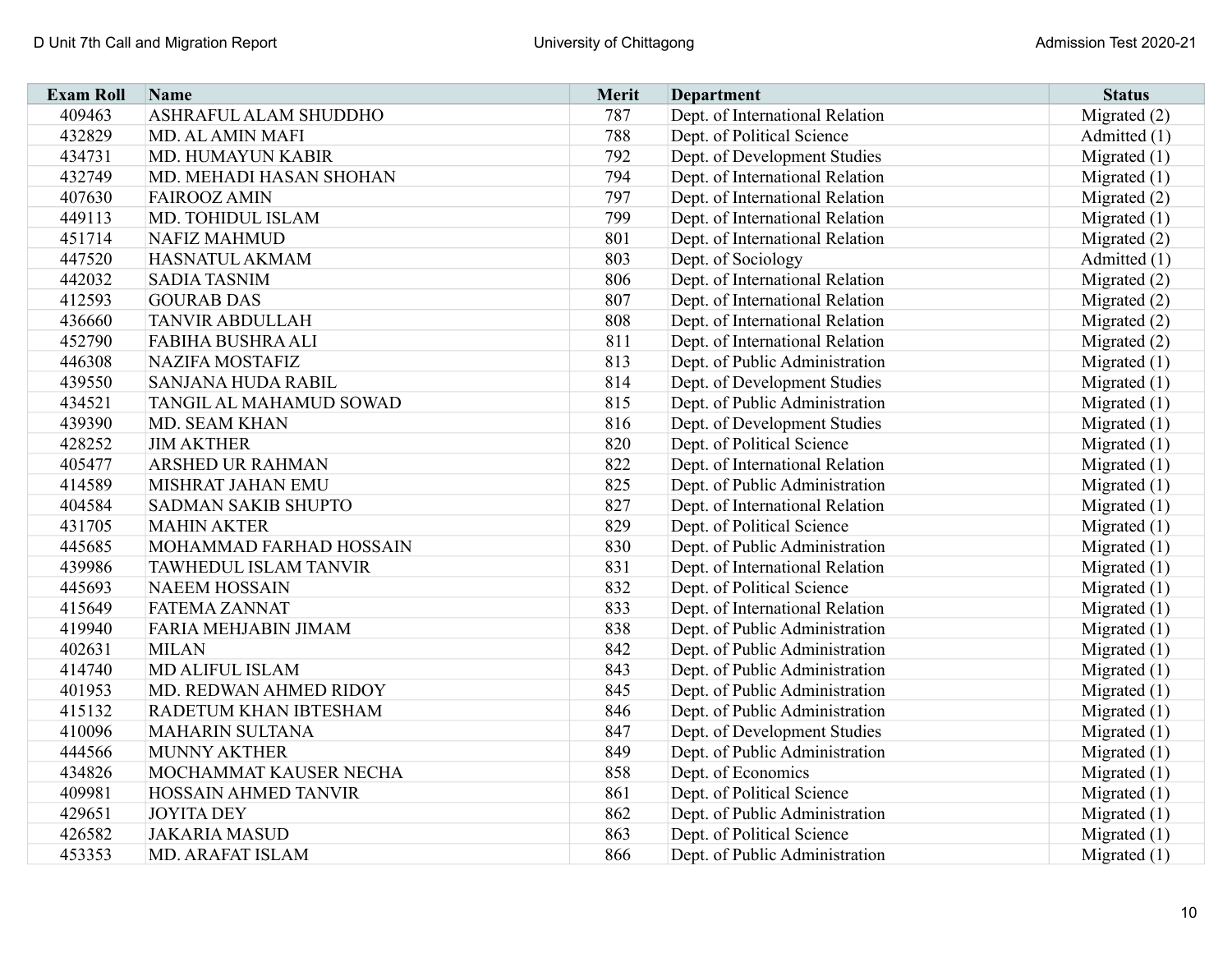| <b>Exam Roll</b> | Name                          | <b>Merit</b> | <b>Department</b>                   | <b>Status</b>  |
|------------------|-------------------------------|--------------|-------------------------------------|----------------|
| 447174           | MD. TAFSIR HOSSAIN ANTU       | 873          | Dept. of Political Science          | Migrated $(1)$ |
| 444217           | MD. MEHRAB TALUKDAR RAHI      | 875          | Dept. of Public Administration      | Migrated $(1)$ |
| 436233           | FAKHRUL HAITHER TONU          | 876          | Dept. of Public Administration      | Migrated $(1)$ |
| 450541           | <b>MD.SHAFIUL ISLAM</b>       | 879          | Dept. of Sociology                  | Admitted (1)   |
| 448747           | <b>BADHAN KUMAR MAHANTO</b>   | 880          | Dept. of Political Science          | Migrated $(1)$ |
| 450847           | <b>ROBIN SADAGAR</b>          | 882          | Dept. of Public Administration      | Migrated $(1)$ |
| 439119           | <b>MUSHAHID MIAH</b>          | 885          | Dept. of Political Science          | Migrated $(1)$ |
| 403349           | ASHFAQ ZAMAN ARNOB            | 887          | Dept. of Political Science          | Migrated $(1)$ |
| 446568           | <b>TASNIM RAHMAN</b>          | 888          | Dept. of Public Administration      | Migrated $(1)$ |
| 438268           | NAIMA SULTHANA                | 889          | Dept. of Public Administration      | Migrated $(1)$ |
| 436148           | <b>TANIYA AKTER</b>           | 890          | Dept. of Communication & Journalism | Migrated $(1)$ |
| 412342           | S.M. MEHRAJ HOSSAIN CHOWDHURY | 892          | Dept. of Public Administration      | Migrated $(1)$ |
| 413005           | <b>RASEL HOSSEN</b>           | 893          | Dept. of International Relation     | Migrated $(1)$ |
| 429671           | MOHAMMAD AKIF IBN YOUSUF      | 897          | Dept. of Public Administration      | Migrated $(1)$ |
| 414292           | SHAHZIAR TALUKDER ZISAN       | 899          | Dept. of Public Administration      | Migrated $(1)$ |
| 403819           | MIJANUR RAHMAN ADRITH         | 900          | Dept. of Public Administration      | Migrated $(1)$ |
| 408509           | <b>JASIYA AFRIN</b>           | 901          | Dept. of Development Studies        | Migrated $(1)$ |
| 401301           | MD. PARVEZ MAHMUD             | 902          | Dept. of Political Science          | Migrated $(1)$ |
| 405624           | <b>MD. AMIR HAMZA</b>         | 909          | Dept. of Political Science          | Migrated $(1)$ |
| 434083           | MD. SHAJJAD HOSSAIN           | 912          | Dept. of Political Science          | Migrated $(1)$ |
| 400107           | <b>ROBIUL ISLAM</b>           | 916          | Dept. of International Relation     | Migrated $(1)$ |
| 424701           | MD. MIRAJUL ISLAM             | 920          | Dept. of Communication & Journalism | Migrated $(1)$ |
| 430379           | MD. NAYAN MIAH                | 921          | Dept. of International Relation     | Migrated $(1)$ |
| 452319           | <b>GOURI TALUKDAR</b>         | 922          | Dept. of Development Studies        | Migrated $(1)$ |
| 449515           | SHANJEDA SHARMIN TAMANNA      | 923          | Dept. of International Relation     | Migrated (1)   |
| 426747           | MD. OSMAN GONI FAISAL         | 927          | Dept. of Political Science          | Migrated $(1)$ |
| 448009           | MD. SHOBUJ ISLAM              | 931          | Dept. of Political Science          | Migrated $(1)$ |
| 441538           | S. M. MARUF HASAN             | 932          | Dept. of Public Administration      | Migrated $(1)$ |
| 449575           | MOHAMMAD MINHAJUL ISLAM       | 933          | Dept. of International Relation     | Migrated $(1)$ |
| 427720           | MD. SAHIBUR RAHMAN AKIB       | 935          | Dept. of Development Studies        | Migrated $(1)$ |
| 446967           | NASATUN MISKAT NABERY         | 936          | Dept. of Marketing                  | Admitted (1)   |
| 409064           | FAHIM TANVIR AHMED KHAN       | 939          | Dept. of Public Administration      | Migrated $(1)$ |
| 414339           | MD. GOWSUL AZOM SHANTO        | 941          | Dept. of Public Administration      | Migrated $(1)$ |
| 429104           | SAKHAWAT HOSSEN SANTA         | 946          | Dept. of International Relation     | Migrated $(2)$ |
| 407136           | MD. ABDULLAH HEL FARUKY       | 950          | Dept. of International Relation     | Migrated (2)   |
| 424826           | <b>UMMA GIHANI OLIN</b>       | 951          | Dept. of International Relation     | Migrated (2)   |
| 436630           | MD. SOHAG MIA                 | 952          | Dept. of Public Administration      | Migrated $(1)$ |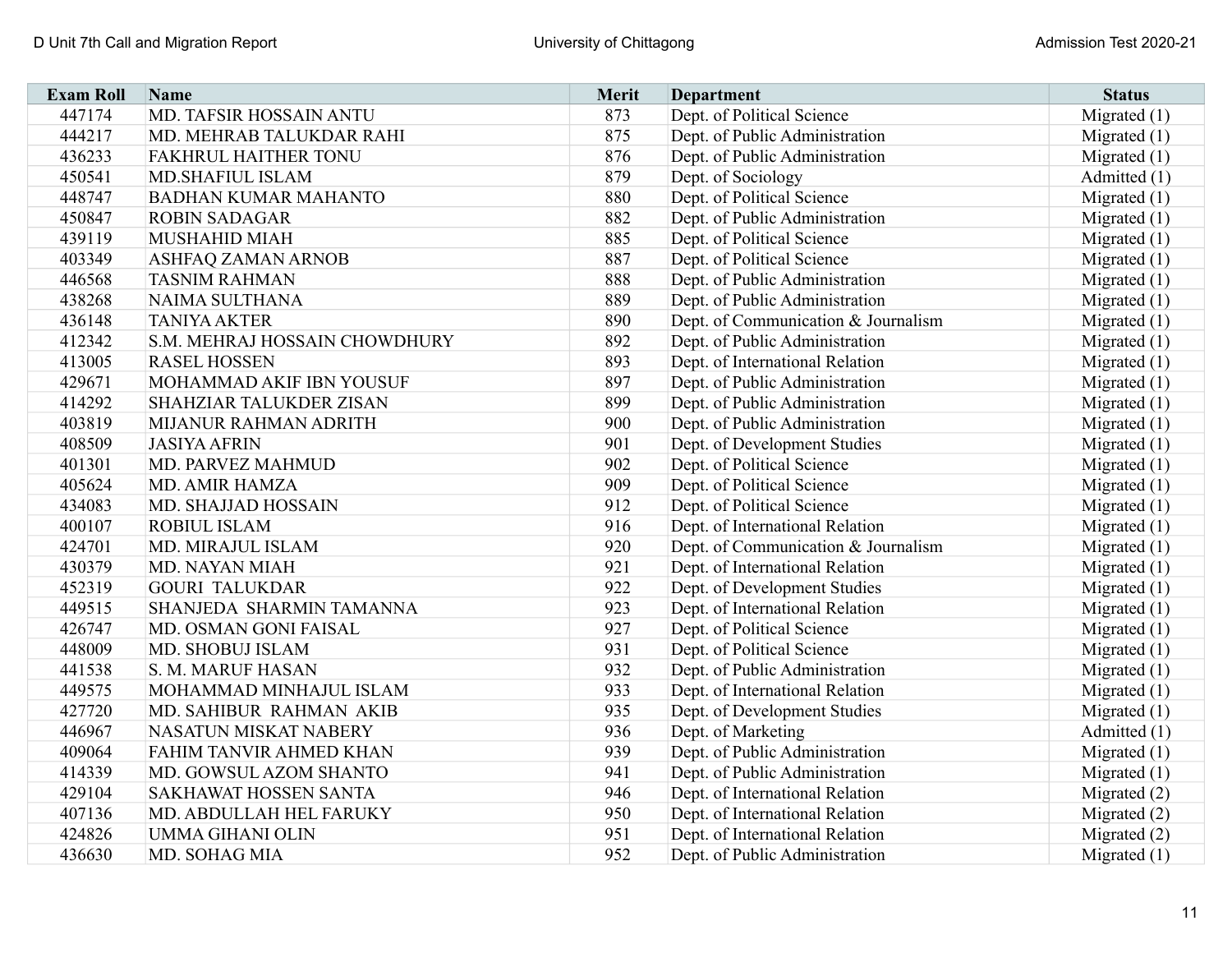| <b>Exam Roll</b> | Name                        | Merit | <b>Department</b>                     | <b>Status</b>  |
|------------------|-----------------------------|-------|---------------------------------------|----------------|
| 401579           | <b>SAIFUL ISLAM</b>         | 955   | Dept. of Development Studies          | Migrated (1)   |
| 430064           | MD. MOSHEUR RAHMAN          | 960   | Dept. of Public Administration        | Migrated $(1)$ |
| 403755           | HASNATUL JANNAT PUTUL       | 964   | Dept. of International Relation       | Migrated $(2)$ |
| 454193           | <b>KAZI RIFA TAMANNA</b>    | 966   | Dept. of Sociology                    | Migrated $(1)$ |
| 410027           | <b>AFROZA AKTER NISHU</b>   | 968   | Dept. of International Relation       | Migrated $(2)$ |
| 415338           | <b>DURJOY BARUA</b>         | 969   | Dept. of Public Administration        | Migrated $(1)$ |
| 440781           | <b>TAFRIDA HAQUE SARA</b>   | 970   | Dept. of Development Studies          | Migrated (1)   |
| 447763           | AFLATUN NESSA PEAULY        | 972   | Dept. of Finance                      | Migrated $(1)$ |
| 406627           | AL-MUSABBIR RASHID          | 979   | Dept. of Public Administration        | Migrated $(2)$ |
| 447742           | MST. SOMAIYA AKTER SUMI     | 980   | Dept. of Public Administration        | Migrated $(2)$ |
| 441796           | HABIBA SULTANA MIM          | 989   | Dept. of Sociology                    | Migrated $(1)$ |
| 432007           | MD. TAREQ RAHMAN            | 990   | Dept. of Public Administration        | Migrated $(2)$ |
| 409936           | MD. LIZAN AHMED             | 992   | Dept. of Public Administration        | Migrated $(2)$ |
| 428688           | <b>NOBO SARKAR</b>          | 993   | Dept. of Public Administration        | Migrated $(2)$ |
| 421232           | <b>JANNATUL FERDOUS</b>     | 996   | Dept. of Public Administration        | Migrated $(1)$ |
| 400811           | <b>MD.SHAHARIAR RINTU</b>   | 997   | Dept. of Criminology & Police Science | Admitted $(1)$ |
| 432832           | <b>MOHIN UDDIN</b>          | 998   | Dept. of Public Administration        | Migrated $(1)$ |
| 445108           | MD. MAHARAJ UDDIN           | 999   | Dept. of Political Science            | Admitted (1)   |
| 411233           | MST. FARJANA AKTER SUMI     | 1000  | Dept. of Political Science            | Migrated $(1)$ |
| 446680           | MOHONA BAKTIAR MIM          | 1004  | Dept. of Communication & Journalism   | Admitted (2)   |
| 429282           | <b>EMAM HOSSEN</b>          | 1006  | Dept. of Political Science            | Migrated $(1)$ |
| 442120           | MOHAMMAD OBAIDULLAH         | 1007  | Dept. of Political Science            | Migrated (1)   |
| 432900           | PRAMI BARUA                 | 1012  | Dept. of Public Administration        | Migrated (1)   |
| 416230           | SAHAT BIN ELIAS SAYEM       | 1014  | Dept. of Finance                      | Migrated (1)   |
| 440805           | <b>ANIKA ANJUM</b>          | 1015  | Dept. of Sociology                    | Admitted (2)   |
| 448604           | <b>ASMA KHANAM</b>          | 1024  | Dept. of Political Science            | Admitted (2)   |
| 454195           | <b>MD. RIDOY HOSSAIN</b>    | 1026  | Dept. of Public Administration        | Migrated $(1)$ |
| 414682           | <b>AFIFA BEGUM</b>          | 1027  | Dept. of International Relation       | Migrated (2)   |
| 401804           | <b>SHAHDAT HOSSEN</b>       | 1030  | Dept. of Public Administration        | Migrated $(1)$ |
| 428380           | <b>ABDULLAH AL MUMIN</b>    | 1032  | Dept. of Sociology                    | Migrated $(1)$ |
| 450907           | <b>ISRATH JARIN</b>         | 1034  | Dept. of Economics                    | Migrated $(1)$ |
| 404928           | MD. ANOWAR HOSSAIN          | 1035  | Dept. of Criminology & Police Science | Admitted (2)   |
| 423480           | MST. JANNATUL FERDOUS AMINA | 1039  | Dept. of Public Administration        | Migrated $(1)$ |
| 444593           | <b>ASMA JAHAN</b>           | 1040  | Dept. of Public Administration        | Migrated $(1)$ |
| 434453           | SAJJAD HOSSAIN SAIDEY       | 1048  | Dept. of Political Science            | Migrated $(1)$ |
| 447916           | MD. TAREK                   | 1051  | Dept. of Political Science            | Admitted (2)   |
| 427289           | MD. HOSSAIN                 | 1056  | Dept. of Public Administration        | Migrated $(1)$ |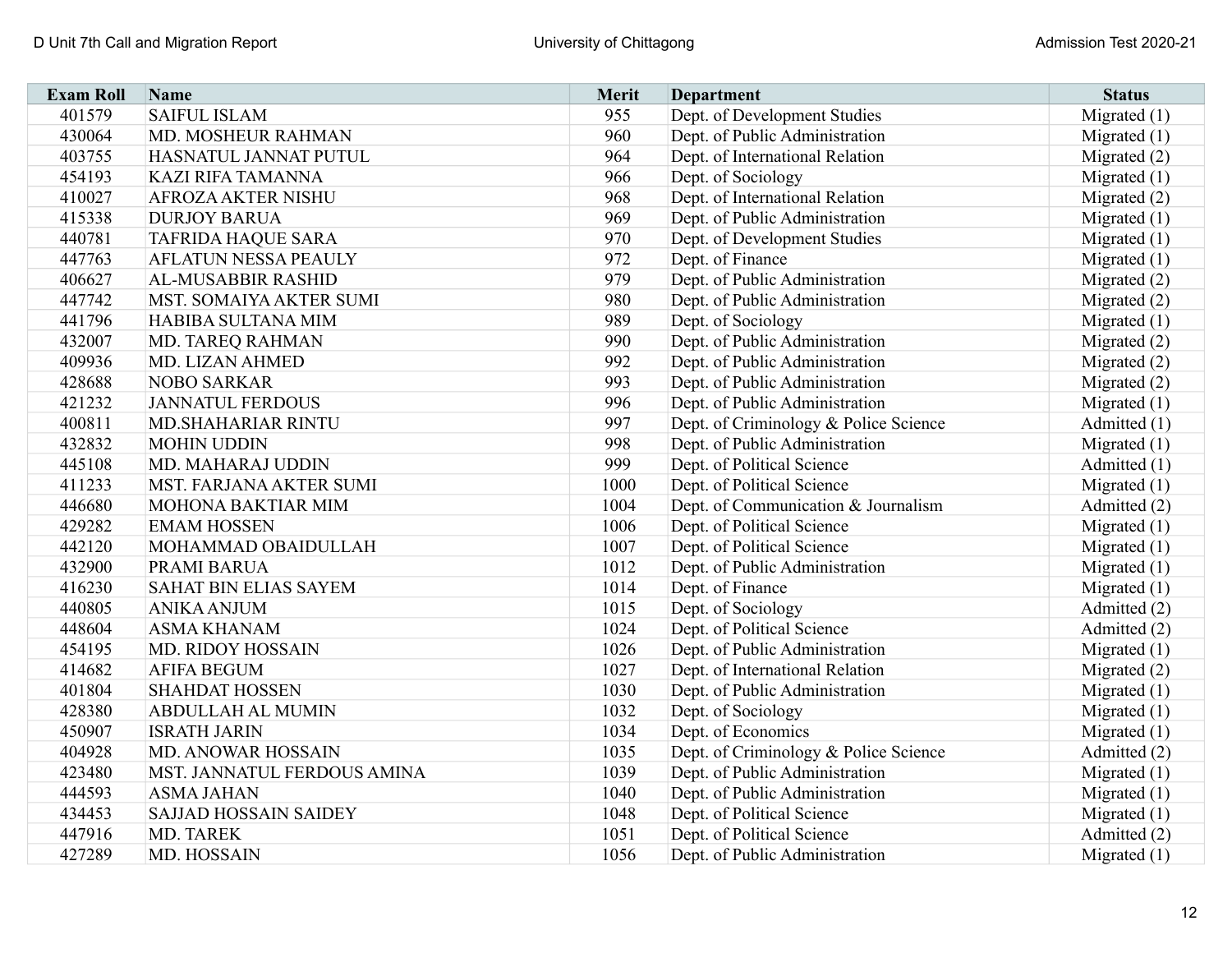| <b>Exam Roll</b> | Name                       | Merit | <b>Department</b>                            | <b>Status</b>  |
|------------------|----------------------------|-------|----------------------------------------------|----------------|
| 444078           | REZAUL KARIM TUSHAR        | 1057  | Dept. of Public Administration               | Migrated $(1)$ |
| 406336           | MINHAJ AHAMMAD             | 1058  | Dept. of Public Administration               | Migrated $(1)$ |
| 441199           | <b>NAFISA AZIM</b>         | 1059  | Dept. of Public Administration               | Migrated $(1)$ |
| 411837           | <b>FAZLE RABBI</b>         | 1061  | Dept. of Political Science                   | Admitted (2)   |
| 405019           | <b>SADEKIN REZA JASON</b>  | 1063  | Dept. of Public Administration               | Migrated $(1)$ |
| 451938           | MST. HOMAIRA JANNAT BORSHA | 1064  | Dept. of Public Administration               | Migrated $(1)$ |
| 421589           | MD. ASHIKUR RAHMAN         | 1065  | Dept. of Public Administration               | Migrated $(1)$ |
| 432020           | <b>TAHERA TASNIME</b>      | 1068  | Dept. of Public Administration               | Migrated $(1)$ |
| 429581           | <b>OMMAY SADIA</b>         | 1069  | Dept. of Public Administration               | Migrated $(1)$ |
| 413033           | <b>TANIMUL ALAM ZIAM</b>   | 1071  | Dept. of Public Administration               | Migrated $(1)$ |
| 436867           | <b>MASUD PARVES</b>        | 1073  | Dept. of Political Science                   | Admitted (2)   |
| 445393           | MD. ABU RAIHAN             | 1077  | Dept. of Public Administration               | Migrated $(2)$ |
| 404982           | <b>MST. FARIDA YESMIN</b>  | 1078  | Dept. of Political Science                   | Admitted (2)   |
| 449083           | <b>MD. TANVIR AHMED</b>    | 1080  | Dept. of Political Science                   | Admitted (2)   |
| 447035           | MD. NEZHUM RAHMAN RABBI    | 1081  | Dept. of Public Administration               | Migrated $(1)$ |
| 438120           | <b>KAMRUZZAMAN ASIF</b>    | 1082  | Dept. of Public Administration               | Migrated $(1)$ |
| 401466           | <b>SAJEDUL ISLAM</b>       | 1087  | Dept. of Geography and Environmental Studies | Admitted (1)   |
| 436950           | MOKARROMA SULTANA          | 1088  | Dept. of Political Science                   | Migrated $(1)$ |
| 438900           | <b>MD. ALAMIN KHAN</b>     | 1089  | Dept. of Sociology                           | Migrated $(1)$ |
| 428022           | MD. ABU HOZAIFA SAYEM      | 1091  | Dept. of Public Administration               | Migrated $(1)$ |
| 453463           | MD. SHOZOL MUNSHE          | 1094  | Dept. of Political Science                   | Migrated $(1)$ |
| 434982           | <b>AINUN NAHAR</b>         | 1099  | Dept. of Public Administration               | Migrated (1)   |
| 431382           | FARHANA TAHER RICHI        | 1100  | Dept. of Public Administration               | Migrated (1)   |
| 401024           | <b>NOYAN TARA</b>          | 1101  | Dept. of Political Science                   | Migrated (1)   |
| 404588           | MD. ABU RAYHAN RAFUL       | 1106  | Dept. of Public Administration               | Admitted (2)   |
| 405184           | <b>ABID HASAN</b>          | 1108  | Dept. of Development Studies                 | Migrated (1)   |
| 442448           | MD. ISTIAQUE AHMED KAFI    | 1109  | Dept. of Public Administration               | Migrated $(1)$ |
| 434678           | <b>SHARIAR CHAMOK</b>      | 1110  | Dept. of Development Studies                 | Admitted (2)   |
| 442380           | ABU SAYED ZISHAN           | 1111  | Dept. of Political Science                   | Admitted (2)   |
| 437737           | <b>SULTANA AKTER</b>       | 1113  | Dept. of Political Science                   | Admitted (2)   |
| 445622           | <b>SHAHIN AHMED</b>        | 1115  | Dept. of Political Science                   | Admitted (2)   |
| 446037           | MD. ARIF ALI               | 1117  | Dept. of Public Administration               | Migrated $(1)$ |
| 442992           | <b>SUMAIYA MUBASSIRAH</b>  | 1121  | Dept. of Communication & Journalism          | Admitted (2)   |
| 425785           | <b>BUSHRATUL KOBRA</b>     | 1127  | Dept. of Public Administration               | Migrated $(1)$ |
| 432624           | <b>TASHFIA</b>             | 1128  | Dept. of Political Science                   | Admitted (2)   |
| 433956           | <b>AMIT HASAN SAGOR</b>    | 1130  | Dept. of Political Science                   | Admitted (2)   |
| 428943           | REZAUL MOSTAFA SHAH        | 1131  | Dept. of Political Science                   | Admitted (2)   |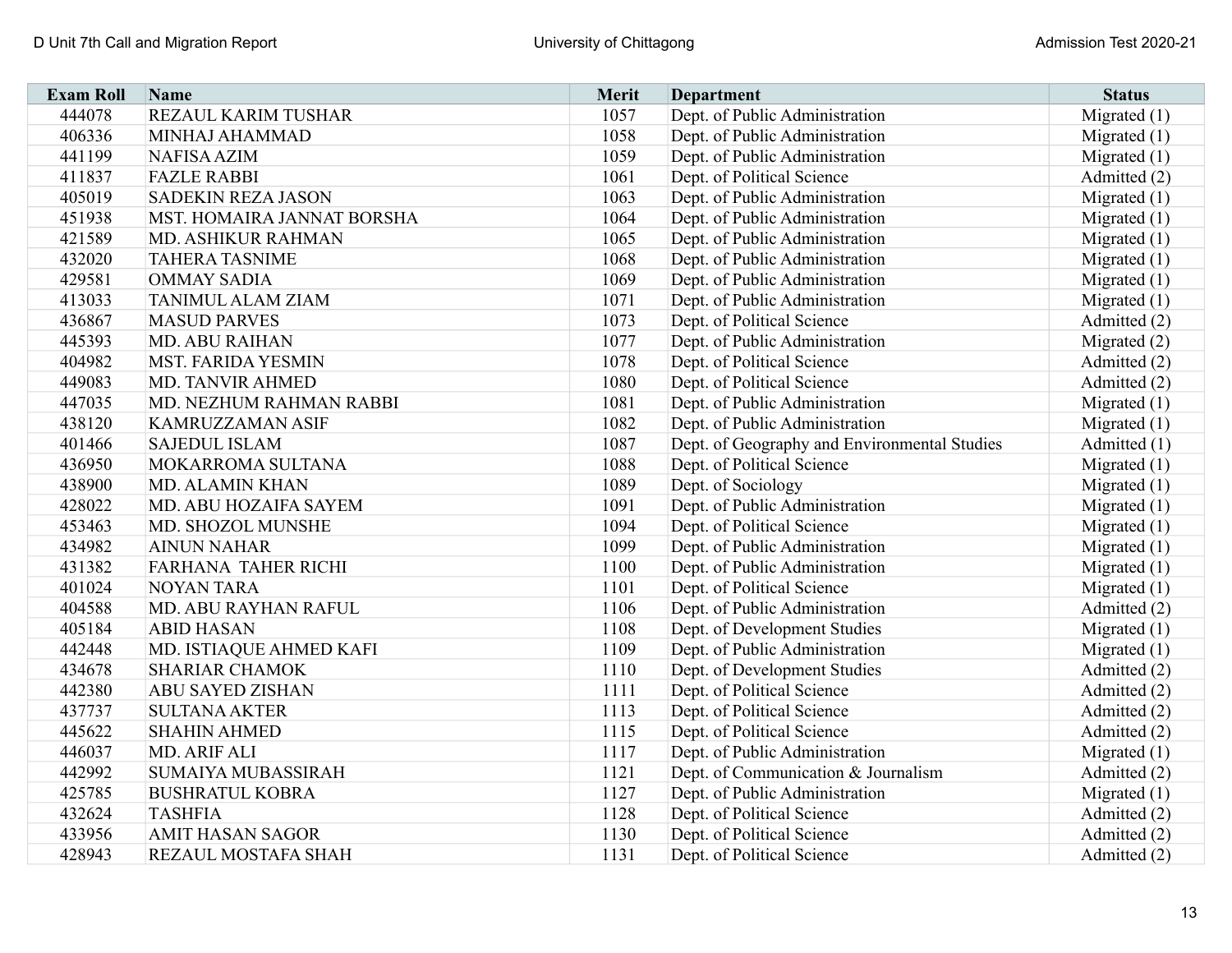| <b>Exam Roll</b> | Name                             | Merit | <b>Department</b>                     | <b>Status</b>  |
|------------------|----------------------------------|-------|---------------------------------------|----------------|
| 431086           | <b>MD. ARAFAT MONDOL</b>         | 1133  | Dept. of Public Administration        | Admitted (2)   |
| 417902           | <b>NAHID HASSAN</b>              | 1134  | Dept. of Development Studies          | Admitted (2)   |
| 415578           | <b>SAYMA YASMIN</b>              | 1135  | Dept. of Public Administration        | Admitted (1)   |
| 436313           | <b>RIYAD HOSSAIN</b>             | 1140  | Dept. of Public Administration        | Admitted (2)   |
| 452734           | MD. SALMAN HOSSAIN               | 1141  | Dept. of Political Science            | Admitted (2)   |
| 429510           | <b>AHMED FARHAN HASAN</b>        | 1142  | Dept. of Public Administration        | Migrated $(1)$ |
| 448398           | REDOUN ISLAM ROKY                | 1148  | Dept. of Public Administration        | Admitted (2)   |
| 439569           | MD. SAHIJUL ISLAM                | 1150  | Dept. of Political Science            | Admitted (2)   |
| 442360           | <b>MASUM BILLAH</b>              | 1154  | Dept. of Public Administration        | Admitted (2)   |
| 440714           | <b>AHNAF TAHMID</b>              | 1155  | Dept. of Communication & Journalism   | Admitted (2)   |
| 411526           | <b>MD. ABIR MAHMUD</b>           | 1157  | Dept. of Political Science            | Admitted (2)   |
| 432208           | MD. ESKUNDER MERZA HASHIB        | 1159  | Dept. of Communication & Journalism   | Admitted (2)   |
| 427974           | <b>RAISA FERDOUSI</b>            | 1160  | Dept. of Development Studies          | Migrated $(1)$ |
| 440019           | <b>RIDWAN ISHRAK</b>             | 1164  | Dept. of Communication & Journalism   | Admitted (2)   |
| 448560           | <b>SADIA AFRIN</b>               | 1165  | Dept. of Human Resources Management   | Admitted (1)   |
| 416911           | <b>MOUMITA DAS</b>               | 1170  | Dept. of Finance                      | Migrated $(1)$ |
| 435488           | <b>SHATABDI DAS</b>              | 1172  | Dept. of Development Studies          | Migrated $(1)$ |
| 417803           | <b>FARIA YEASMEN</b>             | 1174  | Dept. of Economics                    | Migrated $(1)$ |
| 439033           | <b>MOST. SHARIFA KHATUN</b>      | 1175  | Dept. of Criminology & Police Science | Admitted (2)   |
| 434261           | KHANDAKAR MUHIMEN NAFISH         | 1179  | Dept. of Political Science            | Admitted (2)   |
| 437345           | <b>RIFAT FAYSAL</b>              | 1180  | Dept. of Political Science            | Admitted (2)   |
| 402786           | <b>SREE KANTA MALLICK</b>        | 1183  | Dept. of Sociology                    | Admitted (2)   |
| 430282           | <b>JAHEDA PARVIN KAJOL</b>       | 1184  | Dept. of Development Studies          | Admitted (2)   |
| 453820           | <b>MALIHA MEHJABIN</b>           | 1186  | Dept. of Sociology                    | Admitted (2)   |
| 403920           | MD. AIOBOUR RAHMAN               | 1188  | Dept. of Sociology                    | Admitted (2)   |
| 432981           | <b>CHOITY SEN</b>                | 1189  | Dept. of Political Science            | Migrated $(1)$ |
| 409868           | NAFEES IMTIAZ SHAFI              | 1190  | Dept. of Sociology                    | Admitted (2)   |
| 426911           | <b>TOWFIQUL QUDDUS</b>           | 1192  | Dept. of Finance                      | Migrated $(1)$ |
| 448496           | <b>DIP SAHA</b>                  | 1193  | Dept. of Political Science            | Migrated $(1)$ |
| 407808           | PROKASH DAS                      | 1194  | Dept. of Communication & Journalism   | Admitted (2)   |
| 421720           | <b>FAZLER RABBI NASIB SARKER</b> | 1195  | Dept. of Sociology                    | Admitted (2)   |
| 416743           | NURJAHAN BEGUM                   | 1196  | Dept. of Communication & Journalism   | Admitted (2)   |
| 415978           | MST.SHAHNEWAZ SAMAD EMA          | 1198  | Dept. of Economics                    | Migrated $(1)$ |
| 434125           | MD. NAZMUL HUDA                  | 1200  | Dept. of Communication & Journalism   | Admitted (2)   |
| 433652           | <b>SHAKIL AHMED</b>              | 1202  | Dept. of Political Science            | Migrated $(1)$ |
| 442995           | <b>MARIA TAZNIN</b>              | 1205  | Dept. of Political Science            | Admitted (2)   |
| 417642           | MIFTAHUL ZANNAT                  | 1207  | Dept. of Political Science            | Admitted (2)   |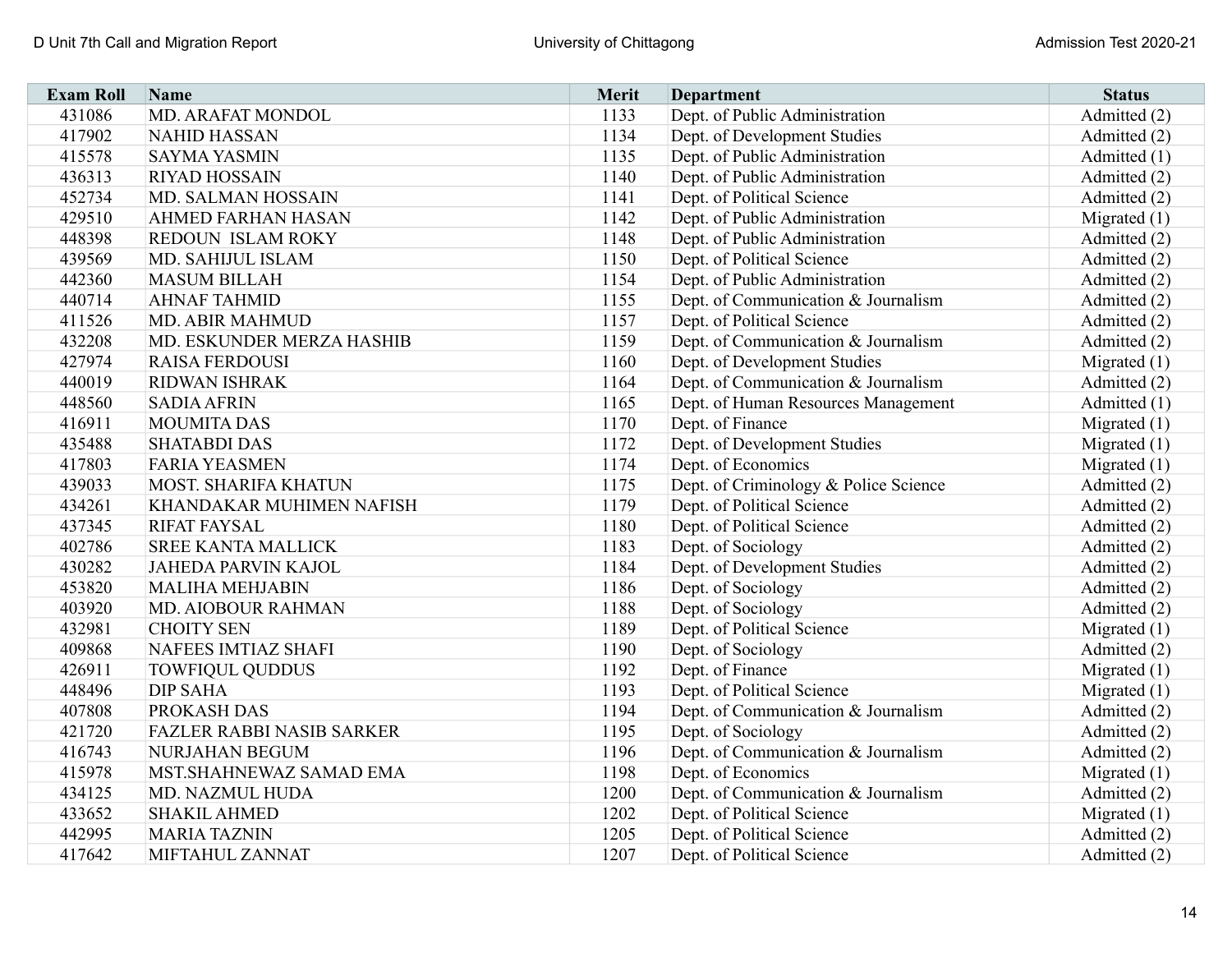| <b>Exam Roll</b> | Name                       | Merit | <b>Department</b>                     | <b>Status</b>  |
|------------------|----------------------------|-------|---------------------------------------|----------------|
| 450765           | TAMANNA NUSHRAT ESHIKA     | 1209  | Dept. of Accounting                   | Admitted (1)   |
| 440265           | <b>JANNATUL NAIMA</b>      | 1215  | Dept. of Criminology & Police Science | Admitted (2)   |
| 431898           | <b>ALI HASAN</b>           | 1221  | Dept. of Political Science            | Admitted (2)   |
| 440160           | MD. NAJMUL HUDA            | 1223  | Dept. of Public Administration        | Admitted (2)   |
| 405325           | MD. RASEL RANA             | 1224  | Dept. of Political Science            | Admitted (2)   |
| 445669           | MOHAMMAD NAJMUL HASAN      | 1225  | Dept. of Sociology                    | Admitted (2)   |
| 434874           | <b>NURUL ABEDIN</b>        | 1229  | Dept. of Political Science            | Admitted (2)   |
| 439402           | <b>SUMI AKTER</b>          | 1231  | Dept. of Sociology                    | Admitted (2)   |
| 449460           | MD. RIADUR RAHMAN          | 1234  | Dept. of Political Science            | Admitted (2)   |
| 430131           | <b>NAFISHA NAWAR</b>       | 1235  | Dept. of Sociology                    | Admitted (2)   |
| 431252           | <b>SHAFIKUL ALAM</b>       | 1239  | Dept. of Development Studies          | Admitted (2)   |
| 427722           | SADIA TASNIM SEME          | 1242  | Dept. of Public Administration        | Admitted (2)   |
| 440615           | MOHD. MAMUNUR RASHID MAMUN | 1244  | Dept. of Economics                    | Migrated $(1)$ |
| 435598           | MD. SABBIR TUTUL           | 1245  | Dept. of Criminology & Police Science | Migrated $(1)$ |
| 424279           | <b>MINHAJ AKTER</b>        | 1249  | Dept. of Sociology                    | Admitted (2)   |
| 411563           | MD. SAJJADUL KARIM         | 1251  | Dept. of Sociology                    | Admitted (2)   |
| 432569           | <b>MAHURI KABIR SHEFA</b>  | 1252  | Dept. of Sociology                    | Admitted (2)   |
| 414417           | <b>FAYSAL AHMED RAFI</b>   | 1253  | Dept. of Public Administration        | Admitted (2)   |
| 437303           | NUSRAT SIDDEQUA ANIKA      | 1254  | Dept. of Economics                    | Migrated $(1)$ |
| 449740           | SADIA SULTANA MONNY        | 1256  | Dept. of Sociology                    | Admitted (2)   |
| 420543           | <b>SAIFA NOOR EFTI</b>     | 1259  | Dept. of Sociology                    | Admitted (2)   |
| 404835           | <b>RASHID SABIK</b>        | 1261  | Dept. of Criminology & Police Science | Migrated $(1)$ |
| 428131           | SOYED NAYEEM MD. RAKIB     | 1263  | Dept. of Political Science            | Migrated $(1)$ |
| 422951           | DIDARUL ISLAM MOHSIN       | 1267  | Dept. of Communication & Journalism   | Migrated $(1)$ |
| 403962           | AMIT KUMAR SUTRADHAR       | 1269  | Dept. of Criminology & Police Science | Migrated $(1)$ |
| 423299           | MD. ZAINUL AREFIN          | 1277  | Dept. of Political Science            | Migrated $(1)$ |
| 423849           | <b>OSMAN AL MAHADI</b>     | 1278  | Dept. of Political Science            | Admitted (2)   |
| 453068           | MD. NAKIBUL HASAN          | 1279  | Dept. of Political Science            | Migrated $(1)$ |
| 447728           | <b>JANNATUL MAAWA</b>      | 1280  | Dept. of Public Administration        | Migrated $(1)$ |
| 431322           | <b>RAKIBUL ISLAM</b>       | 1282  | Dept. of Development Studies          | Admitted (2)   |
| 447318           | SUKHI TARA TANCHANGYA      | 1289  | Dept. of Public Administration        | Migrated $(1)$ |
| 420448           | <b>SADIA MEHZABIN</b>      | 1290  | Dept. of Communication & Journalism   | Migrated $(1)$ |
| 450473           | KAWSAR MAHMUD ROHAN MRIDHA | 1292  | Dept. of Communication & Journalism   | Migrated $(1)$ |
| 424069           | <b>TANZINA SULTANA</b>     | 1294  | Dept. of Communication & Journalism   | Migrated $(1)$ |
| 432357           | <b>MD. MAMUN MIAH</b>      | 1296  | Dept. of Sociology                    | Migrated $(1)$ |
| 441121           | <b>SOHEL RANA</b>          | 1297  | Dept. of Public Administration        | Migrated $(1)$ |
| 435872           | SHEIKH SHOHELI DILL AFROJ  | 1302  | Dept. of Political Science            | Migrated $(1)$ |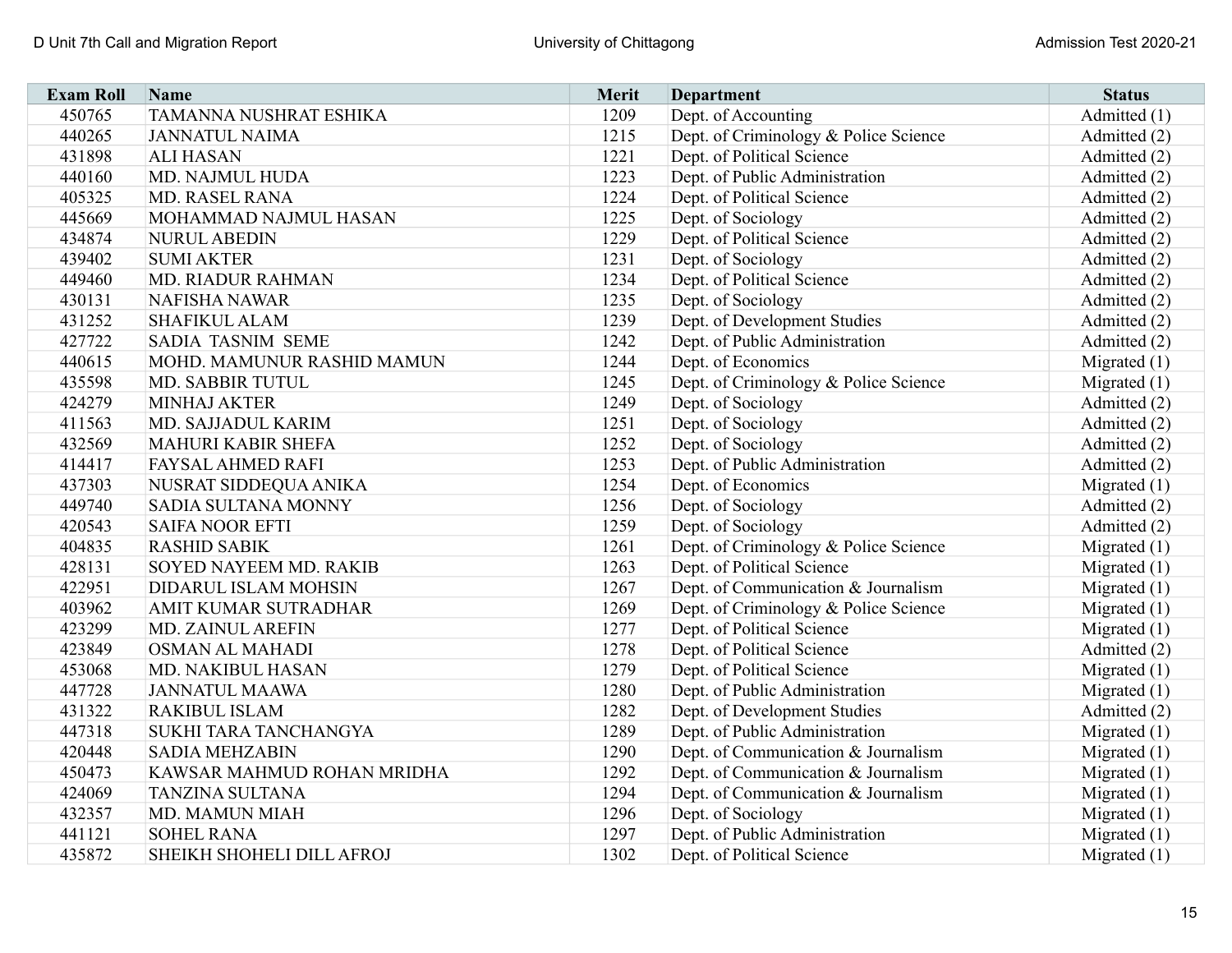| <b>Exam Roll</b> | Name                        | Merit | <b>Department</b>                            | <b>Status</b>  |
|------------------|-----------------------------|-------|----------------------------------------------|----------------|
| 446768           | MD. ASRAFUL ALOM            | 1304  | Dept. of Political Science                   | Migrated $(1)$ |
| 442658           | MD. MOSTAFIZUR RAHMAN TAMIM | 1305  | Dept. of Development Studies                 | Migrated (2)   |
| 437285           | <b>MINAR RAHMAN</b>         | 1306  | Dept. of Political Science                   | Migrated $(1)$ |
| 426839           | <b>BORSHA SINGHA</b>        | 1309  | Dept. of Public Administration               | Migrated $(1)$ |
| 414849           | <b>ELMA TAWRAT</b>          | 1310  | Dept. of Finance                             | Migrated $(1)$ |
| 453109           | MD. MEHEDI HASAN            | 1312  | Dept. of Geography and Environmental Studies | Admitted (2)   |
| 448021           | RAIYAN ZAMAN KHAN JIBON     | 1314  | Dept. of Accounting                          | Migrated $(1)$ |
| 440974           | MAHBUBUR RAHMAN MAHIN       | 1315  | Dept. of Political Science                   | Migrated $(1)$ |
| 448179           | MD. JAKER HOSSAIN           | 1317  | Dept. of Criminology & Police Science        | Migrated $(1)$ |
| 407054           | <b>SAJIB ISLAM</b>          | 1323  | Dept. of Political Science                   | Migrated $(1)$ |
| 448495           | FARIA TASNIM HOSSAIN        | 1324  | Dept. of Public Administration               | Migrated (2)   |
| 452565           | NISHADUZZAMAN               | 1326  | Dept. of Political Science                   | Migrated (1)   |
| 430470           | MD. ZAMIUL ISLAM            | 1328  | Dept. of Political Science                   | Migrated $(1)$ |
| 402616           | <b>SADIA NOSHIN</b>         | 1329  | Dept. of Political Science                   | Migrated $(1)$ |
| 448134           | MD. JAHIDUL ISLAM CHOWDHURY | 1331  | Dept. of Political Science                   | Migrated $(1)$ |
| 443089           | MD. NAZIM UDDIN             | 1333  | Dept. of Development Studies                 | Migrated $(3)$ |
| 402657           | <b>SHOB NUR TANISHA</b>     | 1334  | Dept. of Political Science                   | Migrated $(2)$ |
| 447473           | <b>ATIQUR RAHMAN</b>        | 1335  | Dept. of Political Science                   | Migrated $(1)$ |
| 445221           | <b>MISS HRIDY AKTER</b>     | 1339  | Dept. of Public Administration               | Migrated $(1)$ |
| 439695           | <b>RUKAIYA YASMIN</b>       | 1342  | Dept. of Political Science                   | Migrated $(2)$ |
| 438147           | NIRUTAZE AKTER              | 1343  | Dept. of Sociology                           | Migrated $(1)$ |
| 410666           | MD. MAFIJUL ALAM            | 1347  | Dept. of Public Administration               | Migrated $(1)$ |
| 431471           | MD. BELAL UDDIN             | 1348  | Dept. of Development Studies                 | Admitted (1)   |
| 451626           | ABDULLAH AL MAHBUB          | 1349  | Dept. of Political Science                   | Migrated $(1)$ |
| 427536           | <b>MD.MASUM MIA</b>         | 1350  | Dept. of Public Administration               | Migrated $(1)$ |
| 453960           | AYESHA SIDDIKA SANJIDA      | 1357  | Dept. of Sociology                           | Migrated $(1)$ |
| 451699           | <b>PUJA PAUL</b>            | 1360  | Dept. of Criminology & Police Science        | Migrated $(1)$ |
| 440027           | <b>SAKIB AHMED</b>          | 1367  | Dept. of Political Science                   | Migrated (2)   |
| 450910           | AFRIN JAHAN SAIMA           | 1368  | Dept. of Political Science                   | Migrated $(2)$ |
| 409789           | MD. RAKIB HOSSAIN FUHAD     | 1374  | Dept. of Communication & Journalism          | Migrated $(1)$ |
| 423428           | MD. RAHAT HOSSEN            | 1375  | Dept. of Communication & Journalism          | Migrated $(1)$ |
| 446022           | <b>NADIA ALAM NITU</b>      | 1376  | Dept. of Criminology & Police Science        | Admitted (2)   |
| 439618           | MD. KAWSAR IBNE DELOWAR     | 1378  | Dept. of Criminology & Police Science        | Admitted (3)   |
| 435816           | <b>SHAJALAL SHEIKH</b>      | 1381  | Dept. of Communication & Journalism          | Admitted (3)   |
| 408042           | NURSHED ISLAM JONY          | 1382  | Dept. of Economics                           | Migrated $(1)$ |
| 428543           | MOHAMMAD ARAFAT HOSSAIN     | 1383  | Dept. of Communication & Journalism          | Admitted (3)   |
| 410271           | <b>HASIBUR RAHMAN</b>       | 1384  | Dept. of Communication & Journalism          | Admitted (3)   |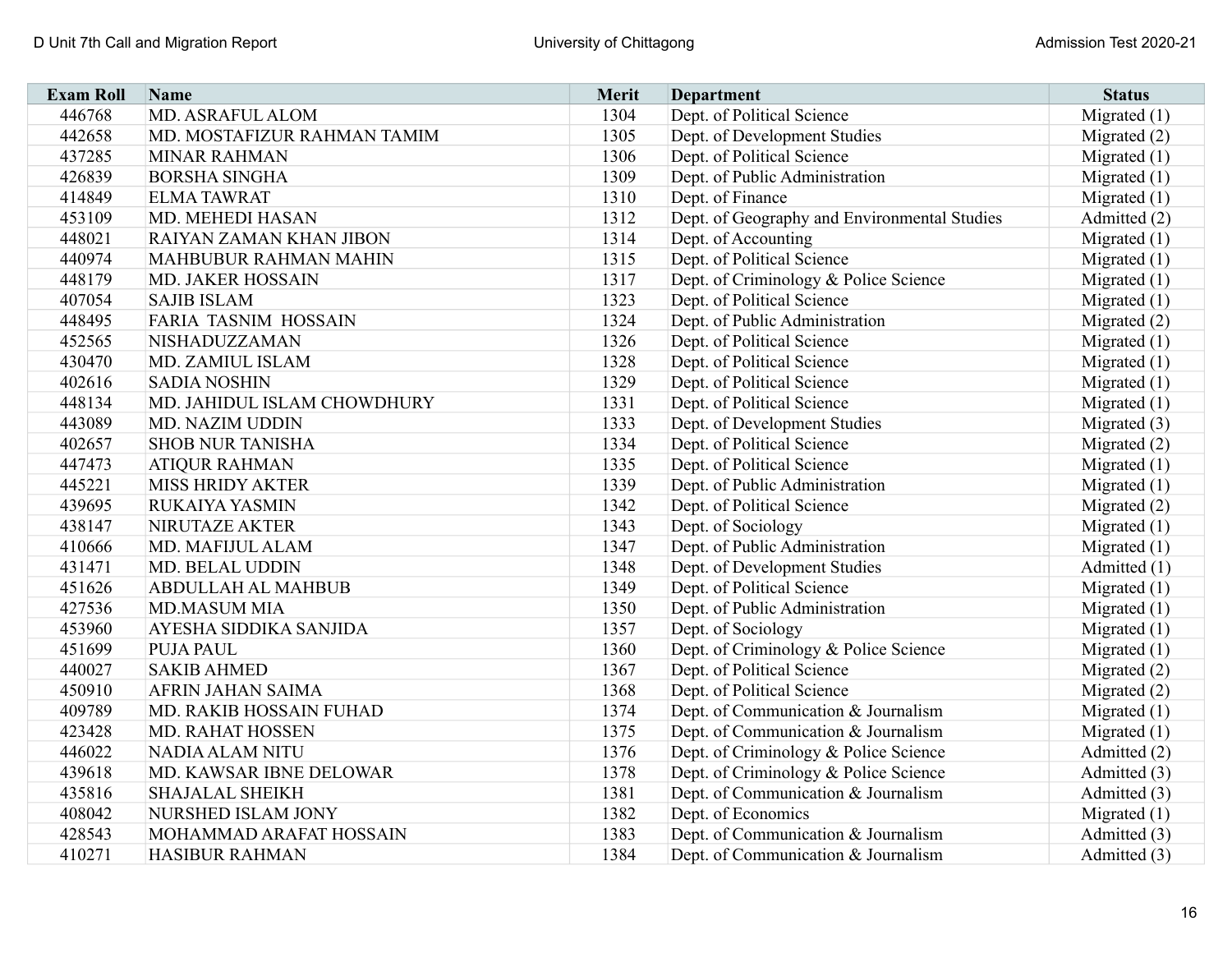| <b>Exam Roll</b> | Name                                | <b>Merit</b> | <b>Department</b>                     | <b>Status</b>  |
|------------------|-------------------------------------|--------------|---------------------------------------|----------------|
| 409989           | <b>SHAHADAT HOSSAIN</b>             | 1386         | Dept. of Political Science            | Migrated (1)   |
| 446846           | <b>BADHON SARKER</b>                | 1388         | Dept. of Political Science            | Migrated $(1)$ |
| 433976           | <b>MINARUL HAQUE</b>                | 1392         | Dept. of Public Administration        | Migrated $(1)$ |
| 443749           | <b>SAJU AKTHER</b>                  | 1393         | Dept. of Political Science            | Migrated $(1)$ |
| 450057           | SHAMIMA AKTER SHAMMI                | 1395         | Dept. of Political Science            | Migrated $(1)$ |
| 437499           | MUHIBULLAH                          | 1397         | Dept. of Political Science            | Migrated $(1)$ |
| 433336           | <b>NAHID PRODAN</b>                 | 1398         | Dept. of Public Administration        | Migrated $(1)$ |
| 406325           | MD. AL MAMUN                        | 1401         | Dept. of Political Science            | Migrated $(1)$ |
| 427732           | MD. HEMEL KHAN                      | 1402         | Dept. of Political Science            | Migrated $(1)$ |
| 437030           | <b>JESMIN AKTAR ANIKA CHOWDHURY</b> | 1403         | Dept. of Criminology & Police Science | Admitted (3)   |
| 413465           | <b>REZAUL ISLAM</b>                 | 1405         | Dept. of Development Studies          | Migrated $(1)$ |
| 438455           | MD. EFTEKHAR RAHMAN                 | 1410         | Dept. of Political Science            | Migrated $(1)$ |
| 453619           | <b>MD. ALAL HOSSAIN</b>             | 1412         | Dept. of Political Science            | Migrated $(1)$ |
| 441069           | <b>ATIQUE MASUD TAREQUE</b>         | 1413         | Dept. of Criminology & Police Science | Migrated $(1)$ |
| 451258           | MOHAMMOD NAZIM UDDIN                | 1414         | Dept. of Communication & Journalism   | Migrated $(1)$ |
| 438808           | SAMIHA MISHOURY MUNA                | 1415         | Dept. of Political Science            | Migrated (2)   |
| 442482           | SANJANA SAZMIN ARNIA                | 1416         | Dept. of Anthropology                 | Admitted (3)   |
| 403901           | <b>SABRINA RAHMAN TIHA</b>          | 1417         | Dept. of Accounting                   | Admitted (1)   |
| 444461           | MD. RAKIBUL HASAN PRAMANIK          | 1420         | Dept. of Sociology                    | Admitted (3)   |
| 430603           | MOLLA MD ARAFATH UDDIN              | 1429         | Dept. of Communication & Journalism   | Migrated $(1)$ |
| 436017           | <b>SUMAITA MEHZABIN</b>             | 1430         | Dept. of Sociology                    | Admitted (3)   |
| 451795           | ZAKIA SULTANA TAMANNA               | 1432         | Dept. of Sociology                    | Admitted (3)   |
| 431405           | MD. TAHSIN KABIR                    | 1438         | Dept. of Human Resources Management   | Admitted (1)   |
| 441536           | <b>SUMAIYA SULTANA</b>              | 1442         | Dept. of Political Science            | Migrated $(1)$ |
| 403710           | <b>RAJIB MIA</b>                    | 1443         | Dept. of Political Science            | Migrated $(1)$ |
| 448870           | MD. GOLAM RABBANI                   | 1446         | Dept. of Development Studies          | Migrated $(1)$ |
| 448579           | MD PIAROUL ISLAM                    | 1449         | Dept. of Sociology                    | Admitted (3)   |
| 415460           | <b>RAFIK ISLAM</b>                  | 1450         | Dept. of Sociology                    | Admitted (3)   |
| 431841           | <b>GIASHUR RAHMAN</b>               | 1451         | Dept. of Communication & Journalism   | Migrated $(1)$ |
| 453241           | <b>AHMMED ALI</b>                   | 1452         | Dept. of Sociology                    | Admitted (3)   |
| 432078           | MD. MOJAHIDUJJAMAN                  | 1459         | Dept. of Communication & Journalism   | Migrated $(1)$ |
| 406852           | MD. SADIKUL ISLAM                   | 1460         | Dept. of Sociology                    | Admitted (3)   |
| 431402           | MD. SAIFUL ISLAM                    | 1465         | Dept. of Public Administration        | Migrated (2)   |
| 436081           | <b>MOMENUR SHEIKH</b>               | 1466         | Dept. of Communication & Journalism   | Migrated $(1)$ |
| 439620           | <b>ESRAT JAHAN TARIN</b>            | 1470         | Dept. of Sociology                    | Migrated $(1)$ |
| 437160           | <b>RIFAT HASAN</b>                  | 1471         | Dept. of Political Science            | Migrated $(1)$ |
| 434683           | <b>KANIZ FATIMA MEEM</b>            | 1472         | Dept. of Sociology                    | Migrated $(1)$ |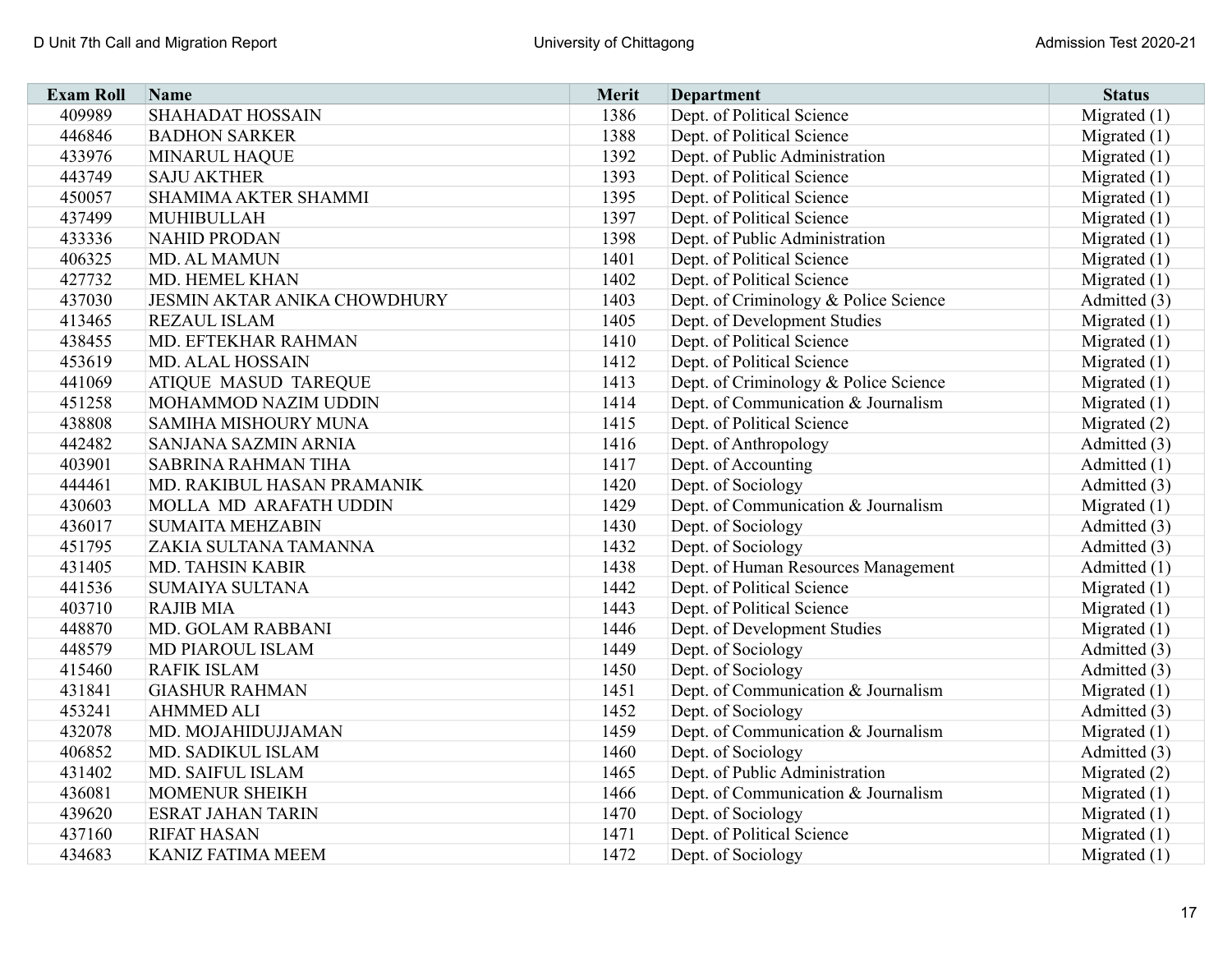| <b>Exam Roll</b> | Name                        | <b>Merit</b> | <b>Department</b>                     | <b>Status</b>  |
|------------------|-----------------------------|--------------|---------------------------------------|----------------|
| 435390           | MD. MAHDI SIDDIK EFATH      | 1473         | Dept. of Management                   | Admitted (1)   |
| 424287           | <b>SHAHRIAR FARID</b>       | 1474         | Dept. of Sociology                    | Migrated $(1)$ |
| 445358           | <b>SUJOY DAS GUPTA</b>      | 1476         | Dept. of Communication & Journalism   | Migrated $(2)$ |
| 440564           | RAFAEL AHMED LON            | 1479         | Dept. of Anthropology                 | Admitted (3)   |
| 405868           | <b>WALIDOR RAHMAN RAFIZ</b> | 1480         | Dept. of Sociology                    | Migrated $(1)$ |
| 443929           | <b>FARJANA AKTER</b>        | 1485         | Dept. of Anthropology                 | Admitted (3)   |
| 444346           | MD.MOKLESUR RAHMAN          | 1487         | Dept. of Sociology                    | Migrated $(1)$ |
| 412334           | TAHASIN TABASSUM AKTER      | 1489         | Dept. of Political Science            | Migrated $(1)$ |
| 401177           | <b>SIAM MAHMUD</b>          | 1490         | Dept. of Sociology                    | Migrated $(1)$ |
| 406030           | MD. RIFAT MIA               | 1493         | Dept. of Sociology                    | Migrated $(1)$ |
| 439591           | <b>PUNAM DEY</b>            | 1494         | Dept. of Economics                    | Migrated $(1)$ |
| 449947           | RAHMATIN NAHAR ROTI         | 1496         | Dept. of Sociology                    | Migrated $(1)$ |
| 446205           | MD. MONTACHIR RAHMAN        | 1500         | Dept. of Sociology                    | Migrated $(1)$ |
| 425405           | MOHAMMAD SAKAWAT HOSSAIN    | 1503         | Dept. of Development Studies          | Migrated $(1)$ |
| 404555           | MD. FORKAN AHAMMAD          | 1506         | Dept. of Sociology                    | Migrated $(1)$ |
| 402860           | <b>MD. ABU KAWSER</b>       | 1509         | Dept. of Sociology                    | Migrated $(1)$ |
| 446772           | NURMOHAMMAD                 | 1511         | Dept. of Sociology                    | Migrated $(1)$ |
| 435460           | <b>ARIFA AKTER</b>          | 1514         | Dept. of Economics                    | Migrated $(1)$ |
| 438949           | <b>SHOHAG CHOWDHURY</b>     | 1516         | Dept. of Management                   | Admitted (1)   |
| 407147           | <b>MD. SAHAB UDDIN</b>      | 1517         | Dept. of Sociology                    | Migrated $(1)$ |
| 450774           | <b>ISRAT JAHAN</b>          | 1519         | Dept. of Sociology                    | Migrated $(1)$ |
| 422460           | NADIA AFROJ SULTANA         | 1520         | Dept. of Criminology & Police Science | Admitted (1)   |
| 405487           | <b>MD. TANVIR HASAN</b>     | 1527         | Dept. of Sociology                    | Admitted (4)   |
| 423341           | MD. NAYMUR RAHAMAN          | 1531         | Dept. of Sociology                    | Admitted (4)   |
| 425947           | AL JUBAYER TURZO            | 1533         | Dept. of Sociology                    | Admitted (4)   |
| 453699           | MD. MOSTAFIJUR RAHMAN       | 1539         | Dept. of Sociology                    | Admitted (4)   |
| 450705           | <b>SAJIB CHANDRA DAS</b>    | 1542         | Dept. of Anthropology                 | Admitted (4)   |
| 439795           | <b>TONY BISWAS</b>          | 1544         | Dept. of Political Science            | Migrated $(1)$ |
| 418560           | SYEDA RUDBA SULTANA         | 1545         | Dept. of Sociology                    | Migrated $(1)$ |
| 439420           | MASKURA NISHAT              | 1549         | Dept. of Political Science            | Admitted (1)   |
| 428818           | <b>MD ASHIK ELAHI</b>       | 1551         | Dept. of Sociology                    | Admitted (2)   |
| 429468           | <b>MOSADDIK ALI</b>         | 1554         | Dept. of Sociology                    | Migrated $(1)$ |
| 444511           | MAHMUDHA SULTANA MIM        | 1556         | Dept. of Political Science            | Admitted (1)   |
| 409448           | <b>SUMON MIA</b>            | 1560         | Dept. of Political Science            | Migrated (2)   |
| 403249           | MD. MAHIN HOSSEN            | 1562         | Dept. of Political Science            | Migrated $(2)$ |
| 429136           | MOHAMMAD SHAHEDUL ISLAM     | 1566         | Dept. of Political Science            | Admitted (1)   |
| 402661           | MD. ALOM SHEIKH             | 1567         | Dept. of Sociology                    | Migrated $(1)$ |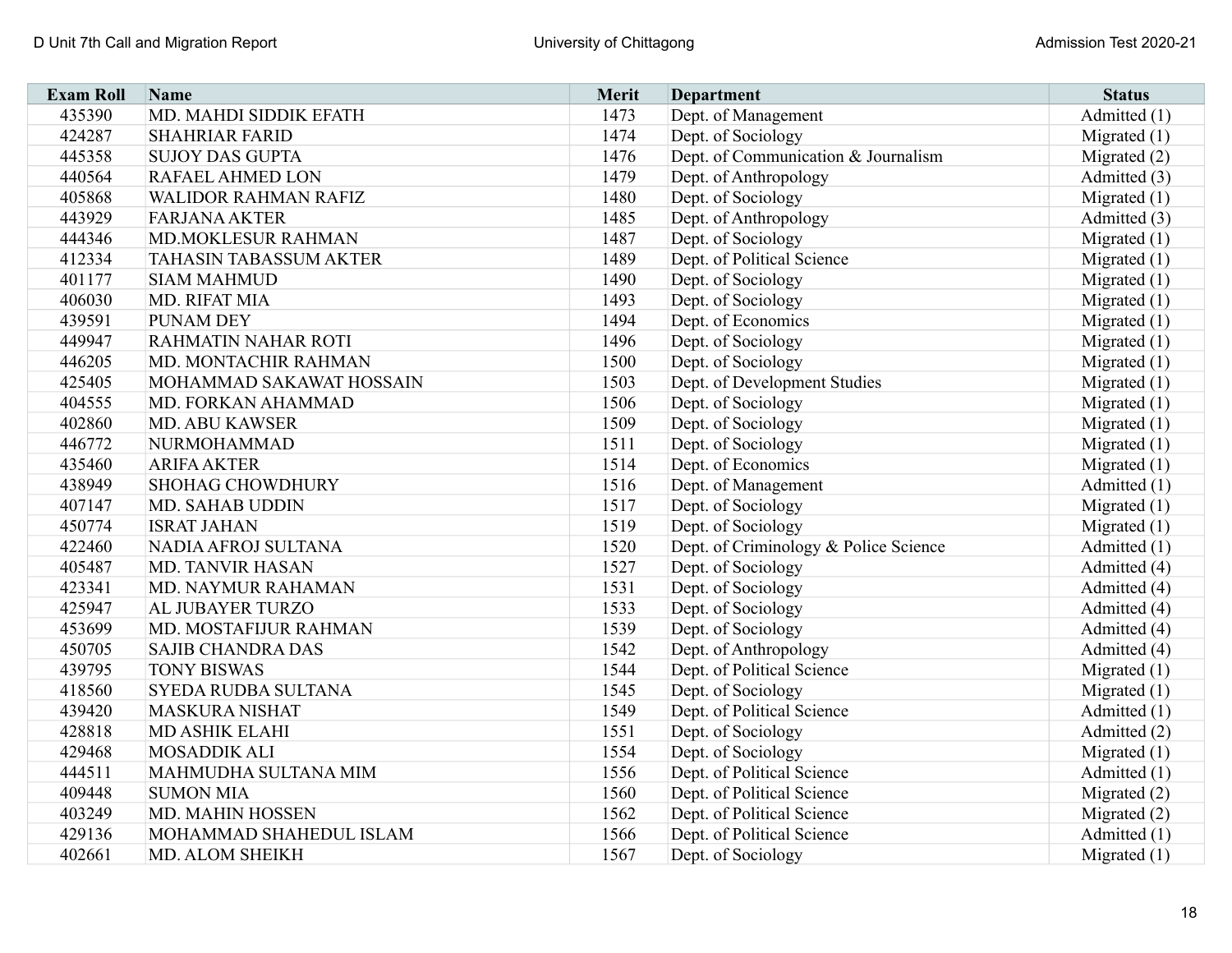| <b>Exam Roll</b> | Name                       | Merit | Department                                   | <b>Status</b>  |
|------------------|----------------------------|-------|----------------------------------------------|----------------|
| 414647           | <b>SALAH UDDIN</b>         | 1569  | Dept. of Development Studies                 | Migrated (2)   |
| 424750           | MD. FARID ALI              | 1571  | Dept. of Communication & Journalism          | Migrated $(1)$ |
| 435570           | NIRMA RANI BARMAN          | 1572  | Dept. of Public Administration               | Migrated (3)   |
| 454225           | MD. SHOHAG HOSSEN          | 1576  | Dept. of Public Administration               | Migrated $(2)$ |
| 444938           | MD. RAJIUR RAHMAN ARIF     | 1577  | Dept. of Sociology                           | Migrated $(1)$ |
| 450183           | MD. IKRAMUL ALAM           | 1581  | Dept. of Sociology                           | Migrated $(1)$ |
| 444343           | <b>JOBAYER AHAMED AKIB</b> | 1584  | Dept. of Sociology                           | Migrated (1)   |
| 419347           | MOWSHUMI AKTER RITU        | 1586  | Dept. of Marketing                           | Admitted (1)   |
| 446326           | <b>MARZIA SHAHRIN</b>      | 1587  | Dept. of Anthropology                        | Admitted (4)   |
| 452762           | <b>FATIMA AKTHER</b>       | 1592  | Dept. of Economics                           | Migrated $(1)$ |
| 448603           | <b>ZULKIFAL RAFI</b>       | 1593  | Dept. of Human Resources Management          | Admitted (1)   |
| 443587           | <b>SAIMA SULTANA JEMI</b>  | 1595  | Dept. of Sociology                           | Migrated $(1)$ |
| 444311           | <b>KRISTI MALLICK</b>      | 1596  | Dept. of Sociology                           | Migrated $(1)$ |
| 438471           | <b>ABDUL BAYES KHAN</b>    | 1599  | Dept. of Sociology                           | Migrated $(1)$ |
| 400089           | MD AMINUR RAHMAN           | 1602  | Dept. of Public Administration               | Migrated $(2)$ |
| 430289           | <b>SANJIDA AKTER</b>       | 1603  | Dept. of Public Administration               | Migrated $(2)$ |
| 401693           | <b>SADIA TASNIM</b>        | 1605  | Dept. of Geography and Environmental Studies | Admitted (2)   |
| 412200           | <b>SAGAR</b>               | 1608  | Dept. of Public Administration               | Migrated $(3)$ |
| 435109           | <b>MD. ATIK AHNAF</b>      | 1609  | Dept. of Anthropology                        | Admitted (4)   |
| 451349           | <b>JACINTA PATHANG</b>     | 1610  | Dept. of Anthropology                        | Admitted (4)   |
| 437137           | <b>KAMRUNNAHAR</b>         | 1612  | Dept. of Political Science                   | Migrated (2)   |
| 400279           | <b>SAFIUL ALAM</b>         | 1614  | Dept. of Political Science                   | Migrated (2)   |
| 451262           | <b>TANIA SULTANA</b>       | 1619  | Dept. of Sociology                           | Migrated $(1)$ |
| 434121           | <b>RIFAT KHAN</b>          | 1621  | Dept. of Communication & Journalism          | Migrated $(1)$ |
| 447161           | <b>GOLAM MURSHED</b>       | 1623  | Dept. of Political Science                   | Migrated (2)   |
| 446147           | MD. SIAMUR RAHMAN          | 1626  | Dept. of Sociology                           | Migrated (1)   |
| 445415           | TASNIM JAHAN TURNA         | 1629  | Dept. of Anthropology                        | Admitted (4)   |
| 410884           | SHABINAJ AFRIN FARCILA     | 1633  | Dept. of Anthropology                        | Admitted (4)   |
| 441448           | REJANUL HAQ RAFI           | 1638  | Dept. of Anthropology                        | Admitted (4)   |
| 436922           | MD. MIZBAH UR RAHMAN SAAD  | 1644  | Dept. of Anthropology                        | Admitted (4)   |
| 409943           | <b>SHAHANAJ RITU</b>       | 1645  | Dept. of Anthropology                        | Admitted (4)   |
| 428398           | <b>TAREQUL MOSTAFA</b>     | 1647  | Dept. of Anthropology                        | Admitted (5)   |
| 438537           | ANANNA ADITI DAS           | 1648  | Dept. of Public Administration               | Migrated $(1)$ |
| 403813           | MD. MOHOSIUL HASAN         | 1650  | Dept. of Anthropology                        | Admitted (5)   |
| 435744           | LABIBATUL MOSTAFA TASPIA   | 1651  | Dept. of Anthropology                        | Admitted (5)   |
| 435026           | M. A. HASAN SAGOR          | 1652  | Dept. of Anthropology                        | Admitted (5)   |
| 454115           | MD. RAFI ULLAH             | 1655  | Dept. of Sociology                           | Migrated $(1)$ |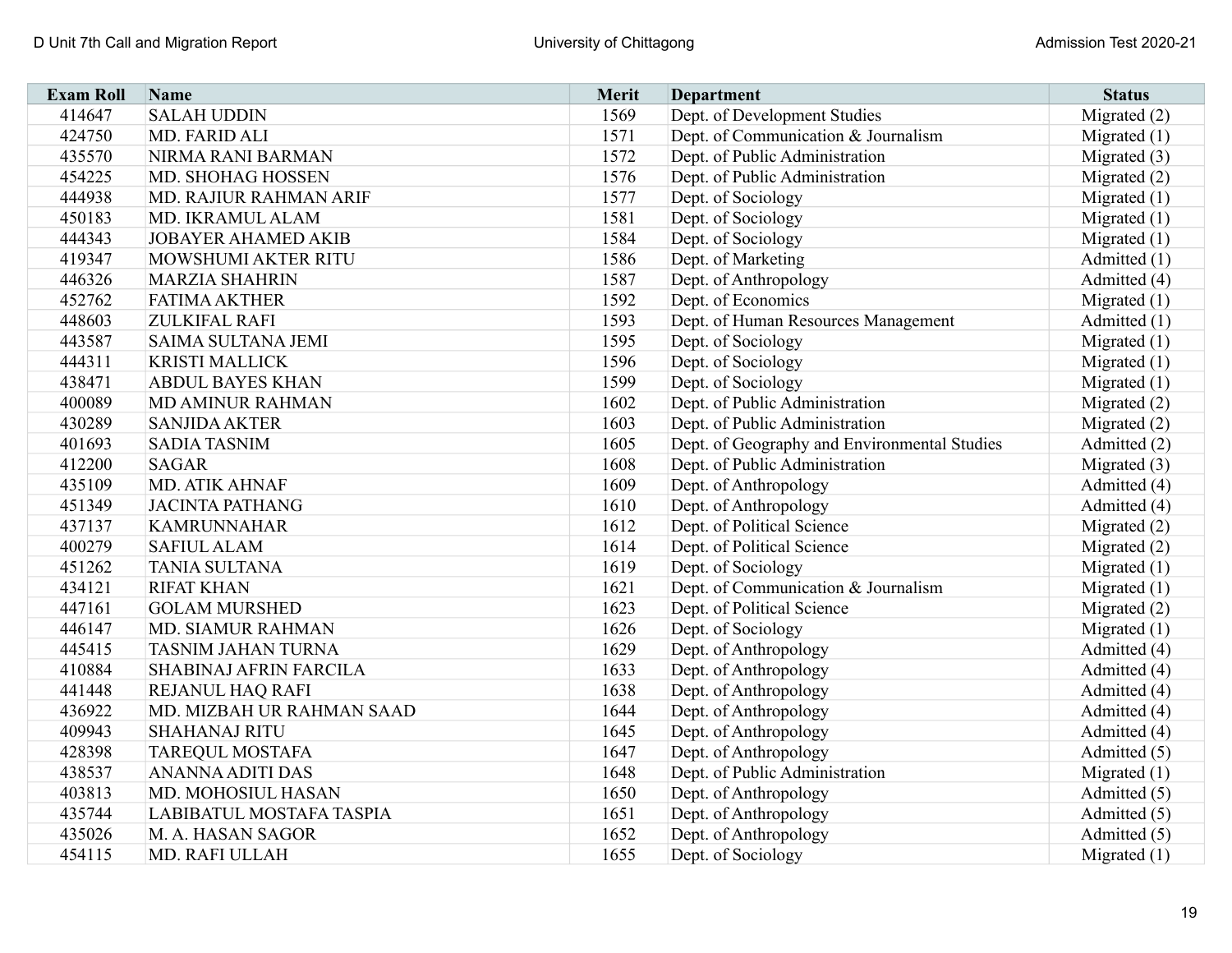| <b>Exam Roll</b> | Name                         | Merit | <b>Department</b>                            | <b>Status</b>  |
|------------------|------------------------------|-------|----------------------------------------------|----------------|
| 430019           | MD. RAYHAN                   | 1656  | Dept. of Anthropology                        | Admitted (5)   |
| 450605           | <b>ZIDAN SHARMA</b>          | 1657  | Dept. of Anthropology                        | Admitted (5)   |
| 444866           | <b>SAIF ISHTIAQUE NAVEEN</b> | 1660  | Dept. of Anthropology                        | Admitted (5)   |
| 447480           | <b>AJIMUL ISLAM</b>          | 1661  | Dept. of Anthropology                        | Admitted (5)   |
| 408488           | <b>MEEM MEHEDI</b>           | 1662  | Dept. of Anthropology                        | Admitted (5)   |
| 451958           | KARNIA AKTAR PRIYA           | 1664  | Dept. of Accounting                          | Migrated $(1)$ |
| 420773           | MD. MUIN MEZBAH ULLASH       | 1665  | Dept. of Geography and Environmental Studies | Migrated $(1)$ |
| 447322           | MD. JAKARYA JASIM BABU       | 1666  | Dept. of Accounting                          | Migrated $(1)$ |
| 430938           | <b>NASIM SARDER</b>          | 1670  | Dept. of Anthropology                        | Admitted (5)   |
| 415144           | MD. SUBBIRUJJAMAN            | 1673  | Dept. of Anthropology                        | Admitted (5)   |
| 429176           | MD. RABIUL HOSEN             | 1674  | Dept. of International Relation              | Migrated $(1)$ |
| 404184           | <b>MD. NAHID HASAN</b>       | 1678  | Dept. of Accounting                          | Admitted (1)   |
| 407535           | <b>ARFAT HOSSAIN</b>         | 1682  | Dept. of Anthropology                        | Admitted (5)   |
| 448992           | AL RAJI RAJU                 | 1683  | Dept. of Anthropology                        | Admitted (5)   |
| 425764           | MOHAMMAD FAISAL ALAM         | 1684  | Dept. of Sociology                           | Admitted (3)   |
| 435758           | MONTAHINA BEGUM              | 1685  | Dept. of Economics                           | Migrated $(1)$ |
| 400446           | <b>FATHEMA AZIZ</b>          | 1687  | Dept. of Anthropology                        | Admitted (5)   |
| 400968           | SWASTIKA SACHI PUJA          | 1688  | Dept. of Anthropology                        | Admitted (5)   |
| 427623           | <b>S M AHASAN HABIB</b>      | 1691  | Dept. of Anthropology                        | Admitted (5)   |
| 422532           | <b>NAWATUL AFROZE</b>        | 1693  | Dept. of Management                          | Admitted (1)   |
| 447849           | SHEIKH MAINUR RAHMAN         | 1694  | Dept. of Banking & Insurance                 | Admitted (1)   |
| 452008           | SHEIKH RIFAT BIN JAMAL       | 1695  | Dept. of Management                          | Admitted $(1)$ |
| 407210           | <b>MD.TANVIR HOSSAIN</b>     | 1698  | Dept. of Anthropology                        | Admitted (6)   |
| 420622           | <b>KASHMIRA NAHRIN</b>       | 1705  | Dept. of Anthropology                        | Called $(7)$   |
| 442277           | <b>JINNAT ARA MIMI</b>       | 1707  | Dept. of Accounting                          | Migrated $(1)$ |
| 417311           | RAHANUMA TARANNUM            | 1708  | Dept. of Anthropology                        | Called (7)     |
| 448814           | MD. SOYAIB HASAN TONMOY      | 1711  | Dept. of Banking & Insurance                 | Admitted (1)   |
| 407433           | MD. SAROWAR HOSSAIN KHAN     | 1712  | Dept. of Sociology                           | Admitted (3)   |
| 447350           | SHEIKH SUMAYA ISLAM          | 1713  | Dept. of Sociology                           | Admitted (3)   |
| 427823           | LUZAIN RABBANI CHITTRON      | 1714  | Dept. of Anthropology                        | Called (7)     |
| 451883           | <b>ARPITA BHOWMICK</b>       | 1716  | Dept. of Anthropology                        | Called (7)     |
| 448306           | <b>JANNATUL FERDOUS JABA</b> | 1717  | Dept. of Anthropology                        | Called (7)     |
| 435764           | <b>UMME HABIBA</b>           | 1718  | Dept. of Economics                           | Migrated $(1)$ |
| 427527           | MD. FAISAL HOSEN             | 1720  | Dept. of Sociology                           | Admitted (3)   |
| 403248           | PAPEA SULTANA                | 1721  | Dept. of Accounting                          | Migrated (1)   |
| 428234           | <b>MAHABUB ALAM</b>          | 1724  | Dept. of Sociology                           | Admitted (3)   |
| 417937           | <b>FARAH NOOR SAMI</b>       | 1731  | Dept. of Accounting                          | Migrated $(1)$ |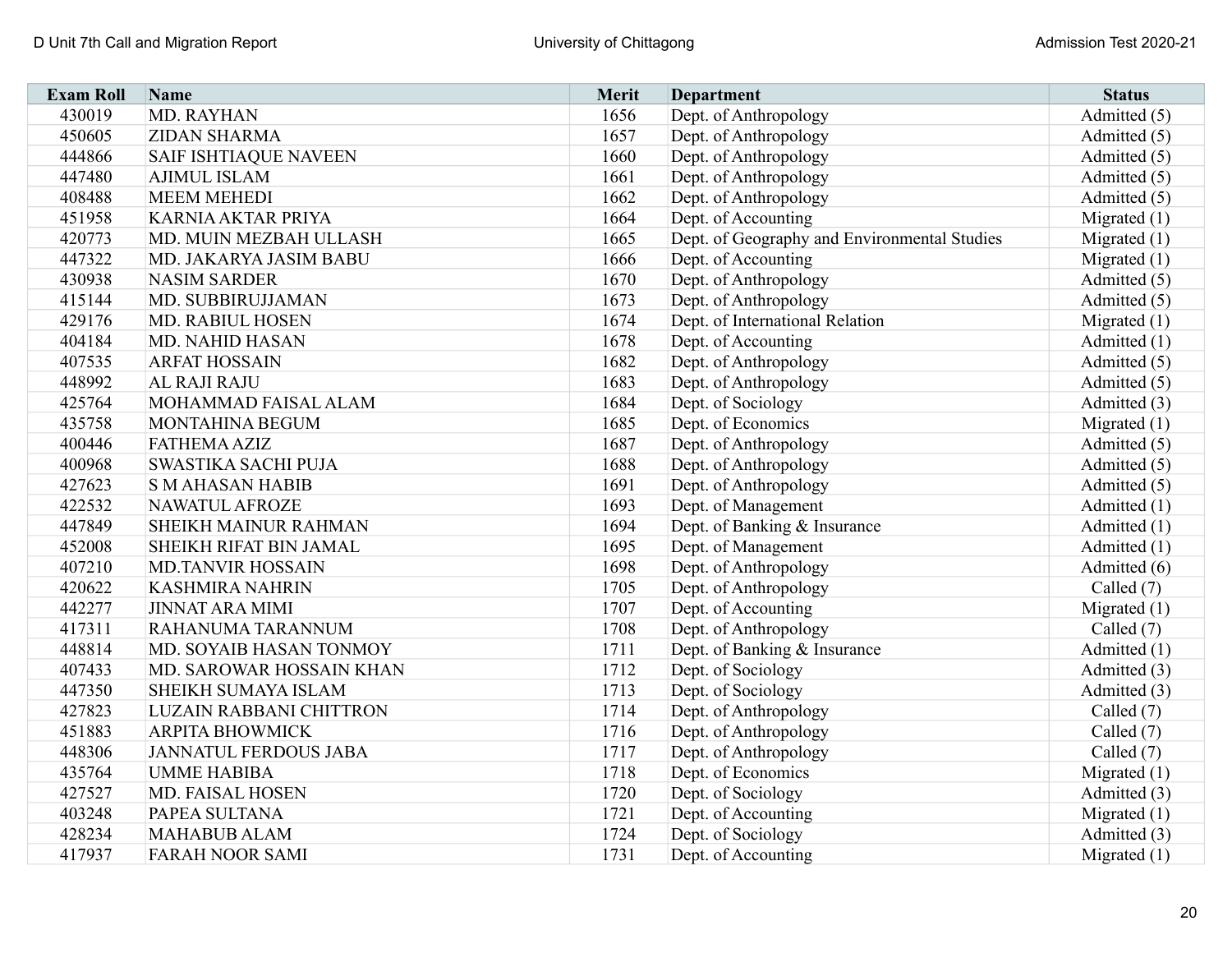| <b>Exam Roll</b> | Name                          | Merit | <b>Department</b>                     | <b>Status</b>  |
|------------------|-------------------------------|-------|---------------------------------------|----------------|
| 428454           | <b>SADIA BINTE SIDDIQUE</b>   | 1740  | Dept. of Management                   | Admitted (1)   |
| 435798           | MD. HASANUZZAMAN SANTO        | 1746  | Dept. of Sociology                    | Migrated $(1)$ |
| 452524           | MOHAMMAD HOSSAIN              | 1750  | Dept. of Communication & Journalism   | Admitted (3)   |
| 417219           | <b>ABDULLAH AL MAMUN</b>      | 1751  | Dept. of Sociology                    | Admitted (3)   |
| 445197           | <b>RAFIA TASNIM</b>           | 1757  | Dept. of Marketing                    | Admitted (1)   |
| 449647           | <b>SRABONI MOHAJAN</b>        | 1762  | Dept. of Accounting                   | Migrated $(1)$ |
| 452318           | <b>SAIKAT DEV</b>             | 1764  | Dept. of Accounting                   | Migrated $(1)$ |
| 410712           | FAHIMA ISRATUN NISA EMI       | 1778  | Dept. of Sociology                    | Admitted (3)   |
| 424253           | <b>SAFAYET HOSSAIN</b>        | 1780  | Dept. of Sociology                    | Admitted (3)   |
| 420380           | <b>RANA MIAH</b>              | 1784  | Dept. of Sociology                    | Admitted (3)   |
| 414048           | <b>UMME SHAIBA</b>            | 1785  | Dept. of Communication & Journalism   | Migrated $(1)$ |
| 438551           | <b>GIASH UDDIN</b>            | 1787  | Dept. of Communication & Journalism   | Admitted (3)   |
| 441591           | MD. JOWEL                     | 1790  | Dept. of Communication & Journalism   | Migrated $(1)$ |
| 435171           | EJAJ AHMMAD                   | 1791  | Dept. of Sociology                    | Admitted (3)   |
| 413413           | MD. AHSAN HABIB BULBUL        | 1796  | Dept. of Sociology                    | Admitted (3)   |
| 442824           | <b>TASFIA SHAHRIN</b>         | 1797  | Dept. of Management                   | Admitted (1)   |
| 439529           | <b>SABIHA KAISER RATTRI</b>   | 1798  | Dept. of Communication & Journalism   | Admitted (3)   |
| 444014           | MD. CHAYAN BABU               | 1799  | Dept. of Sociology                    | Admitted (3)   |
| 428434           | MD. RAIHAN HOSEN SARDER       | 1812  | Dept. of Sociology                    | Admitted (3)   |
| 442208           | <b>ARPA DAS</b>               | 1813  | Dept. of Criminology & Police Science | Admitted (3)   |
| 443245           | <b>TANZIMUL ISLAM</b>         | 1814  | Dept. of Sociology                    | Admitted (3)   |
| 424493           | MOHAMMED SAIMON RAIHEN SHAKIL | 1816  | Dept. of Human Resources Management   | Admitted (1)   |
| 453505           | <b>TANVIR ISHRAK</b>          | 1838  | Dept. of Management                   | Admitted (1)   |
| 436065           | <b>SHARIF SADMAN SHAHRIAR</b> | 1847  | Dept. of Accounting                   | Migrated $(1)$ |
| 427358           | MD. ELEAS                     | 1852  | Dept. of Communication & Journalism   | Admitted (3)   |
| 434457           | S. M. RAHMAT ULLAH MOHSIN     | 1855  | Dept. of Sociology                    | Admitted (3)   |
| 452231           | SAJEDA ANJUM ANIKA            | 1856  | Dept. of Communication & Journalism   | Migrated $(1)$ |
| 423127           | <b>TANJINA AKTER</b>          | 1860  | Dept. of Political Science            | Admitted (1)   |
| 426000           | <b>JAHIDUL ISLAM BADAL</b>    | 1872  | Dept. of International Relation       | Migrated $(1)$ |
| 434378           | SABIKUNNAHAR SHEMO            | 1876  | Dept. of Criminology & Police Science | Migrated (2)   |
| 416259           | <b>SAKIB HOSEN</b>            | 1878  | Dept. of Criminology & Police Science | Migrated $(1)$ |
| 445862           | <b>KAISAR HAMID</b>           | 1879  | Dept. of Sociology                    | Admitted (3)   |
| 437669           | MD. NIAZ MORSHED              | 1882  | Dept. of Sociology                    | Migrated $(1)$ |
| 447401           | <b>AZHAR UDDIN</b>            | 1883  | Dept. of Human Resources Management   | Admitted (1)   |
| 418047           | MD. ADNAN SAMI                | 1884  | Dept. of Accounting                   | Migrated $(1)$ |
| 450973           | <b>SUNAYAN BARUA</b>          | 1887  | Dept. of Accounting                   | Migrated $(1)$ |
| 406373           | MST.ZANNATUL FERDOUSI         | 1895  | Dept. of Sociology                    | Admitted (3)   |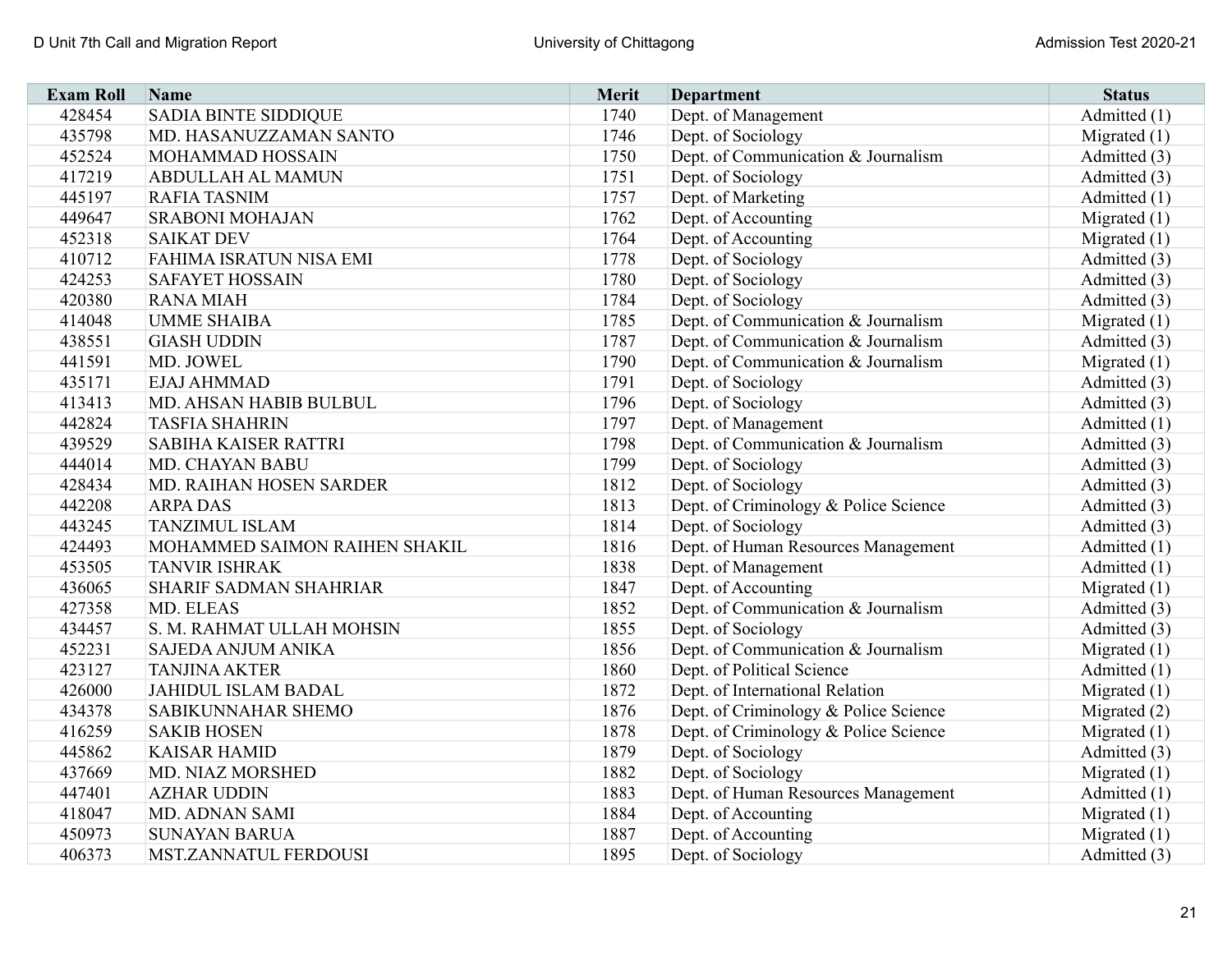| <b>Exam Roll</b> | Name                           | <b>Merit</b> | <b>Department</b>                     | <b>Status</b>  |
|------------------|--------------------------------|--------------|---------------------------------------|----------------|
| 420600           | <b>SADMAN SAKIB</b>            | 1897         | Dept. of Marketing                    | Migrated (1)   |
| 453716           | <b>JANNATUL HARMAIN AYSHEE</b> | 1902         | Dept. of Management                   | Admitted (1)   |
| 449837           | <b>FAYEK AL GANI</b>           | 1903         | Dept. of International Relation       | Migrated $(1)$ |
| 408321           | <b>SUNJIDA AKTER</b>           | 1907         | Dept. of Sociology                    | Migrated $(1)$ |
| 419800           | MD. RIYADUL ISLAM              | 1909         | Dept. of Communication & Journalism   | Migrated $(1)$ |
| 437973           | MD. TASMIM AHAMED              | 1913         | Dept. of Communication & Journalism   | Migrated $(1)$ |
| 437677           | MD. SHAMIM HOSSAIN             | 1917         | Dept. of Communication & Journalism   | Migrated (1)   |
| 432837           | <b>REJOWAN</b>                 | 1918         | Dept. of Sociology                    | Migrated $(1)$ |
| 426159           | <b>HABIBA TANJI</b>            | 1923         | Dept. of Economics                    | Migrated (2)   |
| 438227           | MD. ALIMUL SHAMIM RABBI        | 1924         | Dept. of Communication & Journalism   | Migrated $(1)$ |
| 443755           | <b>KAZI HABIBA</b>             | 1925         | Dept. of Anthropology                 | Admitted (3)   |
| 415090           | <b>SONGGITH KUMAR</b>          | 1930         | Dept. of Criminology & Police Science | Migrated $(2)$ |
| 444068           | <b>MD. SOHAG RANA</b>          | 1934         | Dept. of Sociology                    | Migrated $(2)$ |
| 436852           | <b>TUHIN AHMED</b>             | 1939         | Dept. of Sociology                    | Migrated $(1)$ |
| 430276           | <b>MUSTAKIM HASAN</b>          | 1948         | Dept. of Marketing                    | Migrated $(1)$ |
| 422922           | <b>MEHER NIGAR</b>             | 1965         | Dept. of Accounting                   | Migrated $(1)$ |
| 413530           | <b>ABIDA SULTANA</b>           | 1970         | Dept. of Public Administration        | Migrated $(1)$ |
| 452959           | <b>KANIJ SIDDIKA TUHA</b>      | 1973         | Dept. of Sociology                    | Migrated $(1)$ |
| 421179           | <b>AKHI AKTER</b>              | 1979         | Dept. of Accounting                   | Migrated $(1)$ |
| 446608           | <b>NOUSHADUL HASAN</b>         | 1983         | Dept. of Sociology                    | Migrated $(1)$ |
| 445544           | <b>RIPON MIA</b>               | 1984         | Dept. of Communication & Journalism   | Migrated $(1)$ |
| 427852           | <b>TASLIMA AKTER</b>           | 1985         | Dept. of Sociology                    | Migrated (1)   |
| 437363           | MD. TANZIRUL ISLAM             | 1987         | Dept. of Sociology                    | Migrated $(1)$ |
| 432897           | <b>RASEL KHAN</b>              | 1995         | Dept. of Sociology                    | Migrated (1)   |
| 438922           | <b>RAYHAN ISLAM</b>            | 1996         | Dept. of Criminology & Police Science | Migrated (2)   |
| 431736           | MD. SUMON ISLAM                | 1997         | Dept. of Communication & Journalism   | Migrated $(1)$ |
| 418305           | <b>SADIA AFRIN</b>             | 2004         | Dept. of Sociology                    | Migrated $(1)$ |
| 435280           | TANMOY KUMAR SAHA              | 2007         | Dept. of Sociology                    | Migrated $(1)$ |
| 422850           | NUSRAT JAHAN TASPIA            | 2008         | Dept. of Economics                    | Migrated $(2)$ |
| 403946           | <b>SHAWON ALI SOBUZ</b>        | 2009         | Dept. of Sociology                    | Migrated (2)   |
| 432634           | MD. AKHTARUZZAMAN              | 2010         | Dept. of Sociology                    | Migrated $(1)$ |
| 425403           | NOYON CHOWDHURY                | 2015         | Dept. of Criminology & Police Science | Migrated (2)   |
| 436070           | MD MINHAJ UDDIN MONNA          | 2016         | Dept. of Public Administration        | Migrated $(1)$ |
| 438298           | MD. RIDOY MIA                  | 2020         | Dept. of Human Resources Management   | Admitted (1)   |
| 444666           | <b>SAMIA RAHMAN</b>            | 2023         | Dept. of Sociology                    | Admitted (1)   |
| 434059           | FATEMA - E - SANY              | 2026         | Dept. of Sociology                    | Admitted (1)   |
| 412386           | ABDULLAH AL MAMUN              | 2041         | Dept. of Sociology                    | Admitted (4)   |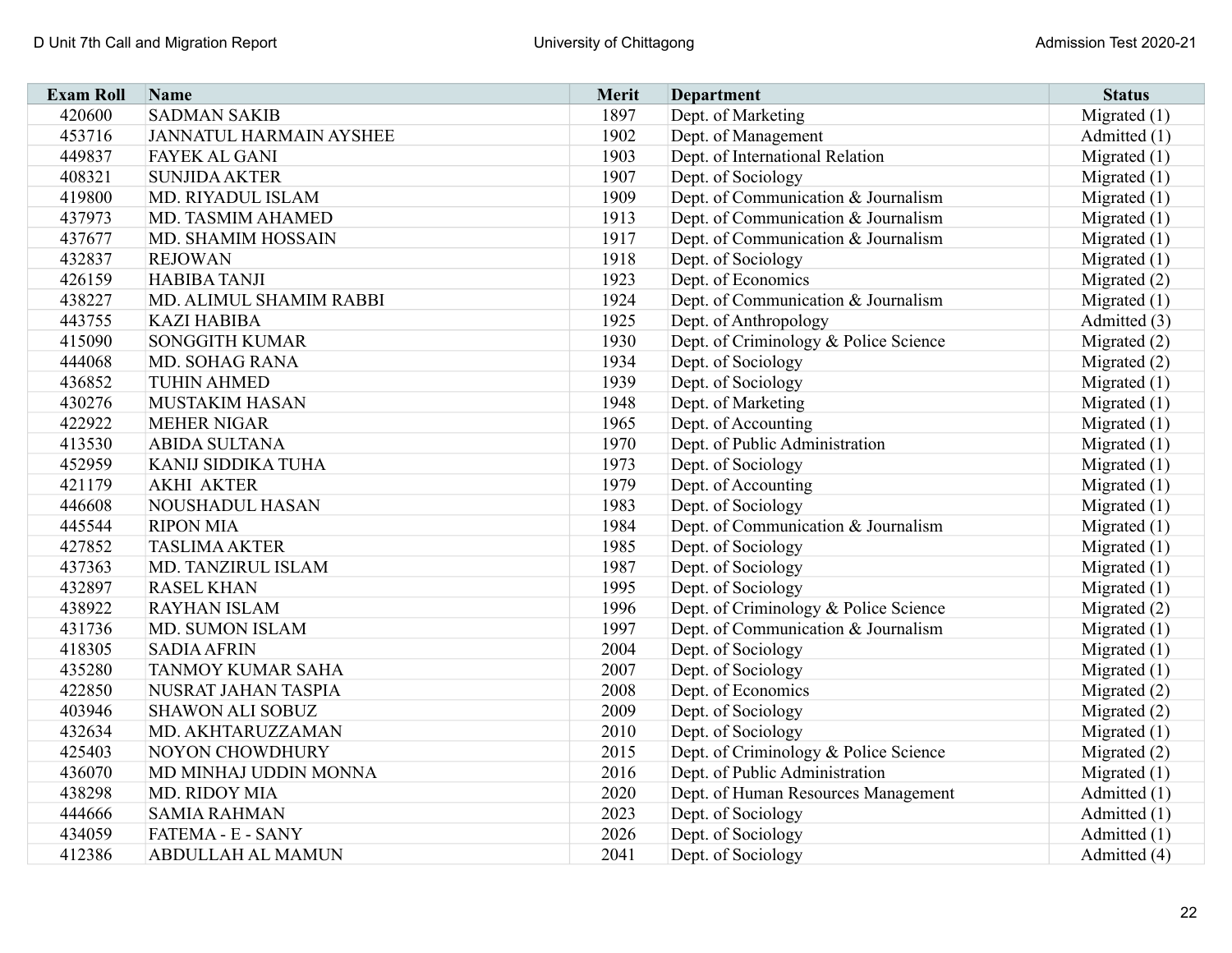| <b>Exam Roll</b> | Name                       | <b>Merit</b> | <b>Department</b>                            | <b>Status</b>  |
|------------------|----------------------------|--------------|----------------------------------------------|----------------|
| 452826           | MD. BAPPI BABU             | 2044         | Dept. of Sociology                           | Migrated $(1)$ |
| 444644           | <b>MD. RANGA BABU</b>      | 2058         | Dept. of Sociology                           | Migrated $(1)$ |
| 444160           | SHANJIDA AKTER SHILA       | 2066         | Dept. of Sociology                           | Admitted (4)   |
| 422424           | SHILPI SARKAR SUBRA        | 2067         | Dept. of Management                          | Admitted (1)   |
| 447166           | MOHAMMAD SHAFIQUL ISLAM    | 2083         | Dept. of Economics                           | Migrated $(2)$ |
| 439392           | <b>ARAFAT ISLAM WAHID</b>  | 2085         | Dept. of Criminology & Police Science        | Admitted (4)   |
| 448793           | RUDRO BAIRAGI              | 2087         | Dept. of Communication & Journalism          | Admitted (4)   |
| 410858           | MD. AHSAN ALI              | 2088         | Dept. of Sociology                           | Admitted (4)   |
| 434086           | MD. JONI HOSSAIN           | 2091         | Dept. of Communication & Journalism          | Admitted (4)   |
| 406820           | RUMANA AKTER DINA          | 2097         | Dept. of Economics                           | Migrated $(2)$ |
| 416329           | <b>JOY DAS</b>             | 2103         | Dept. of Sociology                           | Migrated $(2)$ |
| 438054           | <b>RIDOY MIA</b>           | 2104         | Dept. of Communication & Journalism          | Migrated $(1)$ |
| 410223           | MD. RASHEDUZZAMAN MONA     | 2106         | Dept. of Criminology & Police Science        | Admitted (4)   |
| 434492           | <b>RUKONUZZAMAN</b>        | 2108         | Dept. of Communication & Journalism          | Migrated $(1)$ |
| 426406           | TANVIN TAHYA.              | 2122         | Dept. of Accounting                          | Migrated $(1)$ |
| 412432           | <b>ZAFRIN TABASSUM</b>     | 2125         | Dept. of Human Resources Management          | Admitted (1)   |
| 428388           | <b>OBAIDULLAH</b>          | 2139         | Dept. of Sociology                           | Migrated $(1)$ |
| 428595           | MD. NAHID ALI              | 2142         | Dept. of Communication & Journalism          | Migrated $(1)$ |
| 441444           | <b>MAIMONA AKHTER</b>      | 2146         | Dept. of Sociology                           | Migrated $(1)$ |
| 450128           | <b>SEFAET HOSAIN</b>       | 2148         | Dept. of Sociology                           | Migrated $(1)$ |
| 417835           | MD. TAISIFUR RAHMAN        | 2151         | Dept. of Sociology                           | Migrated $(1)$ |
| 442929           | <b>JOBAIR FARUQUE</b>      | 2153         | Dept. of Geography and Environmental Studies | Migrated $(1)$ |
| 413053           | <b>MD. NAIME HASAN</b>     | 2154         | Dept. of Sociology                           | Migrated $(1)$ |
| 418533           | <b>SAZZAD HOSSAIN SIAM</b> | 2155         | Dept. of Sociology                           | Migrated $(1)$ |
| 449069           | <b>MASUD RANA</b>          | 2156         | Dept. of Geography and Environmental Studies | Admitted (4)   |
| 436555           | MEHEJABIN ALAM PUSHPITA    | 2157         | Dept. of Economics                           | Migrated $(2)$ |
| 450067           | <b>JANIA CHOWDHURY</b>     | 2160         | Dept. of Political Science                   | Migrated $(1)$ |
| 449654           | MD. RAYHAN ISLAM           | 2161         | Dept. of Sociology                           | Migrated $(1)$ |
| 424799           | MD. SAHEDUL ISLAM          | 2164         | Dept. of Anthropology                        | Admitted (4)   |
| 452451           | <b>ANISUR RAHMAN</b>       | 2169         | Dept. of Anthropology                        | Admitted (4)   |
| 450522           | <b>TASIFUL ALAM ROHAN</b>  | 2171         | Dept. of Economics                           | Migrated $(2)$ |
| 415120           | YASIN ARFAT                | 2173         | Dept. of Anthropology                        | Migrated $(1)$ |
| 428564           | <b>MEHEDI HASAN</b>        | 2174         | Dept. of Anthropology                        | Admitted (4)   |
| 445747           | SHEULI AKTER SHOCHE        | 2175         | Dept. of Anthropology                        | Admitted (4)   |
| 406744           | <b>SABRINA MASHRAFI</b>    | 2179         | Dept. of Human Resources Management          | Admitted (1)   |
| 420507           | <b>FAHIMA AKTER</b>        | 2185         | Dept. of International Relation              | Migrated $(1)$ |
| 402437           | SANJIDA TASMIM SADIA       | 2190         | Dept. of Anthropology                        | Admitted (4)   |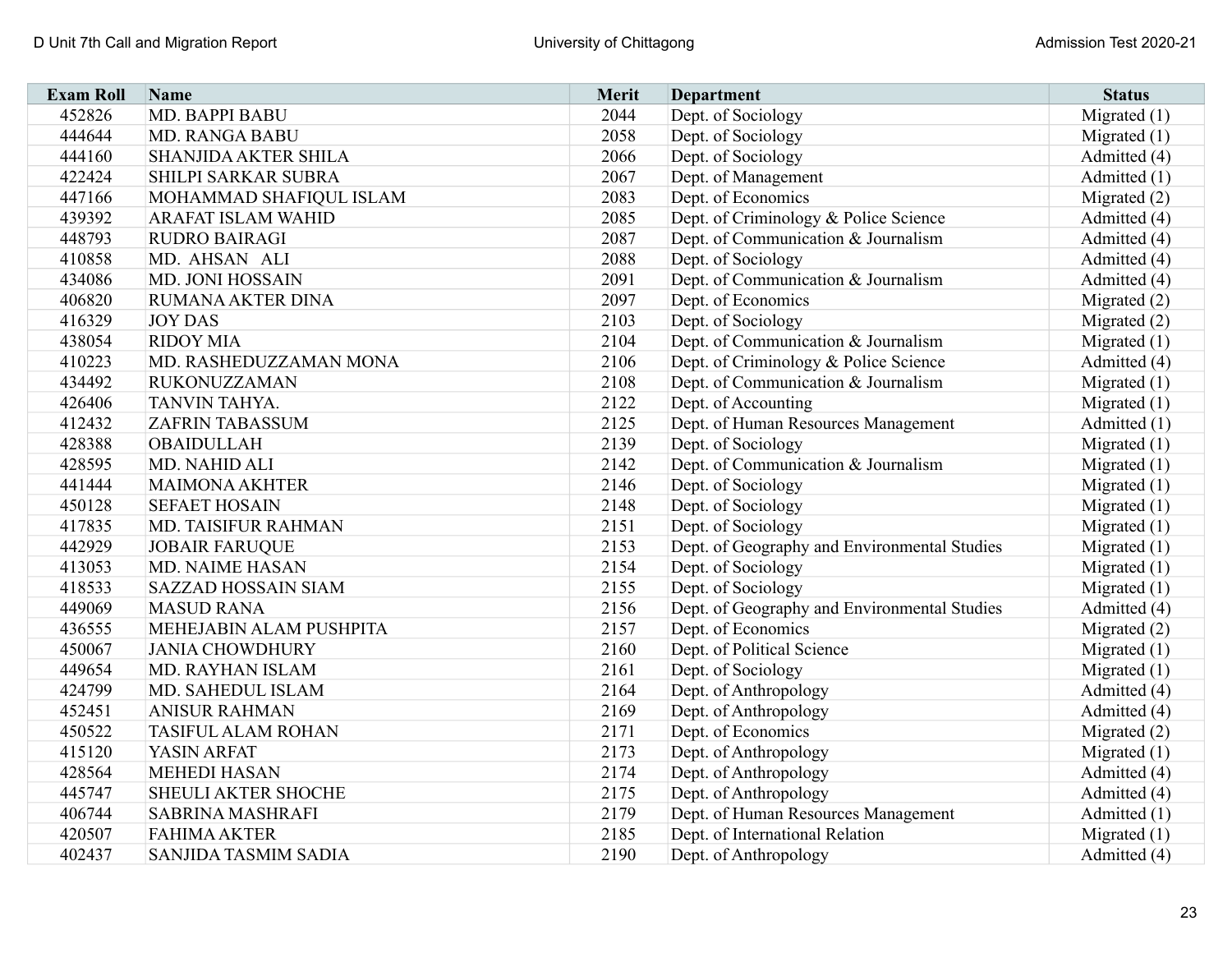| <b>Exam Roll</b> | Name                           | <b>Merit</b> | <b>Department</b>                            | <b>Status</b>  |
|------------------|--------------------------------|--------------|----------------------------------------------|----------------|
| 429470           | <b>TANIA RAHMAN</b>            | 2201         | Dept. of Finance                             | Admitted (1)   |
| 411432           | <b>AFSANA MARIAM</b>           | 2206         | Dept. of Psychology                          | Admitted (3)   |
| 413123           | <b>HEFAIJATUN NAIMA</b>        | 2208         | Dept. of Anthropology                        | Admitted (4)   |
| 447587           | <b>SADEK HOSEN</b>             | 2215         | Dept. of Anthropology                        | Admitted (4)   |
| 437653           | <b>SHAHIDUL ISLAM</b>          | 2219         | Dept. of Anthropology                        | Admitted (4)   |
| 405875           | MOHAMMAD FAISAL UDDIN          | 2220         | Dept. of Anthropology                        | Admitted (4)   |
| 434187           | MD. SOHAG ALAM                 | 2226         | Dept. of Anthropology                        | Admitted (4)   |
| 435500           | MD. NURA ALAM SIDDIKEY         | 2229         | Dept. of Anthropology                        | Admitted (4)   |
| 404305           | MD. TANVIR MAHMUD              | 2230         | Dept. of Marketing                           | Migrated $(1)$ |
| 431732           | <b>SAIMUN ISLAM RIDOY</b>      | 2245         | Dept. of Management                          | Admitted (1)   |
| 430925           | MD. PARVEZ MOSAROF             | 2254         | Dept. of Anthropology                        | Admitted (5)   |
| 402164           | MD. YEANUR RAHMAN              | 2255         | Dept. of Anthropology                        | Admitted (5)   |
| 446737           | FATIHATUJ JOHRA                | 2262         | Dept. of Management                          | Migrated $(1)$ |
| 432645           | PRASHARI BHATTACHARJEE SRISTY  | 2279         | Dept. of Banking & Insurance                 | Admitted (1)   |
| 446894           | <b>ARPHI SHIL TULI</b>         | 2293         | Dept. of Anthropology                        | Admitted (5)   |
| 435009           | <b>AYESHA AKTER TUMPA</b>      | 2294         | Dept. of Anthropology                        | Admitted (5)   |
| 431153           | <b>SAKHAWAT HOSSAIN</b>        | 2298         | Dept. of Anthropology                        | Admitted (5)   |
| 408647           | <b>SHAKIB SALMAN</b>           | 2300         | Dept. of Communication & Journalism          | Migrated $(1)$ |
| 438621           | MUSAMMAD FARJANA SULTANA MAHIN | 2310         | Dept. of Anthropology                        | Admitted (6)   |
| 453049           | <b>MEHERAB KHAN</b>            | 2314         | Dept. of Anthropology                        | Admitted (6)   |
| 426967           | <b>NAHILA AKTER</b>            | 2316         | Dept. of Political Science                   | Migrated $(1)$ |
| 453985           | <b>MEHEDI HASSAN</b>           | 2318         | Dept. of Geography and Environmental Studies | Admitted (5)   |
| 434160           | <b>SANJIT GHOSH</b>            | 2320         | Dept. of Anthropology                        | Admitted (6)   |
| 440492           | SHUKANTA SHUSHIL               | 2324         | Dept. of Political Science                   | Migrated $(1)$ |
| 403355           | ARIFUS SAKIB JAMIM             | 2330         | Dept. of Management                          | Migrated $(1)$ |
| 402774           | ABDULLAH MOHAMMAD OSAMA        | 2337         | Dept. of Anthropology                        | Admitted (6)   |
| 422553           | <b>SYED RAKIBUL KADER NEON</b> | 2342         | Dept. of Accounting                          | Migrated $(2)$ |
| 434835           | MD. KAMRUL HASAN               | 2343         | Dept. of Management                          | Migrated $(1)$ |
| 420094           | <b>SHAFIKUL ISLAM</b>          | 2353         | Dept. of Accounting                          | Migrated $(2)$ |
| 420261           | <b>NUSRAT JAHAN</b>            | 2363         | Dept. of Anthropology                        | Admitted (6)   |
| 435831           | MAHMUDUZZAMAN PAVEL            | 2376         | Dept. of Geography and Environmental Studies | Called (7)     |
| 433012           | MD. ABDULLAH                   | 2378         | Dept. of Anthropology                        | Admitted (6)   |
| 425230           | <b>JOY SARKER</b>              | 2380         | Dept. of Anthropology                        | Admitted (6)   |
| 418967           | MD. SHAHADAD HOSSAIN SUNNY     | 2385         | Dept. of Political Science                   | Migrated $(1)$ |
| 410187           | <b>NOURIN HOQUE</b>            | 2386         | Dept. of Anthropology                        | Called (7)     |
| 433920           | MD. SHAHIDUL ISLAM             | 2388         | Dept. of Anthropology                        | Called (7)     |
| 405099           | <b>JAGONNATH ROY</b>           | 2389         | Dept. of Anthropology                        | Called (7)     |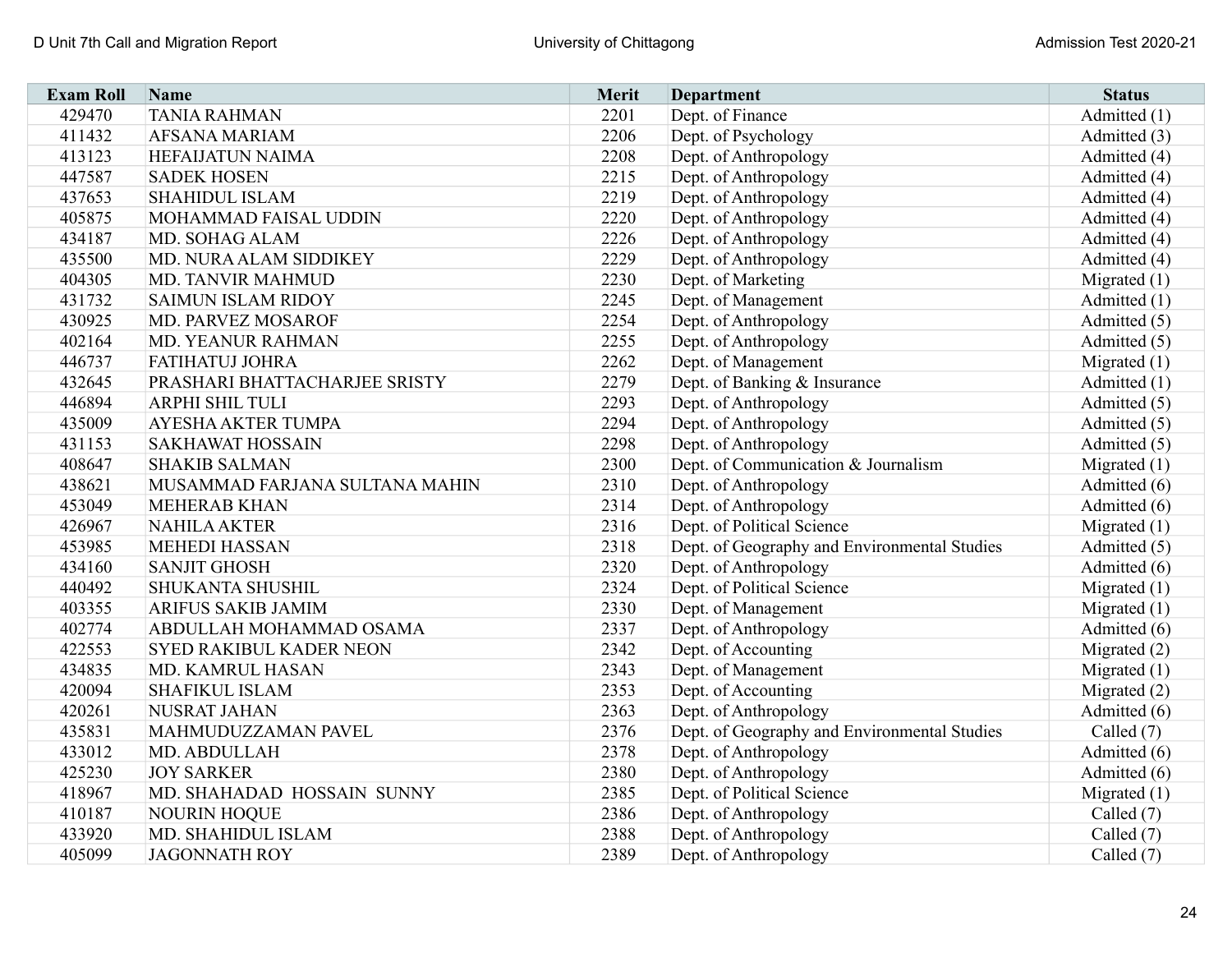| <b>Exam Roll</b> | Name                          | <b>Merit</b> | <b>Department</b>                            | <b>Status</b>  |
|------------------|-------------------------------|--------------|----------------------------------------------|----------------|
| 439557           | <b>NUSRAT JAHAN</b>           | 2393         | Dept. of Anthropology                        | Called (7)     |
| 450932           | <b>MD.AL-KAIUM SIAM</b>       | 2394         | Dept. of Geography and Environmental Studies | Called (7)     |
| 445649           | <b>KAWSAR AHAMMAD</b>         | 2401         | Dept. of Anthropology                        | Called (7)     |
| 413955           | <b>SHUHAG MIA</b>             | 2403         | Dept. of Anthropology                        | Called (7)     |
| 418348           | <b>MASUD PERVEZ</b>           | 2404         | Dept. of Geography and Environmental Studies | Called (7)     |
| 437041           | <b>SAJIDOR RAHMAN</b>         | 2409         | Dept. of Anthropology                        | Called (7)     |
| 441564           | <b>SOLIMA BINTI</b>           | 2413         | Dept. of Psychology                          | Admitted (4)   |
| 451298           | MD. OBAIDUL ALAM MOHIN        | 2418         | Dept. of Anthropology                        | Called $(7)$   |
| 448885           | <b>TOWHIDUL ISLAM</b>         | 2428         | Dept. of Human Resources Management          | Admitted (1)   |
| 422331           | <b>MD.TANJIL AHAMED</b>       | 2438         | Dept. of Anthropology                        | Called $(7)$   |
| 422948           | <b>EMU MONI</b>               | 2439         | Dept. of International Relation              | Migrated $(2)$ |
| 451778           | <b>MD. RIFAT HOSSAIN</b>      | 2461         | Dept. of Psychology                          | Admitted (4)   |
| 440435           | CHOWDHURY MOHAMMAD OBAIDULLAH | 2463         | Dept. of International Relation              | Migrated $(1)$ |
| 418346           | MST. AYSHA REJUANA            | 2489         | Dept. of Psychology                          | Admitted (4)   |
| 452821           | <b>RIZIA ISLAM</b>            | 2499         | Dept. of Psychology                          | Admitted (4)   |
| 450851           | MD. NAHID HASAN NASIF         | 2500         | Dept. of Sociology                           | Admitted (2)   |
| 424550           | <b>ABUJAR GIFARI</b>          | 2504         | Dept. of Human Resources Management          | Admitted (1)   |
| 434009           | <b>NAHIDUL ISLAM</b>          | 2514         | Dept. of Public Administration               | Admitted (2)   |
| 433839           | <b>SANJIDA SHARMIN</b>        | 2523         | Dept. of Marketing                           | Migrated $(1)$ |
| 446627           | <b>SABRINA AKTER MUKTA</b>    | 2538         | Dept. of Political Science                   | Admitted (2)   |
| 451848           | <b>ISRAT DILRUBA</b>          | 2556         | Dept. of Marketing                           | Migrated $(1)$ |
| 440034           | <b>SABRINA SULTANA RIMU</b>   | 2560         | Dept. of Development Studies                 | Admitted (2)   |
| 451362           | MUSLIM SHADAD RAIHAN          | 2567         | Dept. of Finance                             | Admitted (1)   |
| 422369           | <b>ASIF REZA</b>              | 2580         | Dept. of Human Resources Management          | Admitted (1)   |
| 416271           | MUSHFIQUR RAHMAN HRIDOY       | 2598         | Dept. of Human Resources Management          | Admitted (1)   |
| 444993           | <b>SUMAIYA NUSRAT</b>         | 2614         | Dept. of Public Administration               | Admitted (2)   |
| 449520           | <b>SAMIA JAHAN</b>            | 2616         | Dept. of Psychology                          | Admitted (5)   |
| 433836           | <b>SAIFUL ISLAM TOHA</b>      | 2628         | Dept. of Communication & Journalism          | Admitted (2)   |
| 435268           | MD. ADIBUZZAMAN               | 2632         | Dept. of Psychology                          | Admitted (5)   |
| 446705           | KANIZ FATEMA SUBARNA          | 2641         | Dept. of Public Administration               | Admitted (2)   |
| 443297           | <b>SAYED ROBIUL HOSSEN</b>    | 2646         | Dept. of Sociology                           | Admitted (2)   |
| 445897           | KHATUNA JANNAT ROMI           | 2660         | Dept. of International Relation              | Migrated $(1)$ |
| 420316           | MORSHEDA JANNAT RIMI          | 2662         | Dept. of Accounting                          | Migrated $(2)$ |
| 415441           | <b>TAHERA AKTER</b>           | 2681         | Dept. of Human Resources Management          | Admitted (1)   |
| 436063           | <b>TASNEEM TURJA</b>          | 2705         | Dept. of Human Resources Management          | Admitted (1)   |
| 417587           | MINHAZUL JANNAT               | 2707         | Dept. of Accounting                          | Migrated $(2)$ |
| 412059           | MD. RASHEDUL MOWLA DIPU       | 2713         | Dept. of International Relation              | Migrated $(1)$ |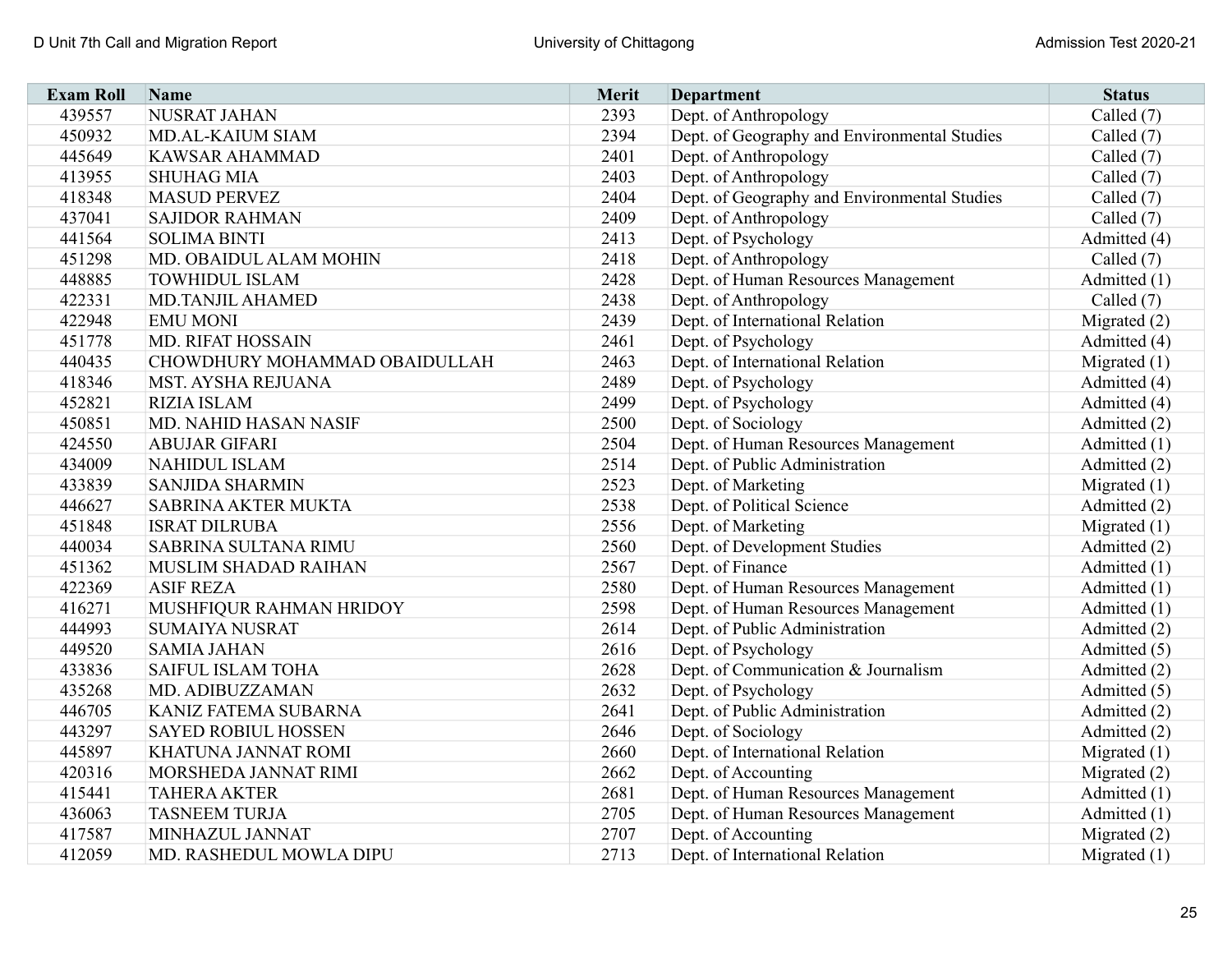| <b>Exam Roll</b> | Name                         | <b>Merit</b> | <b>Department</b>                   | <b>Status</b>  |
|------------------|------------------------------|--------------|-------------------------------------|----------------|
| 451499           | PUSPA BHATTACHARJEE          | 2715         | Dept. of Management                 | Migrated $(1)$ |
| 438662           | <b>SHOHAIB SHAHARIYA</b>     | 2718         | Dept. of Sociology                  | Admitted (2)   |
| 439585           | <b>JANNATUL FERDOUS</b>      | 2726         | Dept. of Public Administration      | Admitted (2)   |
| 451439           | <b>IMTIAZ AHMED SAYEM</b>    | 2740         | Dept. of International Relation     | Migrated $(1)$ |
| 446523           | MD. ROBIUL ISLAM             | 2753         | Dept. of Accounting                 | Migrated $(1)$ |
| 407624           | MONALISA MITA NOOR           | 2754         | Dept. of Management                 | Admitted (2)   |
| 413546           | <b>MALIHA INTISA</b>         | 2758         | Dept. of Management                 | Admitted (2)   |
| 442607           | <b>ASMA BINTE RASHID</b>     | 2770         | Dept. of Banking & Insurance        | Admitted (2)   |
| 440662           | <b>MARJAN BEGUM</b>          | 2793         | Dept. of Psychology                 | Admitted (5)   |
| 424207           | MIR SUMAIYA AHMED            | 2794         | Dept. of Sociology                  | Admitted (2)   |
| 427815           | SHIDRATUL MONTAHA            | 2800         | Dept. of Sociology                  | Admitted (2)   |
| 431744           | <b>ATRI DASGUPTA</b>         | 2806         | Dept. of International Relation     | Migrated $(1)$ |
| 430227           | <b>SHUDIPTO NAHA</b>         | 2813         | Dept. of Marketing                  | Admitted (2)   |
| 423687           | <b>EMRAN AMIN</b>            | 2834         | Dept. of Management                 | Admitted (2)   |
| 447164           | <b>MD. FARUK MIAH</b>        | 2841         | Dept. of Management                 | Admitted (2)   |
| 411379           | <b>ABDULLAH AL MUNTASIR</b>  | 2843         | Dept. of International Relation     | Migrated $(1)$ |
| 429345           | EUSHA JAMAN TURZO            | 2848         | Dept. of Banking & Insurance        | Admitted (2)   |
| 425702           | AFSANA NIGAR NISHAT          | 2852         | Dept. of Human Resources Management | Admitted (2)   |
| 416708           | <b>SABIT HOSSAIN ANTO</b>    | 2861         | Dept. of Management                 | Admitted (2)   |
| 442675           | <b>MD. ABU NOMAN</b>         | 2875         | Dept. of Management                 | Admitted (2)   |
| 420686           | <b>MD. SABIR UDDIN</b>       | 2885         | Dept. of Management                 | Admitted (1)   |
| 428725           | <b>NAVIA TASPI PUSPA</b>     | 2893         | Dept. of International Relation     | Migrated $(1)$ |
| 428488           | <b>GAZI EMRAN</b>            | 2896         | Dept. of Finance                    | Migrated $(1)$ |
| 449539           | <b>PROME BARUA</b>           | 2910         | Dept. of Management                 | Admitted (1)   |
| 404202           | TAHIA ISLAM SHANTA           | 2918         | Dept. of International Relation     | Migrated $(1)$ |
| 421770           | <b>JINAT PARVIN ALY</b>      | 2928         | Dept. of Political Science          | Admitted (2)   |
| 426633           | KHANDAKER SAZID INAN         | 2933         | Dept. of Management                 | Admitted (2)   |
| 425950           | <b>JOYETA BARUA</b>          | 2934         | Dept. of Marketing                  | Admitted (2)   |
| 442582           | <b>TONMOY DAS</b>            | 2943         | Dept. of Human Resources Management | Admitted (2)   |
| 425399           | ISRAT JAHAN SHOWKAT NIKI     | 2968         | Dept. of Psychology                 | Admitted (6)   |
| 424318           | <b>SHAKRIN SORMILA JARIN</b> | 2981         | Dept. of International Relation     | Migrated (2)   |
| 432363           | MD. RIYAD GAZI               | 2987         | Dept. of Psychology                 | Admitted (6)   |
| 422770           | TAJRINA KHANAM               | 2989         | Dept. of Public Administration      | Migrated $(1)$ |
| 450059           | MITHILA KALAI                | 2992         | Dept. of Public Administration      | Migrated $(1)$ |
| 442816           | NUSRAT JAHAN                 | 2997         | Dept. of Political Science          | Admitted (2)   |
| 438952           | <b>ESHA MONE DAS</b>         | 2999         | Dept. of Sociology                  | Admitted (2)   |
| 442632           | <b>SABRINA SULTANA</b>       | 3003         | Dept. of Political Science          | Admitted (2)   |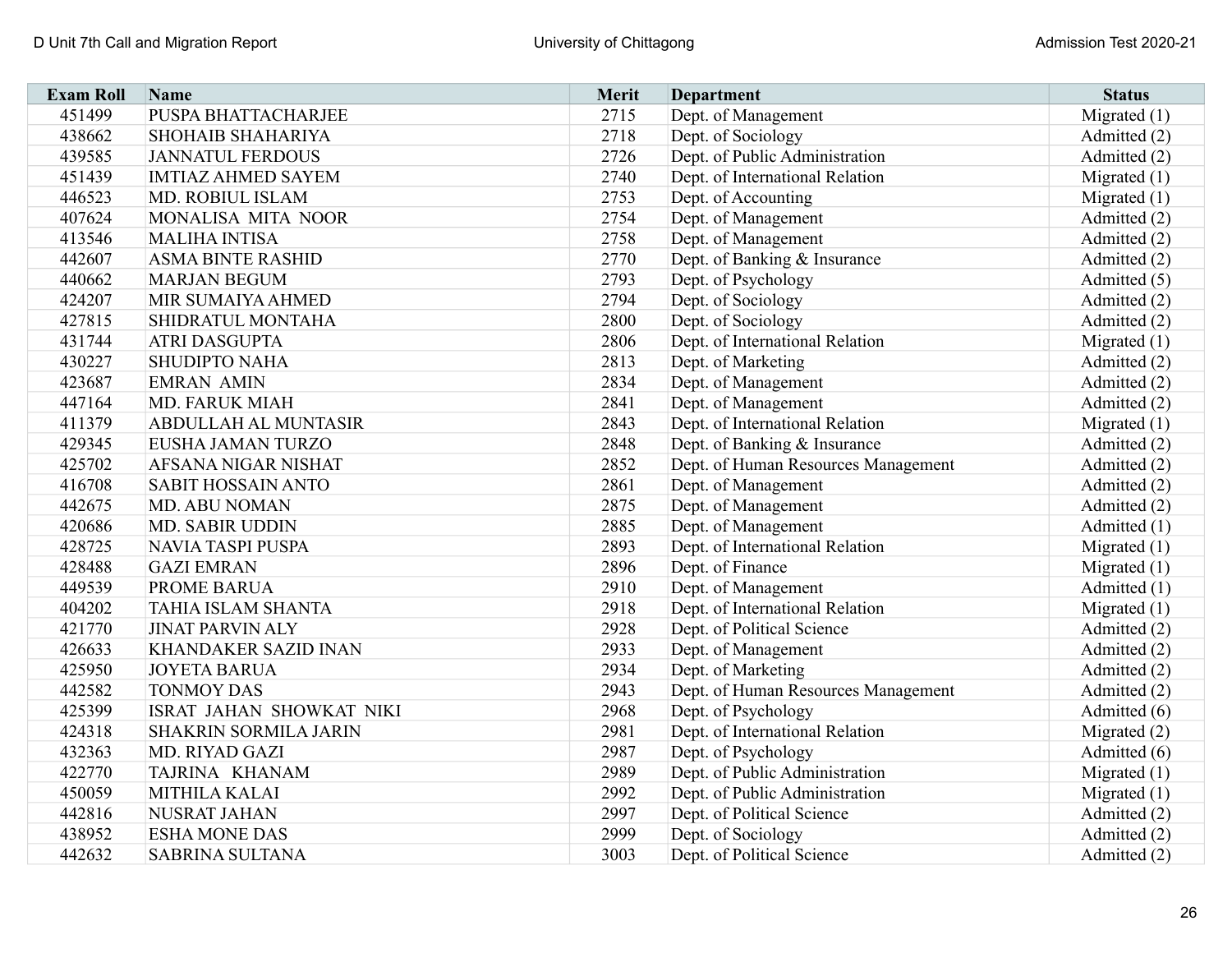| <b>Exam Roll</b> | Name                         | <b>Merit</b> | <b>Department</b>                     | <b>Status</b>  |
|------------------|------------------------------|--------------|---------------------------------------|----------------|
| 447637           | <b>SAREKUL ISLAM RIFAT</b>   | 3010         | Dept. of Criminology & Police Science | Migrated $(1)$ |
| 445383           | SHAH MOHAMMAD AKRAM TAMIM    | 3013         | Dept. of Political Science            | Admitted (2)   |
| 416846           | <b>FARHAN ISHRAQ</b>         | 3015         | Dept. of Management                   | Admitted (2)   |
| 434965           | <b>HAIMANTI DAS</b>          | 3028         | Dept. of Marketing                    | Admitted (2)   |
| 430714           | <b>TASFIA MASUD</b>          | 3036         | Dept. of Management                   | Admitted (2)   |
| 434846           | TASNIMA JANNAT RAINA         | 3041         | Dept. of Psychology                   | Admitted (6)   |
| 421483           | MOHD. SAKIB KHAN SYMON       | 3045         | Dept. of Marketing                    | Admitted (2)   |
| 453470           | MEZANUR RAHMAN FAHIM         | 3046         | Dept. of Political Science            | Admitted (2)   |
| 441559           | <b>ALIF EVNE ALI</b>         | 3053         | Dept. of Management                   | Admitted (2)   |
| 431220           | <b>MD.SUMON ALI</b>          | 3054         | Dept. of Marketing                    | Admitted (1)   |
| 440041           | MD. REFAYET ULLAH            | 3066         | Dept. of Psychology                   | Admitted (6)   |
| 445554           | <b>NAZMA AKTER</b>           | 3068         | Dept. of Psychology                   | Admitted (6)   |
| 438118           | <b>SAMIA RAHAMAN</b>         | 3078         | Dept. of Accounting                   | Migrated $(1)$ |
| 452350           | MD. FARIDUL ISLAM            | 3090         | Dept. of Psychology                   | Called (7)     |
| 446565           | MD. SOHANUR RAHMAN SOHAG     | 3091         | Dept. of Psychology                   | Called (7)     |
| 447227           | <b>FAHMIDA RUBAIYAT</b>      | 3105         | Dept. of Marketing                    | Migrated $(1)$ |
| 448008           | <b>MD. SAMIUL BASIR</b>      | 3109         | Dept. of Human Resources Management   | Admitted (2)   |
| 439811           | <b>TAHSIN TAIYEBA</b>        | 3111         | Dept. of Management                   | Admitted (2)   |
| 418455           | PROTTOY KANTI DAS            | 3138         | Dept. of Banking & Insurance          | Admitted (2)   |
| 452554           | MD. REZAUL KARIM             | 3139         | Dept. of Political Science            | Admitted (2)   |
| 436763           | MD. EDUL HASAN               | 3143         | Dept. of Psychology                   | Called $(7)$   |
| 437016           | <b>MD AHSAN HABIB</b>        | 3151         | Dept. of Banking & Insurance          | Admitted (1)   |
| 408743           | <b>AISHA ALAM</b>            | 3152         | Dept. of Sociology                    | Admitted (2)   |
| 424594           | MOHAMMAD OHIDUL ISLAM RASHED | 3164         | Dept. of Psychology                   | Called $(7)$   |
| 427267           | MD. SHORIFUL ISLAM           | 3170         | Dept. of Human Resources Management   | Admitted (2)   |
| 442647           | <b>NAJMUN NAHAR</b>          | 3172         | Dept. of Psychology                   | Called $(7)$   |
| 401795           | <b>MAHIM HOSSAIN</b>         | 3182         | Dept. of Marketing                    | Admitted (2)   |
| 420542           | <b>SIMANA CHOWDHURY</b>      | 3184         | Dept. of Management                   | Admitted (2)   |
| 402591           | <b>FARAH TANZIM</b>          | 3186         | Dept. of Management                   | Migrated $(1)$ |
| 404910           | <b>ADRITA PAUL.</b>          | 3190         | Dept. of Sociology                    | Admitted (2)   |
| 408760           | NUSRAT JAHAN ANONNA          | 3195         | Dept. of Management                   | Migrated $(1)$ |
| 444490           | <b>RADIATUNNISA</b>          | 3196         | Dept. of Marketing                    | Admitted (2)   |
| 453003           | <b>MISKATUN JANNAT</b>       | 3217         | Dept. of Human Resources Management   | Admitted (2)   |
| 444390           | MD.SHAKAWAT ULLAH ROHAN      | 3219         | Dept. of Communication & Journalism   | Admitted (2)   |
| 422317           | MD. MONUWAR HOSSEN RONI      | 3232         | Dept. of Criminology & Police Science | Migrated $(1)$ |
| 431047           | ATIKUR RAHMAN                | 3240         | Dept. of Political Science            | Migrated $(1)$ |
| 416560           | <b>AMINUL ISLAM</b>          | 3255         | Dept. of Marketing                    | Admitted (2)   |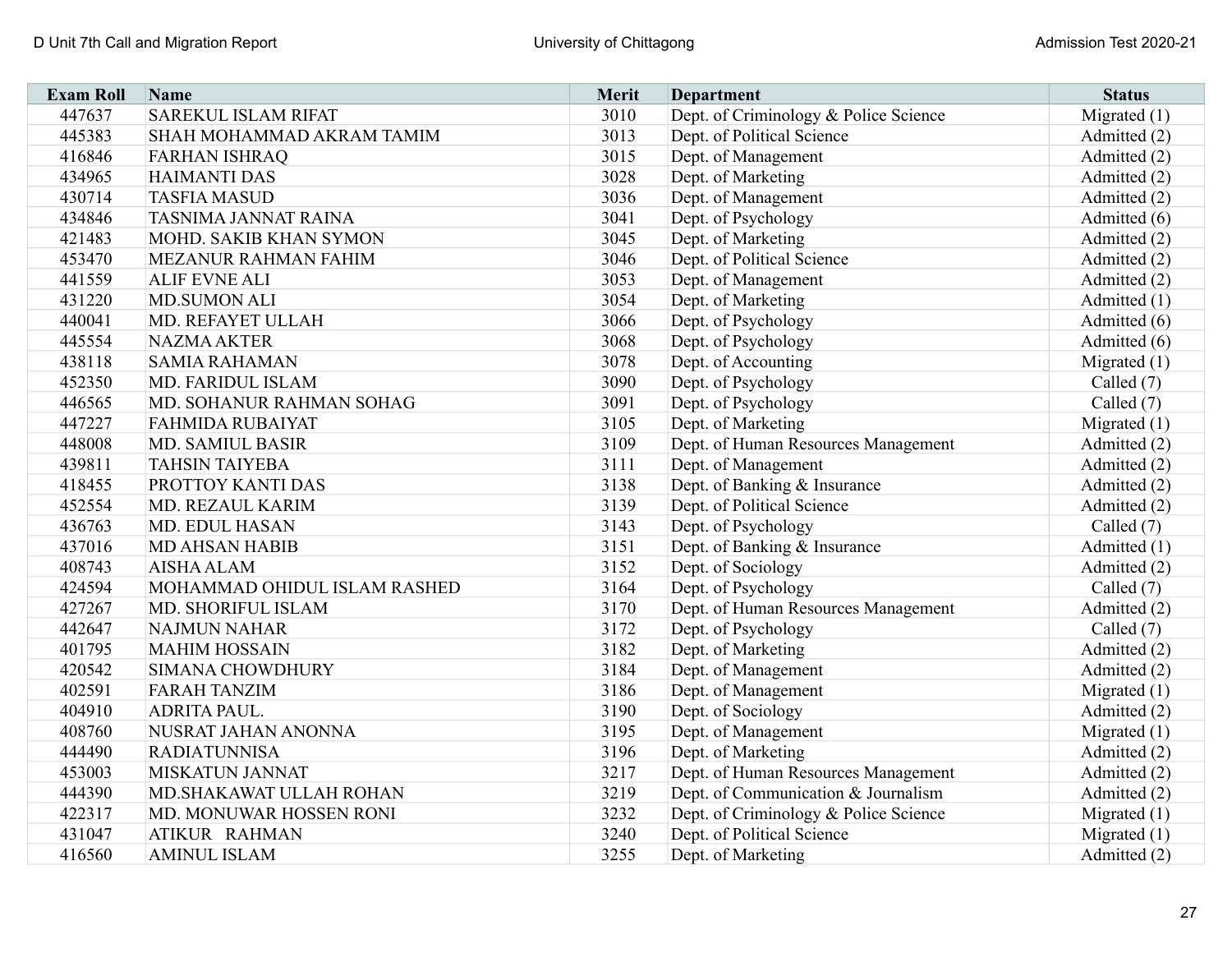| <b>Exam Roll</b> | Name                              | Merit | <b>Department</b>                   | <b>Status</b>  |
|------------------|-----------------------------------|-------|-------------------------------------|----------------|
| 446231           | <b>SADEKU MUJTOBA MAHI</b>        | 3286  | Dept. of Management                 | Migrated $(1)$ |
| 432289           | <b>SAMIRA BIBI</b>                | 3299  | Dept. of Management                 | Migrated $(1)$ |
| 423379           | MIFTAHUL JANNAT                   | 3310  | Dept. of Human Resources Management | Admitted (2)   |
| 435012           | MD. KAMRUL HUDA EMON              | 3317  | Dept. of Management                 | Migrated $(1)$ |
| 436328           | MOHAMMAD TAFSIRUL ISLAM           | 3319  | Dept. of Human Resources Management | Admitted (2)   |
| 437584           | MD. MAHMUDUL HASAN                | 3322  | Dept. of Communication & Journalism | Migrated $(1)$ |
| 434565           | MD. RAAD HOSSAIN AFRAD            | 3325  | Dept. of Finance                    | Admitted (2)   |
| 451596           | <b>SADDAM HOSSAIN</b>             | 3347  | Dept. of Sociology                  | Admitted (2)   |
| 446933           | <b>BILKIS FATEMA</b>              | 3354  | Dept. of Human Resources Management | Admitted (2)   |
| 418575           | MD. DELWAR HOSSAIN                | 3381  | Dept. of Human Resources Management | Admitted (2)   |
| 439651           | <b>SUNANDA BARUA TITHI</b>        | 3390  | Dept. of Management                 | Migrated $(1)$ |
| 428821           | <b>SHEIKH SHANJIDA</b>            | 3393  | Dept. of Marketing                  | Migrated $(1)$ |
| 435576           | RIDUANUL ISLAM                    | 3417  | Dept. of Sociology                  | Admitted (2)   |
| 436978           | <b>TAHMINA AKTER MILI</b>         | 3418  | Dept. of Marketing                  | Admitted (2)   |
| 439568           | AFRIN AKTER TAMANNA               | 3424  | Dept. of Sociology                  | Admitted (2)   |
| 439346           | HALIMA AKTER                      | 3435  | Dept. of Anthropology               | Admitted (2)   |
| 429623           | <b>SUKANTA DEV</b>                | 3437  | Dept. of Public Administration      | Migrated $(1)$ |
| 418333           | <b>SUDIPTA BISWAS</b>             | 3460  | Dept. of Human Resources Management | Admitted (2)   |
| 449493           | <b>PUJA DATTA</b>                 | 3476  | Dept. of Marketing                  | Migrated $(1)$ |
| 415209           | MD. REDUYAN RAIYHAN               | 3480  | Dept. of Development Studies        | Migrated $(1)$ |
| 447978           | <b>MIM SARKER</b>                 | 3484  | Dept. of Marketing                  | Migrated (1)   |
| 424500           | <b>DILSHAD SULTANA</b>            | 3490  | Dept. of Banking & Insurance        | Admitted (2)   |
| 418402           | <b>NUSRAT JEBIN</b>               | 3491  | Dept. of Human Resources Management | Admitted (2)   |
| 431393           | SHEIKH MD. SHARIAR HOSSAIN SHOAIB | 3507  | Dept. of Management                 | Migrated $(1)$ |
| 442925           | CHOWDHURY PRATTYA BARUA           | 3509  | Dept. of Human Resources Management | Admitted (2)   |
| 426124           | <b>SHANJIDA MOSTARY</b>           | 3522  | Dept. of Management                 | Migrated $(1)$ |
| 431699           | <b>SHAHRION NAFIZ</b>             | 3559  | Dept. of Human Resources Management | Admitted (2)   |
| 449463           | MOSAMMAD PARUL AKTER              | 3565  | Dept. of Human Resources Management | Migrated $(1)$ |
| 439355           | <b>FATEMA AKTER</b>               | 3591  | Dept. of Public Administration      | Migrated $(1)$ |
| 408924           | <b>MASIATH MUKTHAR MAHI</b>       | 3593  | Dept. of Marketing                  | Migrated $(1)$ |
| 419398           | <b>MD.SHAZID MAHMUD</b>           | 3594  | Dept. of Marketing                  | Migrated $(1)$ |
| 400375           | <b>SADIA ISLAM MOU</b>            | 3596  | Dept. of Management                 | Migrated $(1)$ |
| 450044           | AFSANA SULTANA.                   | 3635  | Dept. of Management                 | Admitted (3)   |
| 433913           | <b>SHAKIL MIA</b>                 | 3645  | Dept. of Political Science          | Migrated $(1)$ |
| 404057           | MOHAMMAD RIDUANUL HOQUE           | 3647  | Dept. of Political Science          | Migrated $(1)$ |
| 448242           | MOHAMMAD IMTIAJ                   | 3649  | Dept. of Political Science          | Admitted (3)   |
| 451167           | <b>TINNY SAHA</b>                 | 3650  | Dept. of Political Science          | Admitted (3)   |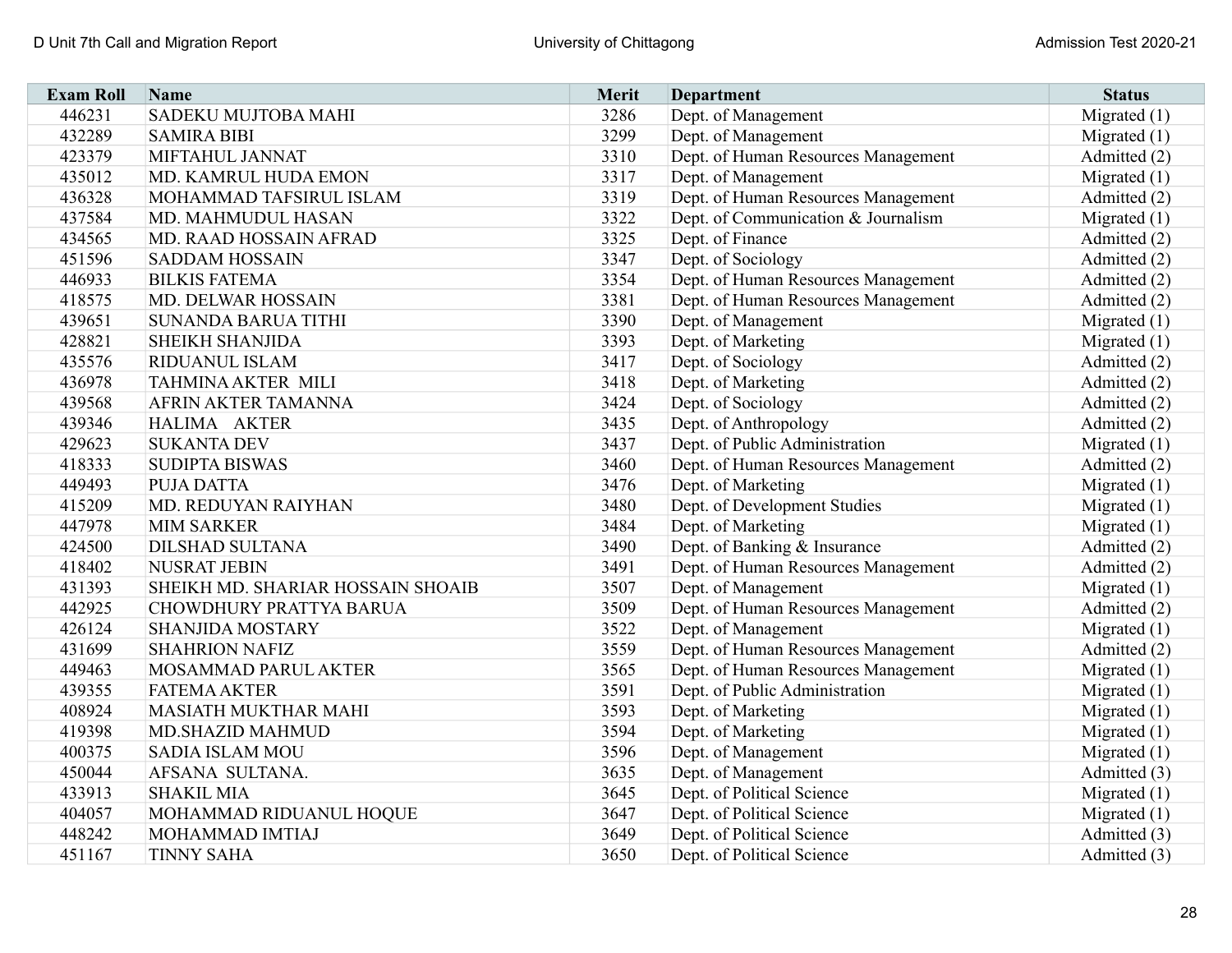| <b>Exam Roll</b> | Name                         | <b>Merit</b> | <b>Department</b>                     | <b>Status</b>  |
|------------------|------------------------------|--------------|---------------------------------------|----------------|
| 447897           | <b>SAKIBUL ISLAM</b>         | 3654         | Dept. of Management                   | Migrated $(1)$ |
| 427879           | <b>MAHAMUDUL HASAN LIMON</b> | 3665         | Dept. of Banking & Insurance          | Admitted (2)   |
| 418037           | <b>GOLAM RABBI</b>           | 3683         | Dept. of Marketing                    | Migrated $(1)$ |
| 410807           | <b>MUKTI SEN</b>             | 3686         | Dept. of Political Science            | Admitted (3)   |
| 412922           | <b>ABDULLAH AL HARUN</b>     | 3695         | Dept. of Management                   | Migrated $(1)$ |
| 448837           | MAHFUZA FARIA JAME           | 3702         | Dept. of Human Resources Management   | Admitted (3)   |
| 440017           | NISHAT AKLIMA NASRIN         | 3732         | Dept. of Banking & Insurance          | Admitted (2)   |
| 413385           | <b>JOYA DATTA</b>            | 3739         | Dept. of Development Studies          | Admitted (3)   |
| 410875           | <b>NOWRIN AKTER</b>          | 3742         | Dept. of Public Administration        | Admitted (3)   |
| 422265           | <b>ISRUT JAHAN SEULY</b>     | 3744         | Dept. of Marketing                    | Migrated $(1)$ |
| 414184           | <b>ATHAI ROY DWIP</b>        | 3746         | Dept. of Marketing                    | Migrated $(1)$ |
| 452163           | MD. WAHED HASAN              | 3748         | Dept. of Criminology & Police Science | Admitted (3)   |
| 424269           | MD. JUNAYED HOSSAIN          | 3752         | Dept. of Communication & Journalism   | Admitted (3)   |
| 431014           | OBYDOUR RAHMAN AKIB          | 3762         | Dept. of Political Science            | Admitted (3)   |
| 408028           | MD. SHAKIL BHUYAN            | 3767         | Dept. of Marketing                    | Migrated $(1)$ |
| 439764           | <b>HOSSAIN MUBARAK</b>       | 3771         | Dept. of Finance                      | Admitted (3)   |
| 419021           | MD. MAHBUBUL HASAN           | 3773         | Dept. of Banking & Insurance          | Admitted (3)   |
| 450139           | MD. SOHEL RANA               | 3782         | Dept. of Banking & Insurance          | Admitted (3)   |
| 439167           | MD. ASHIKUR RAHMAN           | 3788         | Dept. of Communication & Journalism   | Admitted (3)   |
| 425356           | <b>TANJIR RAHMAN</b>         | 3830         | Dept. of Human Resources Management   | Admitted (3)   |
| 414029           | MD. MAMUNUR RASHID SHUVO     | 3832         | Dept. of Human Resources Management   | Admitted (3)   |
| 419001           | <b>JOYNAB AKTER</b>          | 3852         | Dept. of Human Resources Management   | Admitted (3)   |
| 412071           | <b>SHANJU AKTHER</b>         | 3871         | Dept. of Political Science            | Migrated $(1)$ |
| 420512           | RUMAISAH SIDDIQUA            | 3881         | Dept. of Human Resources Management   | Admitted (3)   |
| 423332           | MOHAMMAD ALI NEWAZ SAKIB     | 3896         | Dept. of Public Administration        | Admitted (3)   |
| 421203           | <b>TANJIM HOSSAIN SHIHAB</b> | 3916         | Dept. of Banking & Insurance          | Admitted (3)   |
| 432518           | <b>DURJOY ACHERJEE</b>       | 3933         | Dept. of Management                   | Migrated (2)   |
| 422806           | <b>ABIDUL HOQUE</b>          | 3940         | Dept. of Sociology                    | Admitted (3)   |
| 447183           | <b>ISRAT JAHAN ANY</b>       | 3957         | Dept. of Development Studies          | Admitted (3)   |
| 449075           | ASHRAFUL ISLAM ASHEK         | 3967         | Dept. of Public Administration        | Admitted (3)   |
| 430134           | MUNTAHA TASRIN PRITI         | 3978         | Dept. of Communication & Journalism   | Admitted (3)   |
| 448080           | KANIZ FATEMA KOLY            | 3981         | Dept. of Political Science            | Migrated $(1)$ |
| 430565           | MD. SHISIR AHMED             | 3984         | Dept. of Sociology                    | Admitted (3)   |
| 431674           | MD. ROBIN HOSSEN             | 3991         | Dept. of Public Administration        | Admitted (3)   |
| 441259           | NOWSHIN ARAFA BHABNA         | 4002         | Dept. of Banking & Insurance          | Admitted (3)   |
| 419571           | MD. TAMIM AHMED KHAN         | 4003         | Dept. of Marketing                    | Migrated $(1)$ |
| 400172           | MD. NURUL AFSAR FAHAD        | 4007         | Dept. of Marketing                    | Migrated $(1)$ |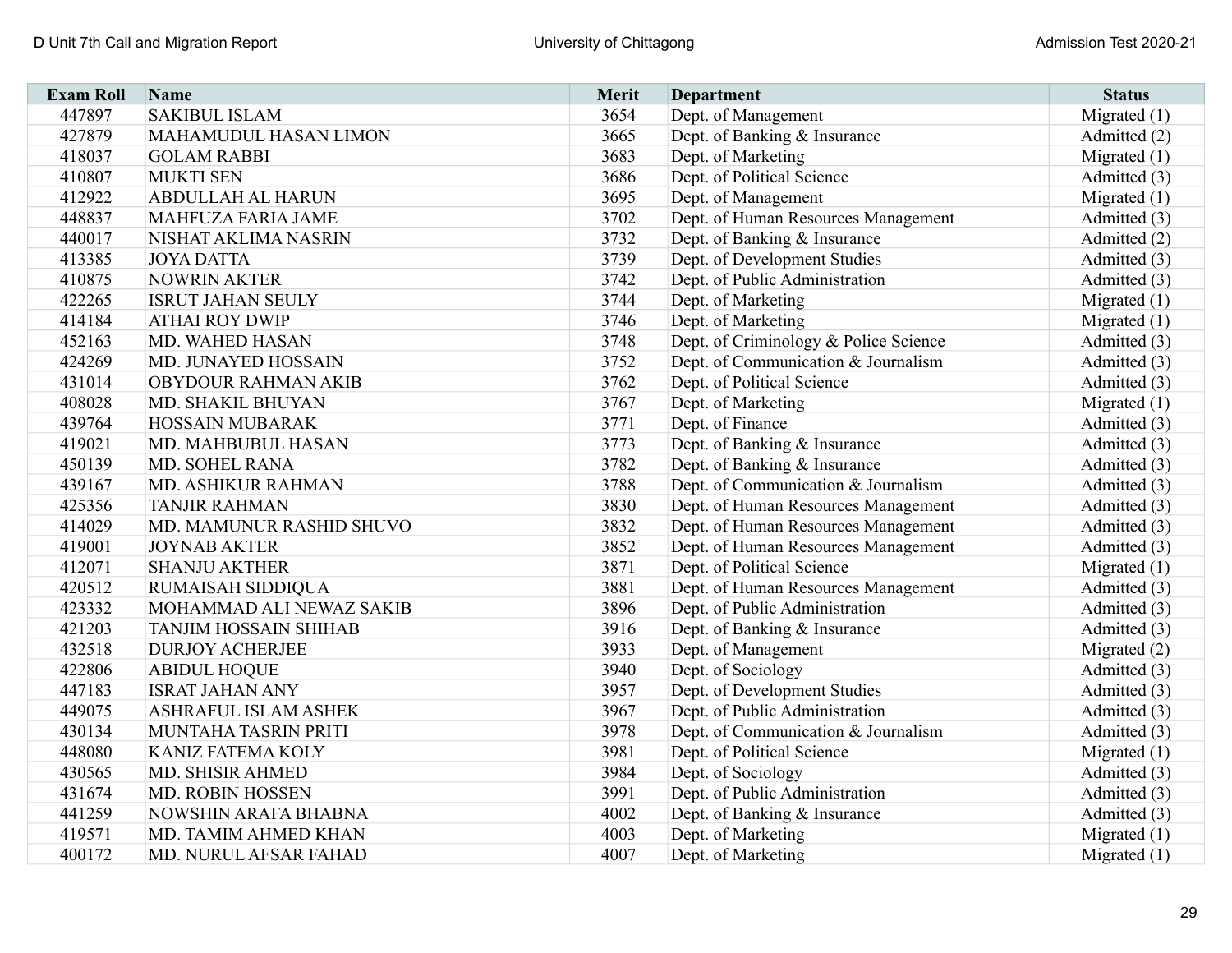| <b>Exam Roll</b> | Name                          | <b>Merit</b> | <b>Department</b>                   | <b>Status</b>  |
|------------------|-------------------------------|--------------|-------------------------------------|----------------|
| 430786           | MD. SHAFIQUL ISLAM            | 4010         | Dept. of Banking & Insurance        | Admitted (3)   |
| 425863           | <b>DEEPTO PAUL</b>            | 4014         | Dept. of Banking & Insurance        | Admitted (3)   |
| 409697           | <b>MOMOTA RAKSHIT</b>         | 4026         | Dept. of Management                 | Admitted (4)   |
| 406429           | NUSRAT JAHAN MUNNI            | 4032         | Dept. of Sociology                  | Admitted (3)   |
| 452872           | <b>MAHIA PARVIN CHOWDHURY</b> | 4037         | Dept. of Sociology                  | Admitted (3)   |
| 444750           | <b>MD. ATIK HOSSAIN</b>       | 4048         | Dept. of Banking & Insurance        | Admitted (4)   |
| 444965           | FIRIZA IRIN FIZA              | 4060         | Dept. of Management                 | Migrated $(1)$ |
| 441172           | <b>ANIKA SULTANA</b>          | 4078         | Dept. of Marketing                  | Migrated $(1)$ |
| 454072           | MOHAMMAD HASAN                | 4096         | Dept. of Communication & Journalism | Admitted (3)   |
| 417821           | MD. AL-AMIN                   | 4117         | Dept. of Public Administration      | Admitted (3)   |
| 447703           | <b>JANNATUL NAYEEM</b>        | 4134         | Dept. of Marketing                  | Migrated $(1)$ |
| 410284           | <b>KAUSHIK RAY</b>            | 4138         | Dept. of Banking & Insurance        | Admitted (4)   |
| 442034           | <b>MEHERUN NESA ETY</b>       | 4151         | Dept. of Communication & Journalism | Migrated $(1)$ |
| 440339           | SHAHIBUL ALAM CHOWDHURY       | 4160         | Dept. of Public Administration      | Migrated $(1)$ |
| 401660           | <b>SADIA HOSSAIN</b>          | 4169         | Dept. of Human Resources Management | Admitted (4)   |
| 420764           | <b>TAJIN FATEMA</b>           | 4178         | Dept. of Public Administration      | Migrated $(1)$ |
| 448088           | <b>CHOWDHURY OVI REZA</b>     | 4182         | Dept. of Human Resources Management | Admitted (4)   |
| 445568           | <b>SADIA AKTHER</b>           | 4188         | Dept. of Development Studies        | Migrated $(1)$ |
| 447162           | <b>TANJIA NOOR ISTI</b>       | 4196         | Dept. of Anthropology               | Admitted (3)   |
| 433762           | <b>FAIRUZ FARHANA</b>         | 4228         | Dept. of Sociology                  | Admitted (3)   |
| 413775           | PRINCILA BARUA                | 4244         | Dept. of Marketing                  | Migrated $(1)$ |
| 403619           | AFROJA AKTHER URMI            | 4246         | Dept. of Public Administration      | Migrated (1)   |
| 406164           | KAZI OISY SENOARA OISY        | 4279         | Dept. of Public Administration      | Migrated $(1)$ |
| 422611           | AYESHA BINTA MAMUN JIM        | 4294         | Dept. of Public Administration      | Migrated $(1)$ |
| 413877           | <b>SOMIT NATH TURJA</b>       | 4305         | Dept. of Human Resources Management | Admitted (4)   |
| 410238           | MD. ABDUL BELAL               | 4315         | Dept. of Public Administration      | Migrated $(1)$ |
| 426510           | <b>KHAIRUN NASA MISBA</b>     | 4329         | Dept. of Marketing                  | Migrated $(1)$ |
| 435609           | <b>ARMINA KHAN BOBY</b>       | 4390         | Dept. of Sociology                  | Migrated $(1)$ |
| 430245           | ANISHA MAHAZABI               | 4399         | Dept. of Anthropology               | Admitted (3)   |
| 422908           | FATHEMA SULTANA               | 4417         | Dept. of Public Administration      | Migrated $(2)$ |
| 421474           | MEHEDI HASAN RIAZ             | 4434         | Dept. of Management                 | Migrated $(1)$ |
| 433835           | ASHFIQUR RAHAMAN              | 4441         | Dept. of Banking & Insurance        | Admitted (4)   |
| 414472           | NAZMA SIDDIKA                 | 4480         | Dept. of Banking & Insurance        | Admitted (4)   |
| 442295           | JANNATUL FERDOUS HUMAIRA      | 4483         | Dept. of Communication & Journalism | Admitted (4)   |
| 441208           | MD. ABUL KYSER SHARON         | 4494         | Dept. of Communication & Journalism | Admitted (4)   |
| 430033           | AL-FESANI AHASAN ALIF         | 4495         | Dept. of Anthropology               | Admitted (4)   |
| 425890           | <b>ARPITA NATH</b>            | 4543         | Dept. of Sociology                  | Admitted (4)   |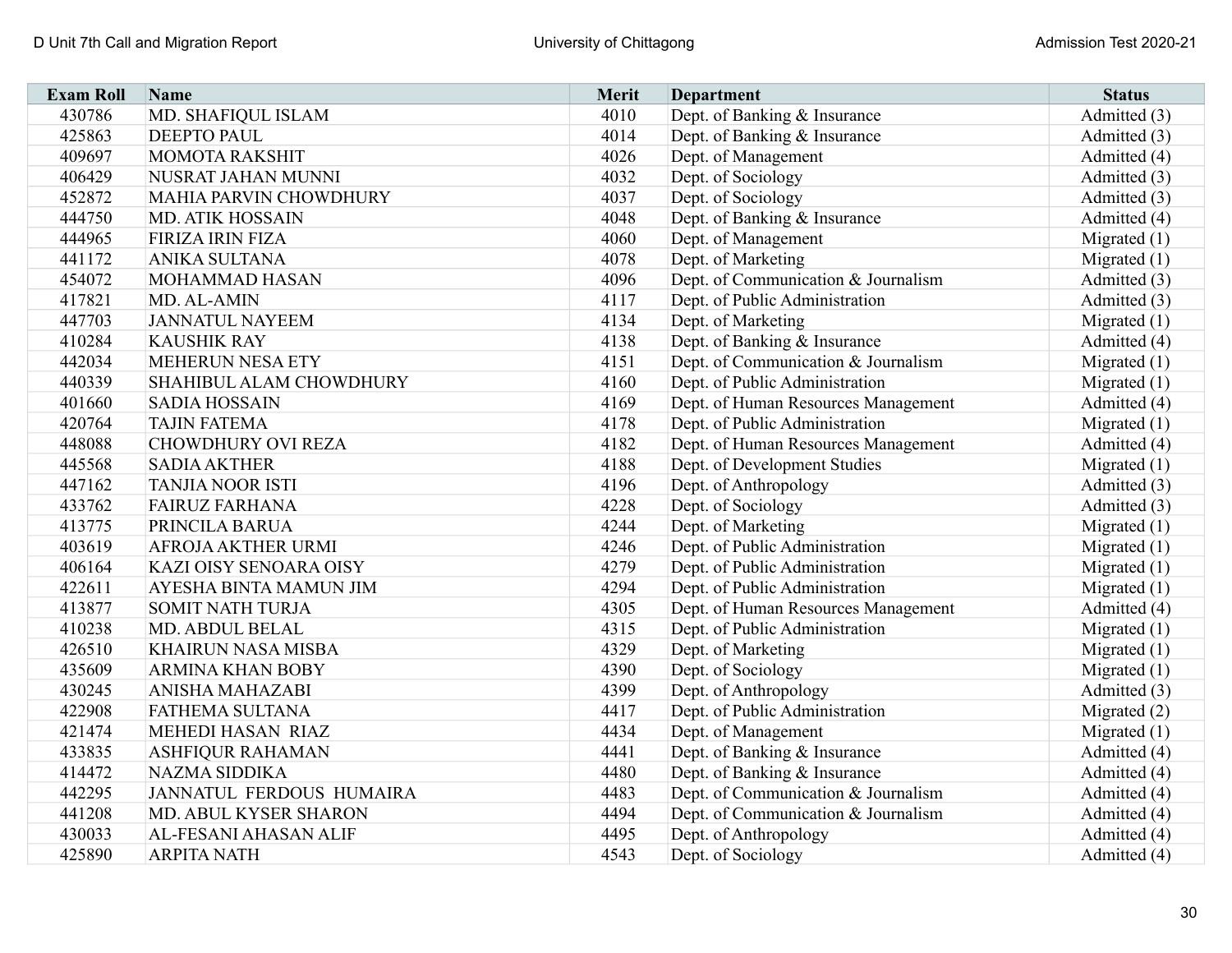| <b>Exam Roll</b> | Name                       | <b>Merit</b> | <b>Department</b>                   | <b>Status</b>  |
|------------------|----------------------------|--------------|-------------------------------------|----------------|
| 403092           | FARSHA SANJANA CHOWDHURY   | 4549         | Dept. of Management                 | Migrated (1)   |
| 411915           | <b>SABUKTAGIN MAHMUD</b>   | 4553         | Dept. of Sociology                  | Admitted (4)   |
| 434218           | KASHPIATUL PASHA           | 4629         | Dept. of Public Administration      | Migrated $(2)$ |
| 432431           | <b>SAYED ALI HASAN</b>     | 4636         | Dept. of Human Resources Management | Admitted (5)   |
| 438991           | ARAFIN SHARIATH TASFI      | 4641         | Dept. of Human Resources Management | Admitted (5)   |
| 414780           | <b>SANJIDA TANJIM EPA</b>  | 4662         | Dept. of Human Resources Management | Admitted (5)   |
| 433986           | <b>ANINDA DAS</b>          | 4665         | Dept. of Human Resources Management | Admitted (5)   |
| 428773           | <b>JANNATUN NAIMA MONI</b> | 4667         | Dept. of Anthropology               | Admitted (4)   |
| 400964           | <b>JOY DEVNATH</b>         | 4669         | Dept. of Human Resources Management | Admitted (5)   |
| 412457           | <b>FARIA TASNIM MYSHA</b>  | 4670         | Dept. of Human Resources Management | Admitted (5)   |
| 406170           | <b>FAHIM SHAHRIAR</b>      | 4674         | Dept. of Human Resources Management | Admitted (5)   |
| 402391           | RAJIA SULTANA CH0WDHURY    | 4692         | Dept. of Banking & Insurance        | Admitted (5)   |
| 429922           | <b>ABDUL RAHIM AHAD</b>    | 4693         | Dept. of Banking & Insurance        | Admitted (5)   |
| 433380           | <b>SHAD HAMID</b>          | 4721         | Dept. of Banking & Insurance        | Admitted (5)   |
| 427904           | <b>ABDUL HALIM</b>         | 4729         | Dept. of Public Administration      | Migrated $(2)$ |
| 428733           | <b>KANIJ FATEMA TASIN</b>  | 4749         | Dept. of Banking & Insurance        | Admitted (5)   |
| 438022           | <b>TASMIN SULTANA</b>      | 4757         | Dept. of Sociology                  | Migrated $(1)$ |
| 422379           | <b>AHJABIN ISLAM AJRIN</b> | 4761         | Dept. of Communication & Journalism | Migrated (2)   |
| 410340           | DEBAPRIYO ROY SUPTA        | 4783         | Dept. of Banking & Insurance        | Admitted (5)   |
| 442547           | <b>SUMAIYA CHOWDHURY</b>   | 4791         | Dept. of Human Resources Management | Admitted (5)   |
| 423205           | <b>DEBLINA BARUA</b>       | 4794         | Dept. of Banking & Insurance        | Admitted (5)   |
| 419053           | <b>REZAUL KARIM</b>        | 4813         | Dept. of Banking & Insurance        | Admitted (5)   |
| 440646           | <b>SHOWMIK DHAR</b>        | 4815         | Dept. of Banking & Insurance        | Admitted (5)   |
| 427230           | JANNATUL MAWA SHORMILY     | 4816         | Dept. of Sociology                  | Migrated $(1)$ |
| 451826           | MOHAMMAD ILHAM ABIR        | 4854         | Dept. of Anthropology               | Admitted (4)   |
| 406333           | <b>JULFIKER SAFAYET</b>    | 4865         | Dept. of Banking & Insurance        | Admitted (6)   |
| 430399           | MUHAMMAD MARUF             | 4885         | Dept. of Sociology                  | Migrated $(1)$ |
| 402300           | <b>ASHRAFUL ISLAM</b>      | 4890         | Dept. of Anthropology               | Admitted (5)   |
| 409684           | <b>SADIA AFROSE JAHAN</b>  | 4894         | Dept. of Anthropology               | Admitted (5)   |
| 437834           | PAYEL BHATTACHARJEE        | 4895         | Dept. of Sociology                  | Migrated $(1)$ |
| 409537           | <b>UMME SALMA RIFA</b>     | 4904         | Dept. of Human Resources Management | Admitted (6)   |
| 407511           | SUMAYA SULTANA             | 4915         | Dept. of Sociology                  | Migrated $(1)$ |
| 435027           | NOOR MOSTAFA NISHAN        | 4922         | Dept. of Human Resources Management | Admitted (6)   |
| 414981           | MEHERUN NESA MIM           | 4925         | Dept. of Banking & Insurance        | Admitted (6)   |
| 448127           | <b>ADITI BARMAN</b>        | 4932         | Dept. of Banking & Insurance        | Called (7)     |
| 422045           | <b>NABIHA BINTE ABSAR</b>  | 4937         | Dept. of Human Resources Management | Called (7)     |
| 444376           | <b>FARHADUL ISLAM</b>      | 4938         | Dept. of Banking & Insurance        | Called (7)     |